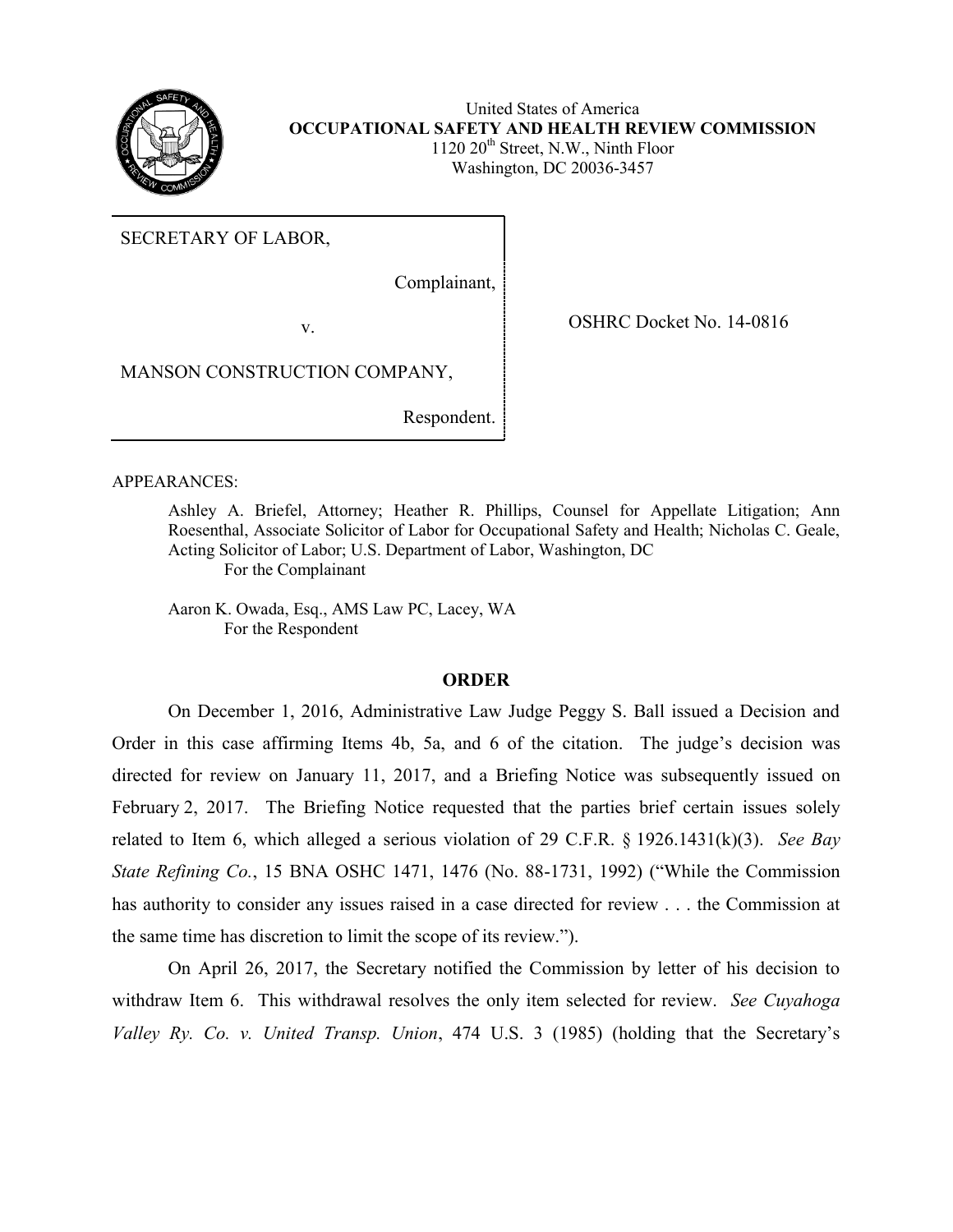discretion to withdraw citation is unreviewable). Therefore, we set aside the judge's Decision and Order to the extent that it is inconsistent with the Secretary's notice of withdrawal and accord the remainder of her decision the status of an unreviewed judge's decision. *Allstate Services Ltd.*, 23 BNA OSHC 1052, 1053 (No. 09-0035, 2010).

SO ORDERED.

 $\sqrt{s/2}$ 

Heather L. MacDougall Acting Chairman

 $/s/$ 

Dated: April 27, 2017

Cynthia L. Attwood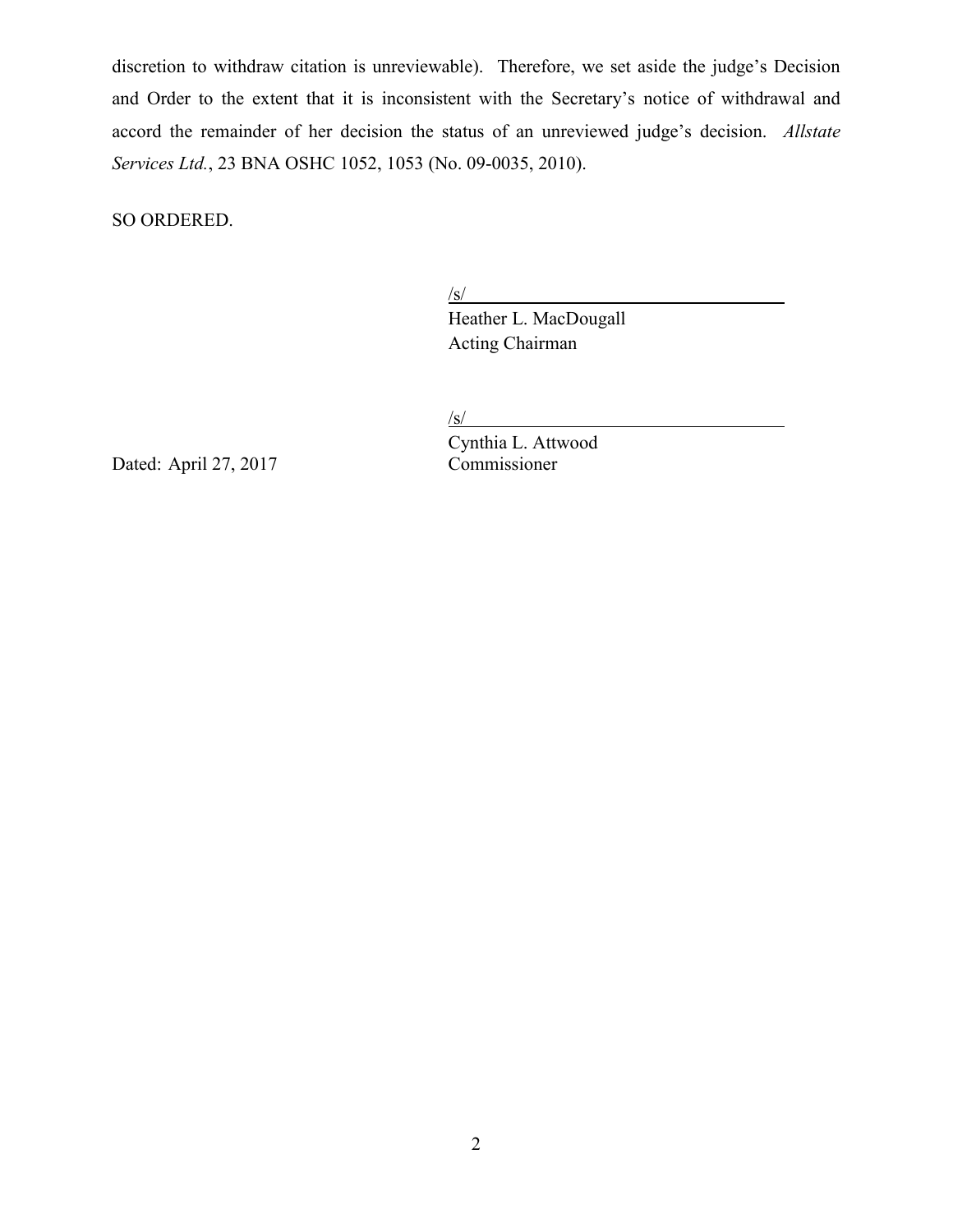

222United States of America **OCCUPATIONAL SAFETY AND HEALTH REVIEW COMMISSION**  $1120 20<sup>th</sup> Street, N.W., Ninth Floor$ Washington, DC 20036-3457

SECRETARY OF LABOR,

Complainant,

MANSON CONSTRUCTION COMPANY,

Respondent.

v. SHRC Docket No. 14-0816

# **DECISION AND ORDER**

This proceeding is before the Occupational Safety and Health Review Commission (the Commission) pursuant to section 10(c) of the Occupational Safety and Health Act of 1970, 29 U.S.C. § 651 et seq. (the OSH Act). Following a complaint regarding workers engaged in unsafe practices, the Occupational Safety and Health Administration (OSHA) commenced an inspection of Manson Construction Company's (Manson's) worksite at the Vashon Island Ferry Terminal near Seattle, Washington on February 13, 2014. (Stip. 1, 2, 5; Ex. C-3.) As a result of this inspection, Manson was issued a Citation and Notification of Penalty (Citation) that included twelve serious violations, some of which were grouped together. (Sec'y Br. at 2.)

Respondent filed a timely notice of contest, bringing this matter before the Commission. Prior to trial, the Secretary withdrew Items 1, 2b, 3, 4c, 5b, and 5c. (Tr. 9-10.) A trial was held on the remaining items (2a, 2c, 4a, 4b, 5a, and 6) from July 14 to 17, 2015 in Seattle, Washington. (Tr. 10.) Afterwards, both parties filed post-trial briefs. For reasons set forth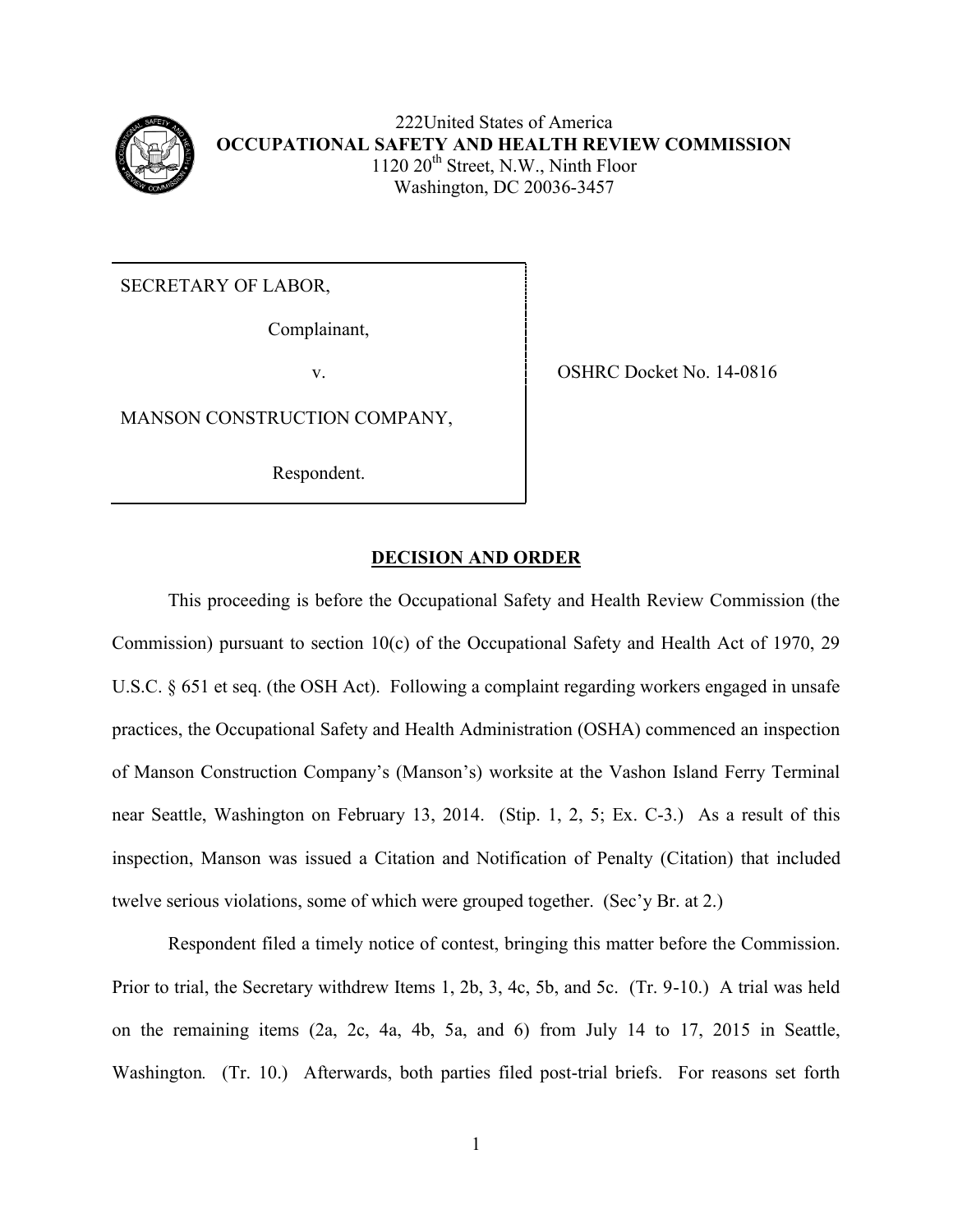below, Items 2a, 2c, and 4a of the Citation are vacated and Items 4b, 5a, and 6 of the Citation are affirmed, with penalties assessed as indicated below.

#### I. **JURISDICTION**

Section  $10(c)$  of the Act confers jurisdiction over this action upon the Commission. The parties have stipulated and the record establishes that at all times relevant to this action, Respondent was an employer engaged in a business and industry affecting interstate commerce within the meaning of section 3(5) of the Act, 29 U.S.C. § 652(5). (Stip. 4, 12.)

#### II. **FACTUAL BACKGROUND**

On February 13, 2014, Robert Scott, an OSHA Compliance Officer (CO), commenced an investigation of Manson's worksite at the Vashon Island Ferry Terminal. (Stip. 2, 5.) During his site visit, he witnessed three workers wrapping what appeared to be steel cable around the pilings of an offshore marine structure used by ferry boats. (Stip. 6; Tr. 33-34, 36, 42, 45, 515.) The marine structure CO Scott observed is called a "dolphin" and it is a "group of timber and PVC pilings lashed together and standing generally upright several hundred yards offshore from the ferry terminal and to which a ferry can be moored." (Stip. 3.)

Employees conducted the work, described as re-lashing the dolphin, mainly from a cranesuspended personnel platform that Manson refers to as a jilly lift. (Stip. 6-9; Ex. C-5; Tr. 103, 515.) The crane suspending the jilly lift was floated out to the vicinity of the dolphin on a derrick barge. (Tr. 171.) The jilly lift did not have guardrails, handrails, or toe boards around all four sides. (Stip. 11; Ex. C-5; Tr. 666.) At the jilly lift's base there were two slots into which a wooden plank up to ten inches wide could be inserted or extended outward. (Tr. 52, 286, 411.) Manson referred to these planks as "jitter boards." (Tr. 45.) CO Scott observed at least one worker using the jilly lift to transfer to and from top of the dolphin. (Tr. 45; Ex. C-5.) He also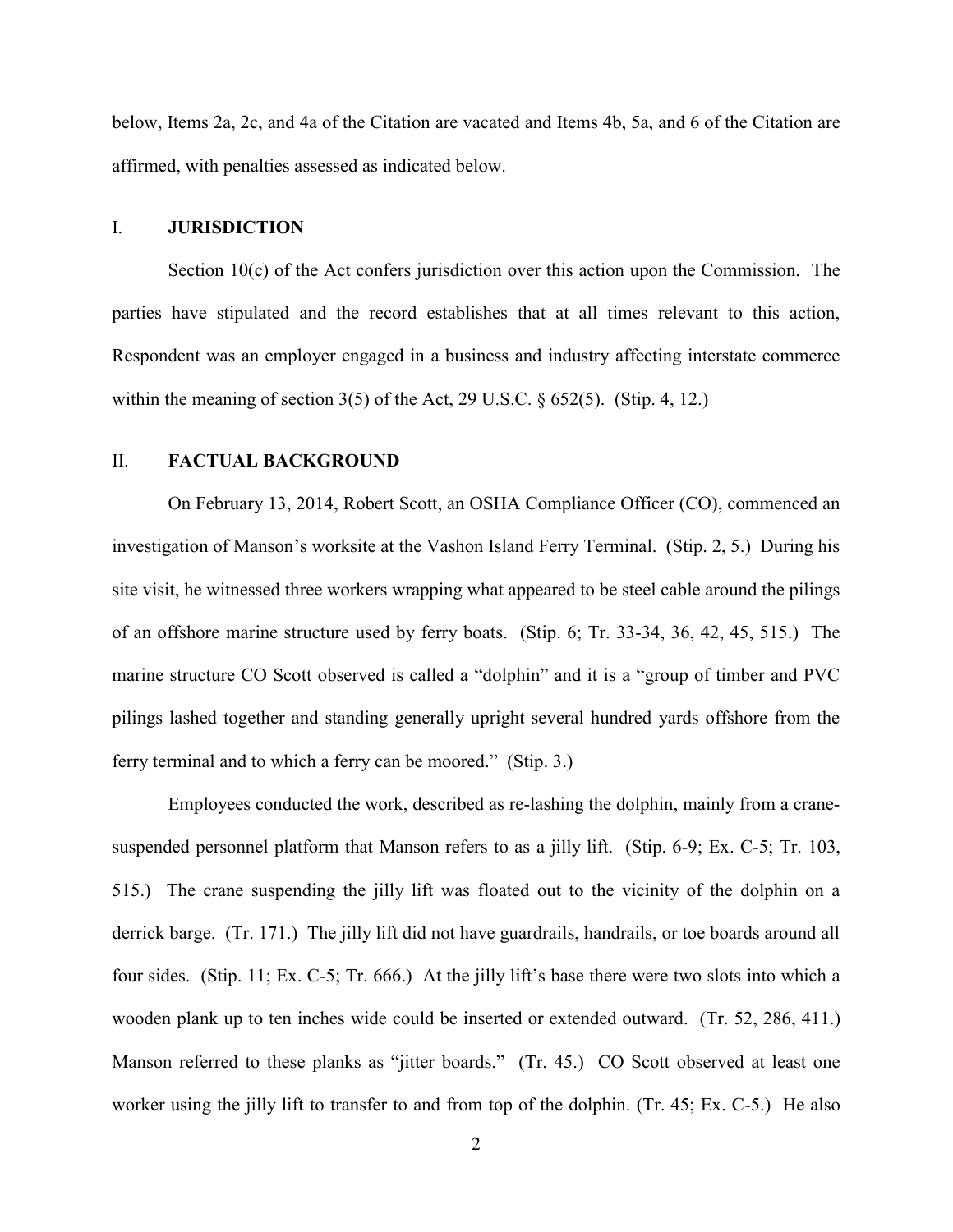saw an employee sit, stand, and kneel on top of the dolphin to conduct lashing work. (Stip. 9; Ex. C-5.) None of the workers were using fall protection at any point. (Stip. 10; Ex. C-5.) The workers on the jilly lift and the one on the dolphin were, however, wearing personal flotation devices. (Tr. 622, 669.)

OSHA conducted a second site inspection on March 17, 2014. (Tr. 51.) At that time, the work on the dolphin had been completed but CO Scott and another CO, Edward DeLach, were able to more closely view the jilly lift which had been used on February 13, 2014. (Tr. 51-52.)

#### III. **DISCUSSION**

 $\overline{a}$ 

#### A. **Applicable Law**

All of the alleged violations arise under the construction standards contained in 29 C.F.R. § 1926. An employer must comply with these standards if its employees are "engaged in construction work," an activity defined as "work for construction, alteration, and/or repair, including painting and decorating." 29 C.F.R. § 1910.12. The re-lashing of the dolphin fits within the standard's definition of construction and Respondent admits that it was engaged in construction work. $<sup>1</sup>$ </sup>

For the Secretary to establish a violation of any OSHA construction standard, he must prove that: (1) the cited standard applies; (2) the terms of the standard were violated; (3) one or more employees had access to the cited condition; and (4) the employer knew, or with the exercise of reasonable diligence could have known, of the violative condition. *Astra Pharm. Prods*., 9 BNA OSHC 2126, 2129 (No. 78-6247, 1981), *aff'd in relevant part*, 681 F.2d 69 (1st

<sup>&</sup>lt;sup>1</sup> Respondent did not challenge in its Answer the allegation in the Complaint that it was a business engaged in commercial construction. (Compl. ¶ II.) Therefore, this fact is deemed admitted. 29 C.F.R. § 2200.34(b)(2).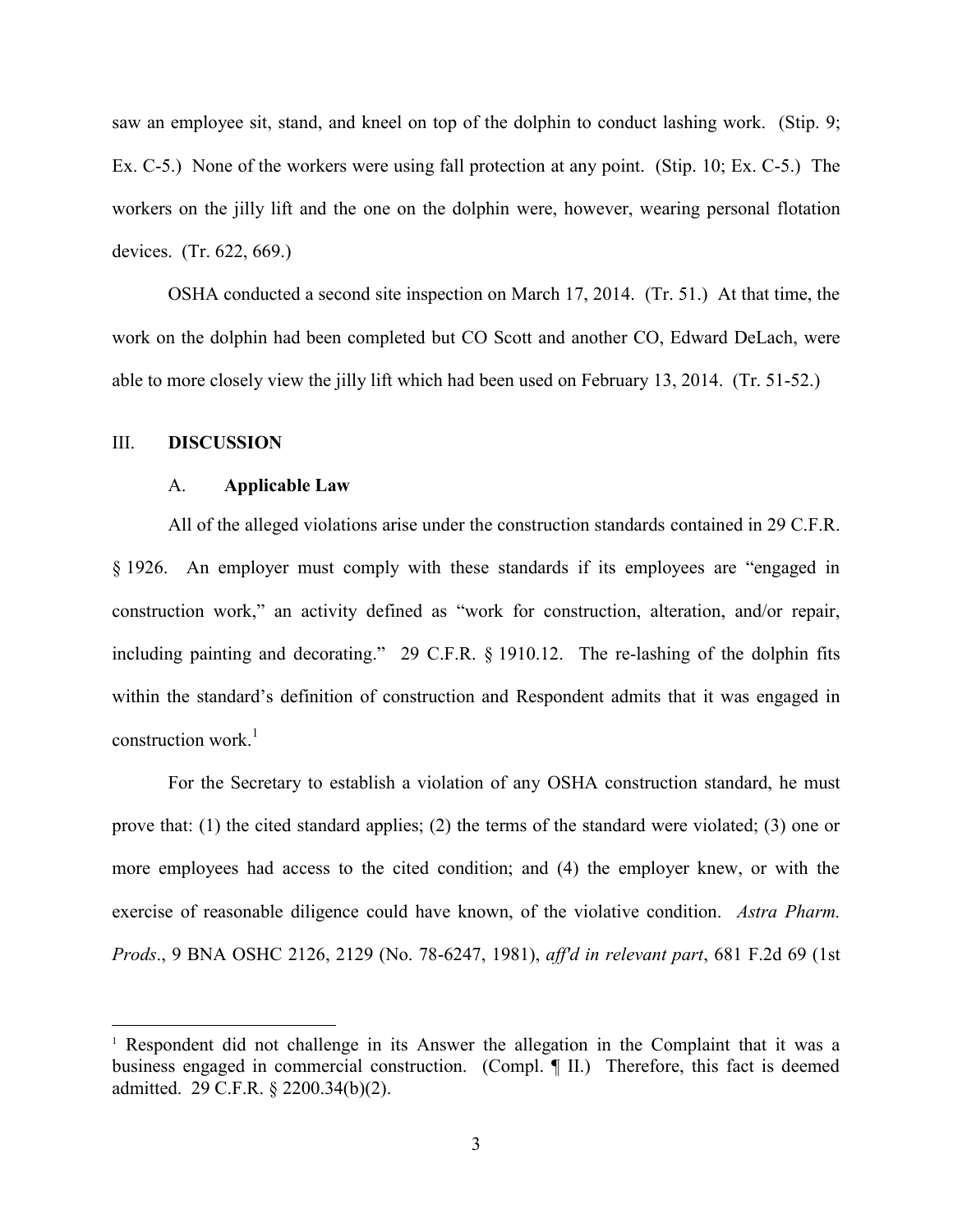Cir. 1982). The Secretary has the burden of proving each of these elements by a preponderance of the evidence. *Id*.

All of the standards alleged to have been violated are mandatory safety standards promulgated pursuant to section  $5(a)(2)$  of the OSH Act (29 U.S.C. § 654(a)(2)). Because their requirements must be adhered to whenever a worker encounters the specified condition, the Secretary is not required to prove that noncompliance creates a hazard. *See e.g., Austin Bridge Co.,* 7 BNA OSHC 1761, 1765-66 (No. 76-93, 1979); *Research-Cottrell, Inc.*, 9 BNA OSHC 1489, 1497 (No. 11756, 1981). Each of the cited standards also provides specific ways for the employer to eliminate the hazard, so the Secretary did not need to demonstrate feasibility of compliance. *See e.g., Modern Continental/Obayashi v. OSHRC*, 196 F.3d 274, 282 (1st Cir. 1999) (Secretary did not have to show that fall protection standard was feasible as applied); *Faultless Div., Bliss & Laughlin Indus., Inc. v. Sec'y of Labor,* 674 F.2d 1177, 1189 (7th Cir. 1982) (Secretary did not have to show feasibility of machine guarding required by a standard promulgated pursuant to section 5(a)(2)); *Long Beach Container Terminal, Inc.*, 811 F.2d 477, 479 (9th Cir. 1987) (employer had the burden to prove compliance was not possible).

Respondent raises two affirmative defenses—infeasibility and greater hazard—for which it bears the burden of proof. To establish infeasibility, Respondent must show that: (1) literal compliance with the terms of the cited standard was infeasible, and (2) an alternative protective measure was used or there was no feasible alternative measure. *See e.g., Otis Elevator Co.*, 24 BNA OSHC 1081, 1087 (No. 09-1278, 2013). The greater hazard defense requires Respondent to prove: (1) compliance with the hazard is more hazardous than noncompliance; (2) alternative means of protection are unavailable; and (3) either a variance has been sought and denied or a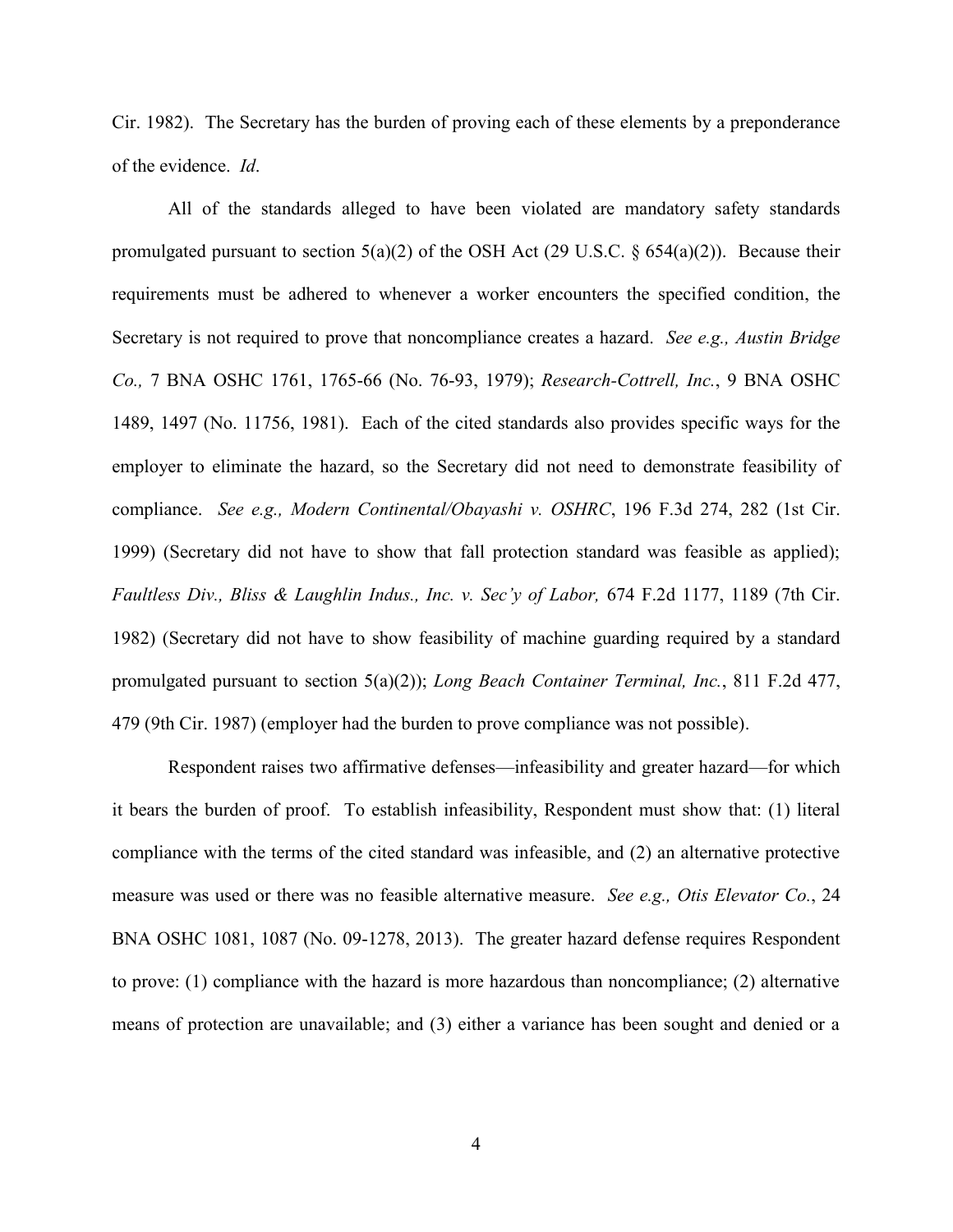variance application would be inappropriate. *Dole v. Williams Enters.,* 876 F.2d 186, 188 (D.C. Cir. 1989); *True Drilling Co. v. Donovan*, 703 F.2d 1087, 1090 (9th Cir. 1983).

## B. **Violations of Subpart L of the Scaffold Standard – Items 2a, 2c, and 4a**

1. Items 2a and  $2c - \text{Violations of } 29 \text{ C.F.R. } § 1926.451(b)(2)$  and  $(c)(2)(iii)$ – Width of Scaffold Platforms and unstable objects used as working platforms

 In these citation items, the Secretary alleges that the jitter boards, which could be extended out from the base of the jilly lift, were scaffold platforms that failed to comply with scaffold safety standards. The cited standard defines "scaffold" as "any temporary elevated platform … used for supporting employees or materials or both," and specifies that a "platform" is "a work surface elevated above lower levels." 29 C.F.R. § 1926.450(a). It requires that "each scaffold platform and walkway shall be at least 18 inches (46 cm) wide" and precludes "[u]nstable objects" from being used "as a work platform." 29 C.F.R. §§ 1926.451(b)(2),  $1926.451(c)(2)(iii)$ . These standards are found in Subpart L (Scaffolds), which specifically exempts derrick or crane suspended personnel platforms from its purview. 29 C.F.R. § 1926.450(a) (Subpart L "does not apply to crane or derrick suspended personnel platforms"). *See also* Cranes and Derricks in Construction, 75 FR 47906, 47919 (Aug. 9, 2010) (in the section discussing the amendments to Subpart L, OSHA specified that "[p]ersonnel platforms suspended by cranes or derricks are now regulated by § 1926.1431"). The parties dispute whether this exemption applies to either the jilly lift or the jitterboards.

# a) *Jilly Lift*

 The jilly lift was suspended by a crane and was not attached to a building or other permanent structure. (Tr. 113, 171.) Accordingly, Respondent asserts it falls squarely within the exemption to the scaffold standard for personnel platforms suspended by a crane. (Resp't Br. at 17.) The Secretary appears to agree with Respondent that the jilly lift was a crane suspended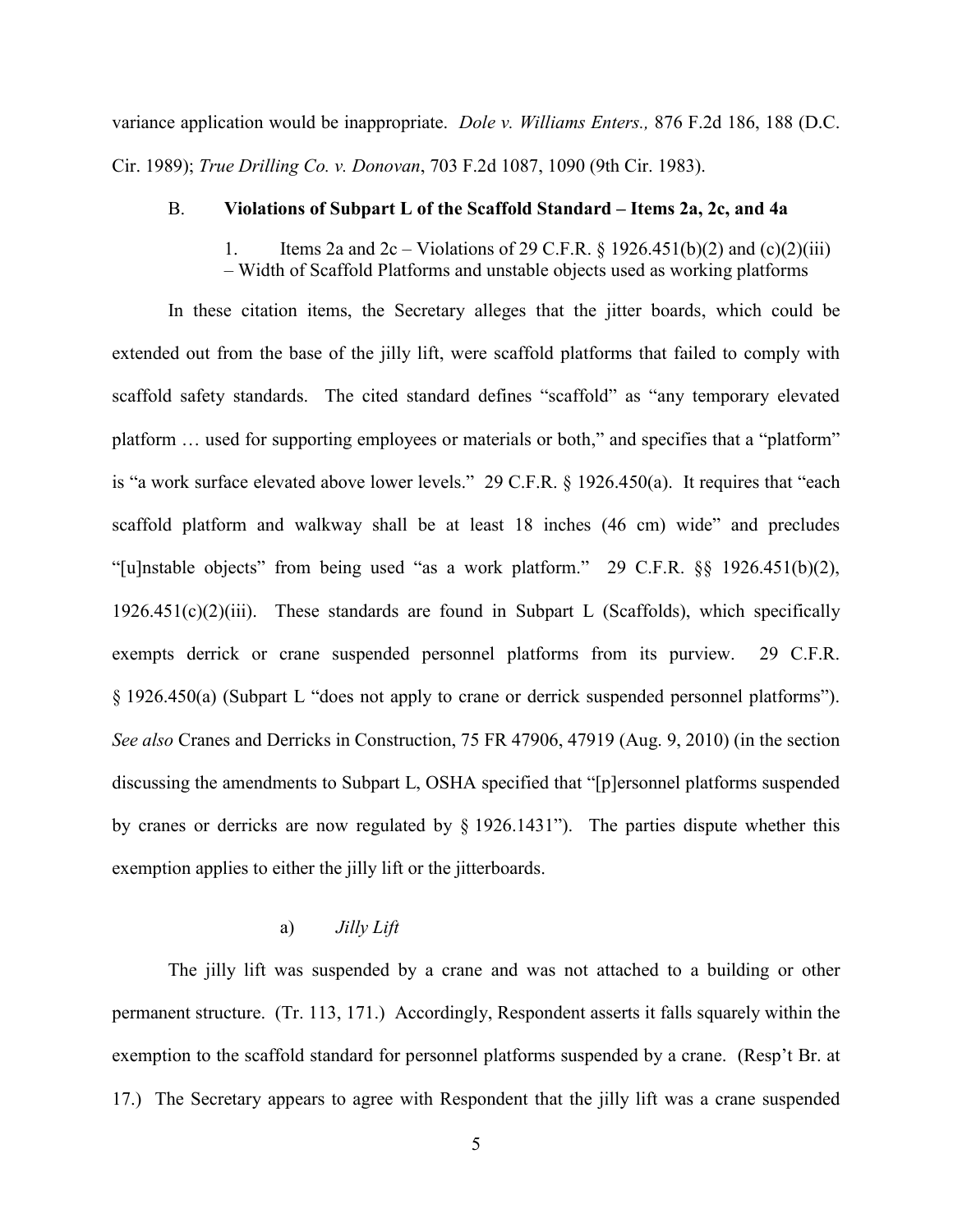personnel platform in that, in connection with Item 5a, he alleges that the jilly lift did not comply with the requirements for such equipment. However, the Secretary attempts to evade the scaffold standard's exclusion of crane suspended personnel platforms by arguing that the exception applies only to properly constructed equipment. (Sec'y Br. at n.12.) Following this rationale, if a crane suspended platform did not comply with Subpart CC (the Crane and Derrick Standard) it would then be considered a scaffold subject to Subpart L.

The Court does not find support in either the language of the applicable standards or known legal authority for the Secretary's argument that if a crane suspended platform does not comply with Subpart CC (the Crane and Derrick standard) then, by default, it becomes a scaffold subject to Subpart L. *See Crown Pacific v. OSHRC*, 197 F.3d 1036, 1040 (9th Cir. 1999) (if the standard is not ambiguous and plain meaning is contrary to the Secretary's interpretation deference is not appropriate). The cited standard expressly carves out crane suspended personnel platforms for separate regulation, presumably because of safety factors unique to hoisted personnel. 29 C.F.R. § 1926.450(a) (stating that it does not apply to "crane or derrick suspended personnel platforms"). Rather than being dependent upon whether the equipment is compliant, the exception hinges upon the nature of the equipment, i.e., whether it is or is not a crane or derrick suspended personnel platform. 29 C.F.R. §§ 1926.450(a), 1926.1431. And on that question there does not appear to be a valid dispute—the jilly lift was connected to a crane and Manson was using it to hoist personnel. (Stip. 9; Tr. 171.) Accordingly, the Court finds the jilly lift was a crane suspended personnel platform, not a scaffold subject to the cited standard.

# b) *Jitter Boards*

 The Secretary also asks the Court to find the jitter boards were a separate and distinct piece of equipment that needed to comply with the scaffold standard's requirement for scaffold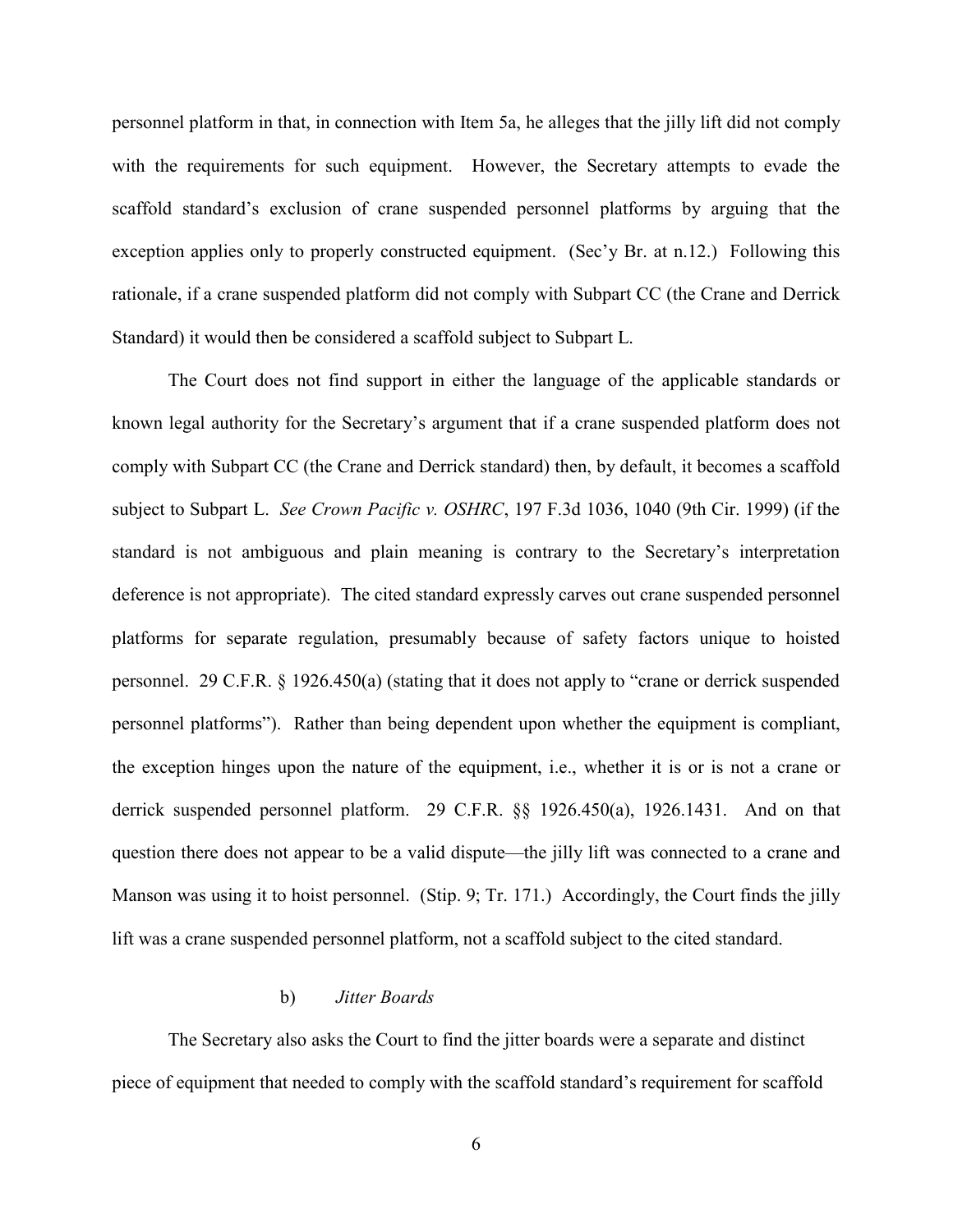platforms to be at least 18 inches wide and stable. (Sec'y Br. at 8-9.) Respondent counters that the jitter boards are part of a crane suspended personnel platform and therefore are exempt from the cited scaffold standard. (Resp't Br. at 17.)

The record does not sufficiently support the Secretary's approach. The jitter boards were not free-floating or connected to any other structure, but were attached to and held in place by equipment suspended by a crane. (Tr. 113, 656-57.) Although the jitter boards were not connected directly to the crane, they were only in the air and available for use when the crane was hoisting the jilly lift. *Id.* In essence, the jitter boards served as an extension of the jilly lift, which Manson specifically designed to accommodate them. (Tr. 478, 710.) Employees could not use the jitter boards as working platforms except when they were anchored to the jilly lift, which, as discussed above, was a crane suspended personnel platform. (Tr. 113, 656-57.) Dale Cavanaugh, a retired OSHA Assistant Regional Administrator, testified that the jitter board "would be a scaffold in any other application." (Tr. 364.) That may well be an accurate assessment but the issue before this Court is whether the scaffold standard applies to the jitter boards as the Respondent was using them. On this question, for the reasons discussed above, there is insufficient evidence to support the view that the jitter boards are not an integral part of a crane suspended personnel platform.

Complainant has not established a legal or factual basis for the Court to ignore the exclusion of suspended personnel platforms in the cited standard as to either the jilly lift or the jitter boards.<sup>2</sup> Therefore the Court vacates Items 2a and 2c.

 $2^2$  Since the cited standards do not apply, the Court does not further address the remaining requirements to establish violation of 29 C.F.R.  $\S$  1926.451(b)(2) and (c)(2)(iii).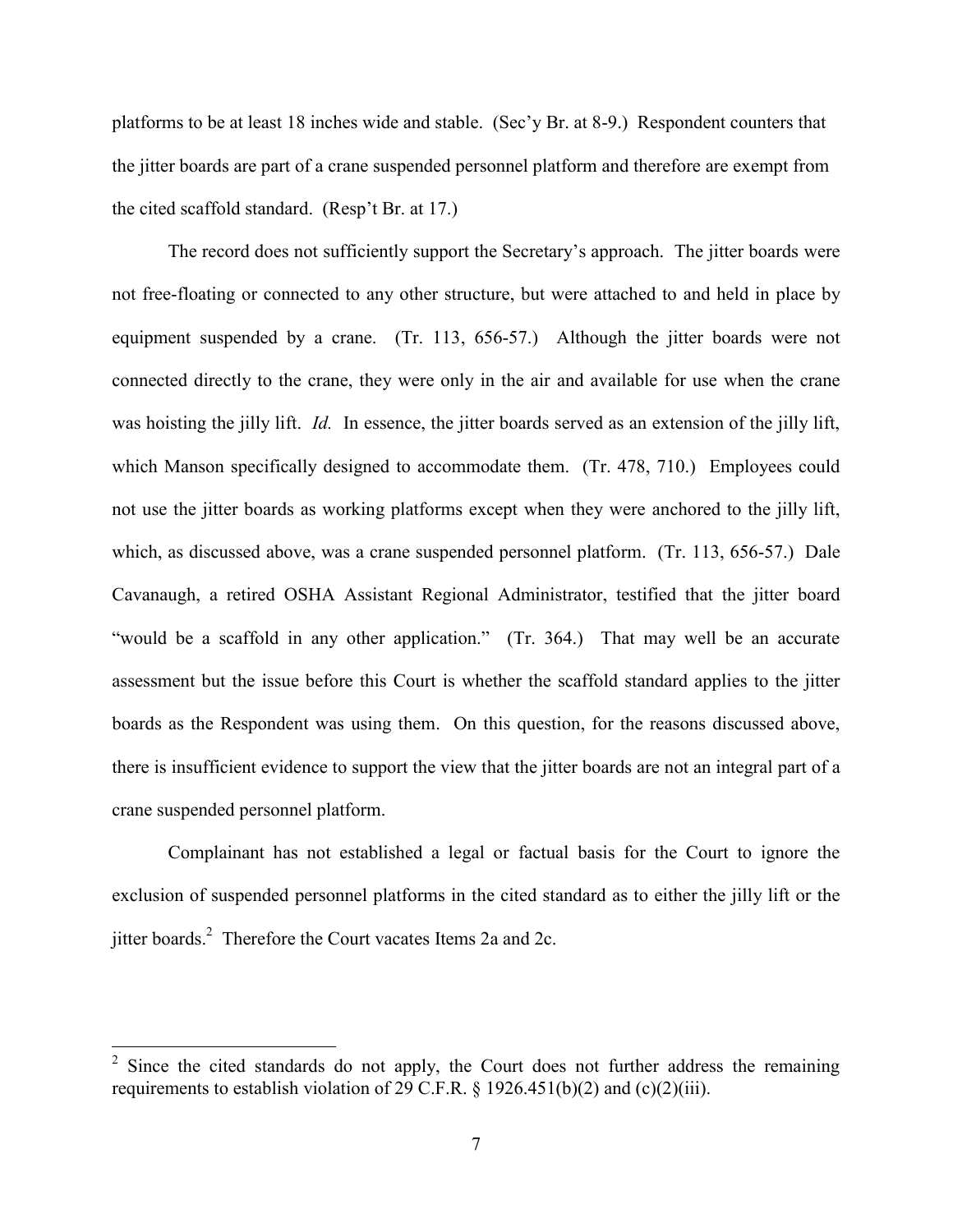2. Item  $4a -$  Violation of 29 C.F.R. § 1926.451(g)(1)(vii) – Failure to Provide Fall Protection to the Workers on the Jitter Board

As with Items 2a and 2c, the Secretary also argues in connection with Item 4a that the jitter boards are a scaffold to which the scaffold fall protection requirements found in 29 C.F.R.  $\S 1926.451(g)(1)(vi)$  apply. (Sec'y Br. at 14.) This standard requires employees to be protected by a personal fall arrest system or a guardrail system when they are on a scaffold more than 10 feet above a lower level. 29 C.F.R. § 1926.451(g)(1)(vii). There is no dispute that there were no safety nets or guardrails and the workers were not wearing personal fall arrest systems. (Ex. C-5, C-6; Stip. 10; Resp't Br. at 5.) The dispositive issue is whether the jitter boards are part of a crane suspended personnel platform and therefore exempt from the cited standard under 29 C.F.R. § 1926.450(a). On that question, consistently with the findings above, the Court concludes the Secretary failed to establish the applicability of the cited standard. The jitter boards are an extension of the jilly lift and could only be used in conjunction with it. (Tr. 113, 478, 656-57, 710.) Accordingly, the entire piece of equipment is a crane suspended platform exempt from the cited standard under 29 C.F.R. § 1926.450(a). As the Secretary has not established applicability, the Court vacates Item 4a.

# C. **Item 4b – Violation of 29 C.F.R. § 1926.501(b)(1) – Failure to Provide Fall Protection to the Worker on top of the Dolphin**

Whenever a worker is on a walking or working surface six feet above a lower level to which he can fall, he must be protected from falling by "the use of guardrail systems, safety net systems, or personal fall arrest systems." 29 C.F.R. § 1926.501(b)(1). The standard broadly defines "lower levels" to include, among other things, "*water*, equipment, structures and the ground." 29 C.F.R. § 1926.500(b) (emphasis added). The employee observed on top of the dolphin was not wearing fall protection and was working approximately twenty-four feet above the water's surface.  $(Tr. 856; Stip. 10; Ex. C-6.)$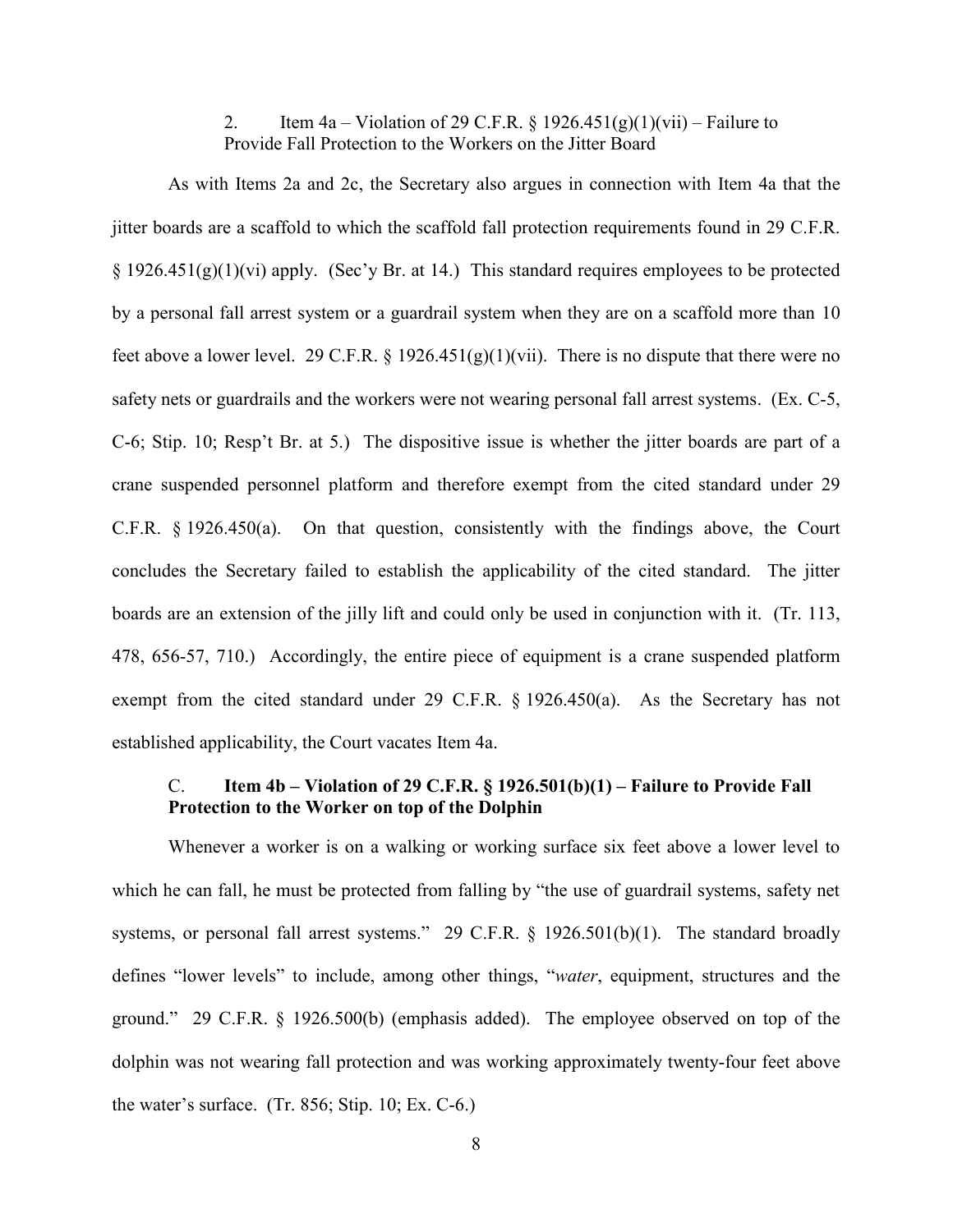As a preliminary matter, the parties dispute the scope of the Secretary's burden of proof. (Sec'y Br. at 7; Resp't Br. at 19.) Respondent asserts that the cited standard is performance oriented and, as such, the Secretary must establish a fall would have presented a hazard to the employee who fell, and that the employer recognized the hazard. (Resp't Br. at 19.) According to Respondent, the Secretary did not meet this burden because any fall from the dolphin would have resulted in the employee landing in open water as opposed to a hard surface; and the Secretary failed to establish that falling into open water was a hazard, let alone a hazard the employer recognized. *Id.* at 18-19. The Secretary disputes Respondent's characterization of the cited standard as being performance oriented and argues instead that it is a specification standard for which the existence of a hazard is presumed. (Sec'y Br. at 7-8.) He also disputes Respondent's allegation that there was no hazard. *Id.* at 12.

In making its argument that the Secretary had to prove the presence of a hazard, Respondent attempts to apply a single Ninth Circuit case, *Greyhound-Lines-West v. Marshall,* 575 F.2d 759 (9th Cir. 1978), concerning an entirely different standard related to personal protective equipment (Subpart E), to the fall protection standards found in Subpart M at issue here. (Resp't Br. at 19.) Performance standards, like the one concerning an employer's obligation to identify appropriate personal protective equipment at issue in *Greyhound Lines*, are broadly written and "require an employer to identify the hazards peculiar to its own workplace and determine the steps necessary to abate them." *Thomas Indus. Coatings, Inc*., 21 BNA OSHC 2283, 2287 (No. 97-1073, 2007). Performance standards only require action on the part of the employer if there is a hazard. *Id.* Thus, the Commission has concluded that the Secretary must show a hazard before an employer is found to have been in violation of such standards. *Id.* In contrast, specification standards detail the precise equipment, materials, and work processes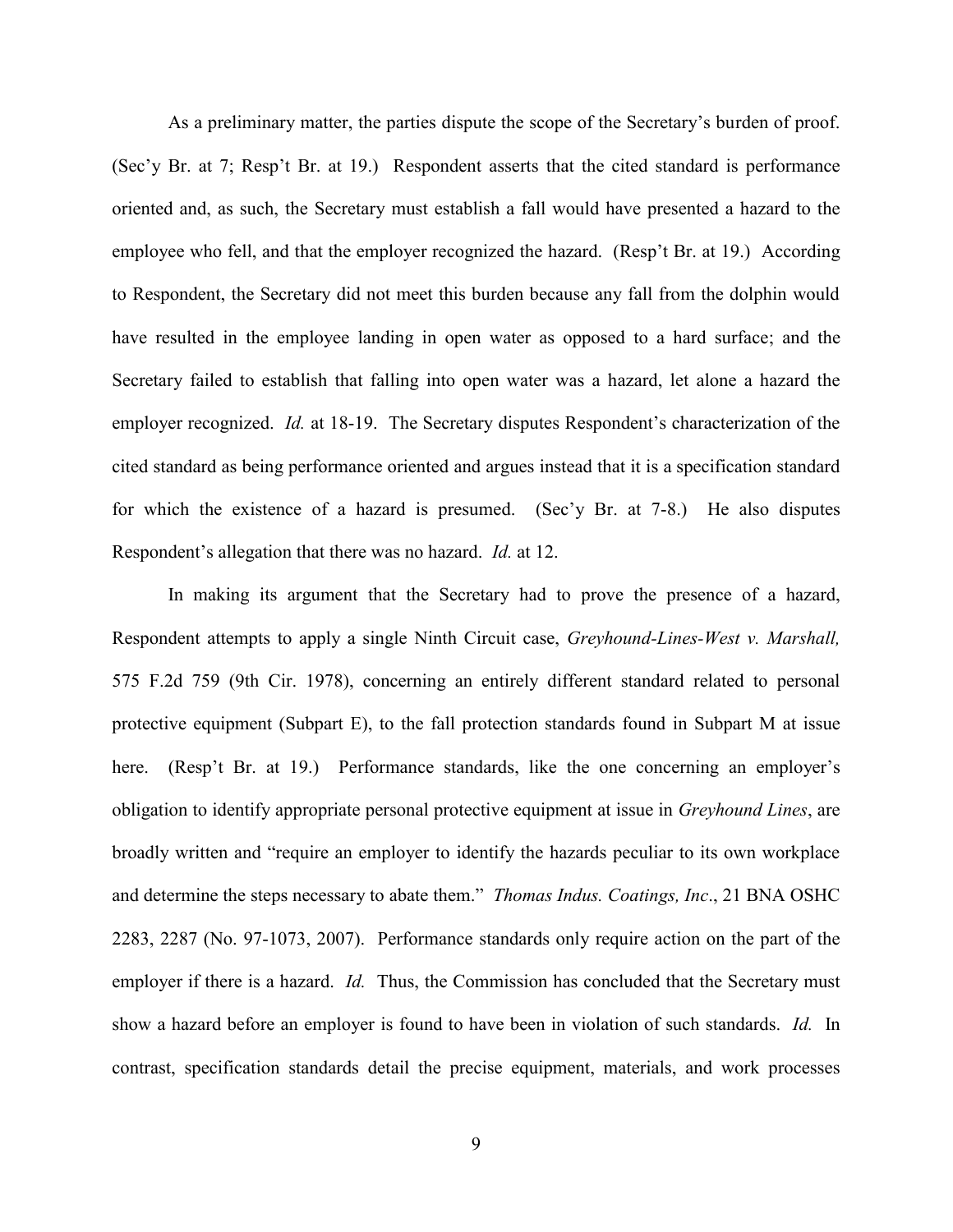required to eliminate hazards. *Cleveland Wrecking Co.,* 24 BNA OSHC 1103, 1106 (No. 07- 0437, 2013) (concluding that the fall protection requirements found in 29 C.F.R. § 1926.501(c) constitute a specification standard). This detail specifying abatement methods distinguishes a specification standard from a performance standard. For specification standards, a hazard is presumed. *Id.* The fact that a standard requires the use of personal protective equipment does not mean it is a performance standard. Rather, the determining issue is whether the standard contains the method by which the hazard is to be abated. *See Ace Sheeting & Repair Co. v. OSHRC*, 555 F.2d 439, 441(5th Cir. 1977) (employer had the duty to show compliance with guarding standard was not feasible). If it does, then the burden of proof is on the employer to demonstrate that the remedies contained in the standard are not feasible under the particular circumstances. *Cleveland Wrecking,* 24 BNA OSHC at 1106.

The Commission has consistently treated the standards found in Subpart M-Fall Protection as specification standards for which the Secretary's prima facie burden is limited to showing applicability, violation of the standard, employee exposure, and knowledge. *See e.g., Modern,* 196 F.3d at 282 (Secretary did not have the burden to show fall protection standard was feasible as applied); *Brennan v. OSHRC,* 513 F.2d 10232, 1035 (2d Cir. 1975) (same); *Fabi Constr. Co., Inc.*, 370 F.3d 29, 38 (D.C. Cir. 2004) (fall protection standard treated as specification standard); *Nuprecon LP,* 23 BNA OSHC 1817, 1818 n.3 (No. 08-1037, 2012) (violation of the fall protection standard, 29 C.F.R. § 1926.501(b)(1), treated as a specification standard); *MJP Constr. Co., Inc.*, 19 BNA OSHC 1638, 1642 n.6 (No. 98-0502, 2001) (same). In *Cleveland Wrecking,* the Commission determined that even though the fall protection standard at issue in that case permits some discretion on the part of the employer, that discretion does not turn the standard into a performance standard and thus require an expanded burden of proof. 24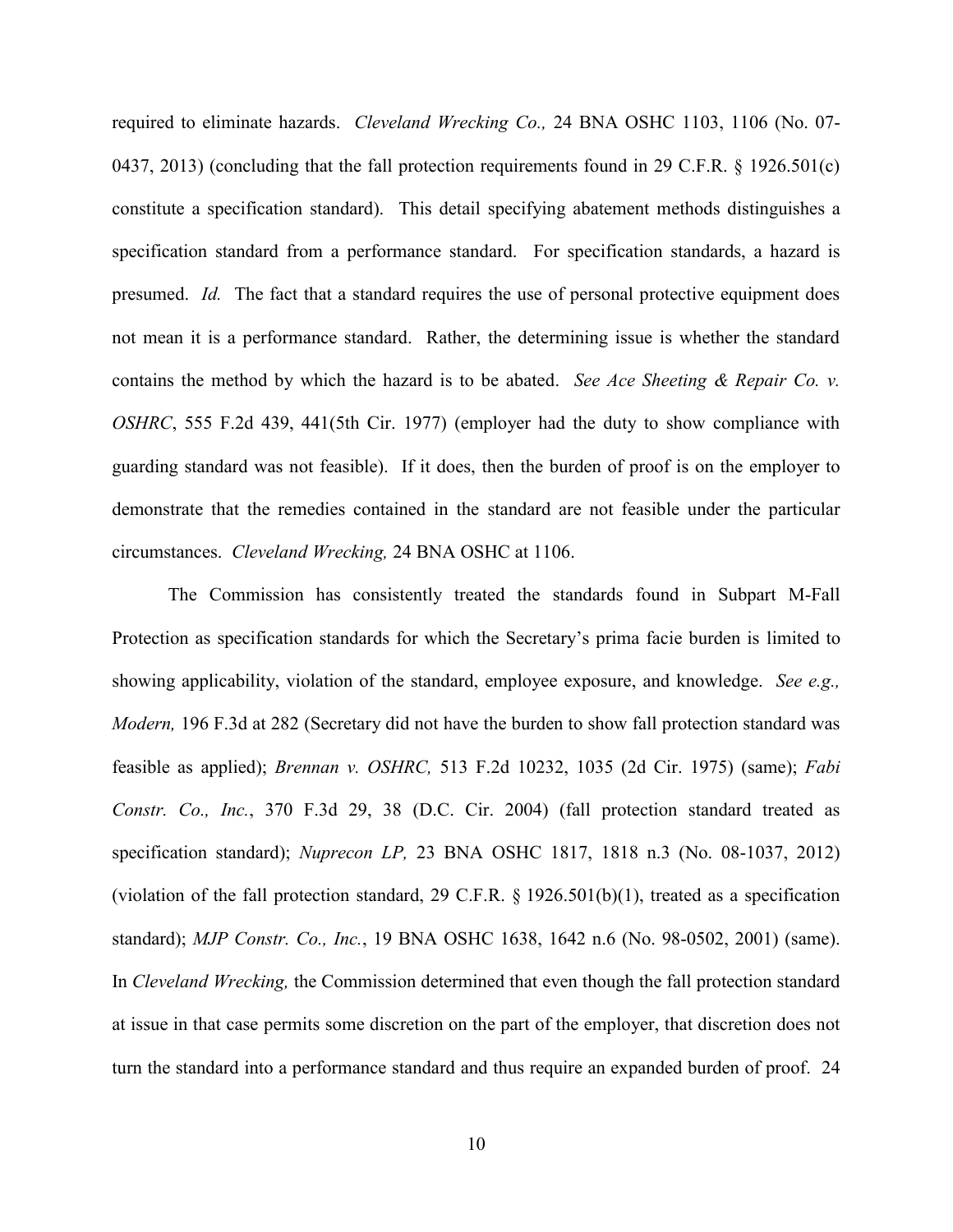BNA OSHC at 1106 (discussing 29 C.F.R. § 1926.501(c)). *See also Marion Power Shovel Co., Inc.¸* 8 BNA OSHC 2244, 2246 (No. 76-4114, 1980) (concluding that 29 C.F.R.  $§$  1926.252(e)(1)(i) is a specific duty standard despite the various alternative methods of compliance permitted).

Just like the fall protection violation standard at issue in *Cleveland Wrecking*, the cited standard here requires fall protection whenever the walking/working surface with an unprotected side or edge is six feet or more above a lower level, but permits the employer to choose one of three specified methods. 29 C.F.R. § 1926.501(b)(1); Safety Standards for Fall Protection in the Construction Industry: Final Rule, 59 Fed. Reg. 40672, 40680-40682 (1994) (preamble to the fall protection standards); *Nuprecon,* 23 BNA OSHC at 1820. Although the standard at issue here has some flexibility, it limits the employer's choice to one of three specified methods and employers lack discretion to not provide fall protection. *Id.* The Court finds that 29 C.F.R. § 1926.501(b)(1) is not a performance standard, and therefore the Secretary was not required to establish hazard recognition and proof of industry custom as Respondent alleges. *See e.g. A.E. Burgess Leather Co. v.* OSHRC, 576 F.2d 948, 950-51 (5th Cir. 1978) (declining to require proof of hazard recognition and industry custom in connection with a violation of a machine guarding standard that permitted various types of compliance). Instead, the Secretary's prima facie case required a showing of applicability, violation of the standard, employee exposure, and knowledge. *Atlantic Battery Co.,* 16 BNA OSHC 2131, 2138 (No. 90-1747, 1994).

# a) *Applicability*

As noted above, the cited standard requires fall protection for anyone working six feet or more above a lower level and this requirement does not vary because the lower level is water, the ground, or a structure. 29 C.F.R. §§ 1926.500(b) (definition of lower level), 1926.501(b)(1). In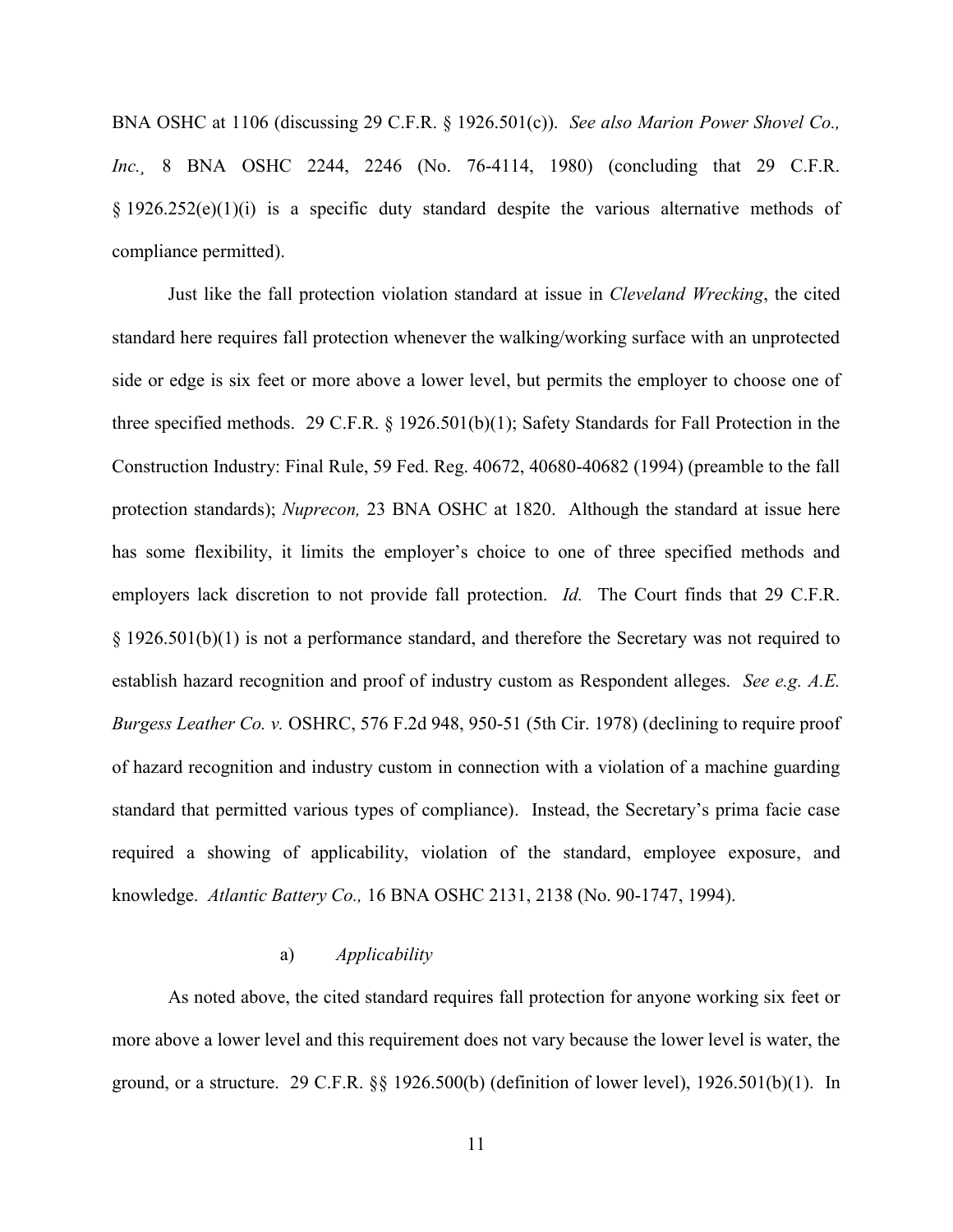addition to the standard's plain language, two OSHA interpretation letters bolster the Secretary's position. (Exs. C-16 & C-17.) These letters emphasize that fall protection is required for employees working over water, either on a scaffold platform or otherwise. *Id.* OSHA's Letter of Interpretation dated February 9, 2004, emphasizes that the "lower level" referred to in § 1926.501 could be water. (Ex. C-16 at 2.) The letter also notes that the provision of life jackets is in addition to the fall protection requirements, not in lieu of them. *Id.* An earlier OSHA Letter of Interpretation, dated September 28, 1999, also emphasized that employers must provide fall protection, not just life jackets, when the distance from the working platform to the water surface exceeds six feet. (Ex. C-17 at 1.) Indeed, even Respondent appeared to recognize that the fall protection standards do not make a distinction between falling onto land and falling into water. (Resp't Br. at 4; Tr. 440-41, 448.) Therefore, the Court finds that the cited standard applied. *See Armstrong Steel Erectors, Inc.*, 17 BNA OSHC 1385 (No. 92-262, 1995) (concluding that the fall protection requirements applied even when surface below was water).

The Court notes that Manson's Vice President for Equipment, Shawn Hillis, testified that the company chose to follow the Army Corps of Engineers' EM-385 manual, which requires fall protection only when working more than 25 feet over water, rather than OSHA's more stringent standards. (Tr. 682-84; Ex. C-26 (excerpt from EM-385 manual).) The EM-385 manual is not codified, and as such does not have the force and effect of law. *BME & Sons, Inc.*, 23 BNA OSHC 1731, 1735 (No. 10-0248, 2011) (Welsh, J.). Indeed, Manson's Director of Safety acknowledged that EM-385 was something the Army Corps put together for contractors and that it applied to the workers on the jilly lift, but did not cover the worker on the dolphin. (Tr. 427, 487.) So it is not even clear whether Manson thought the EM-385 exception to fall protection requirements for work over water applied to the worker on the dolphin. (Tr. 487.) Further, even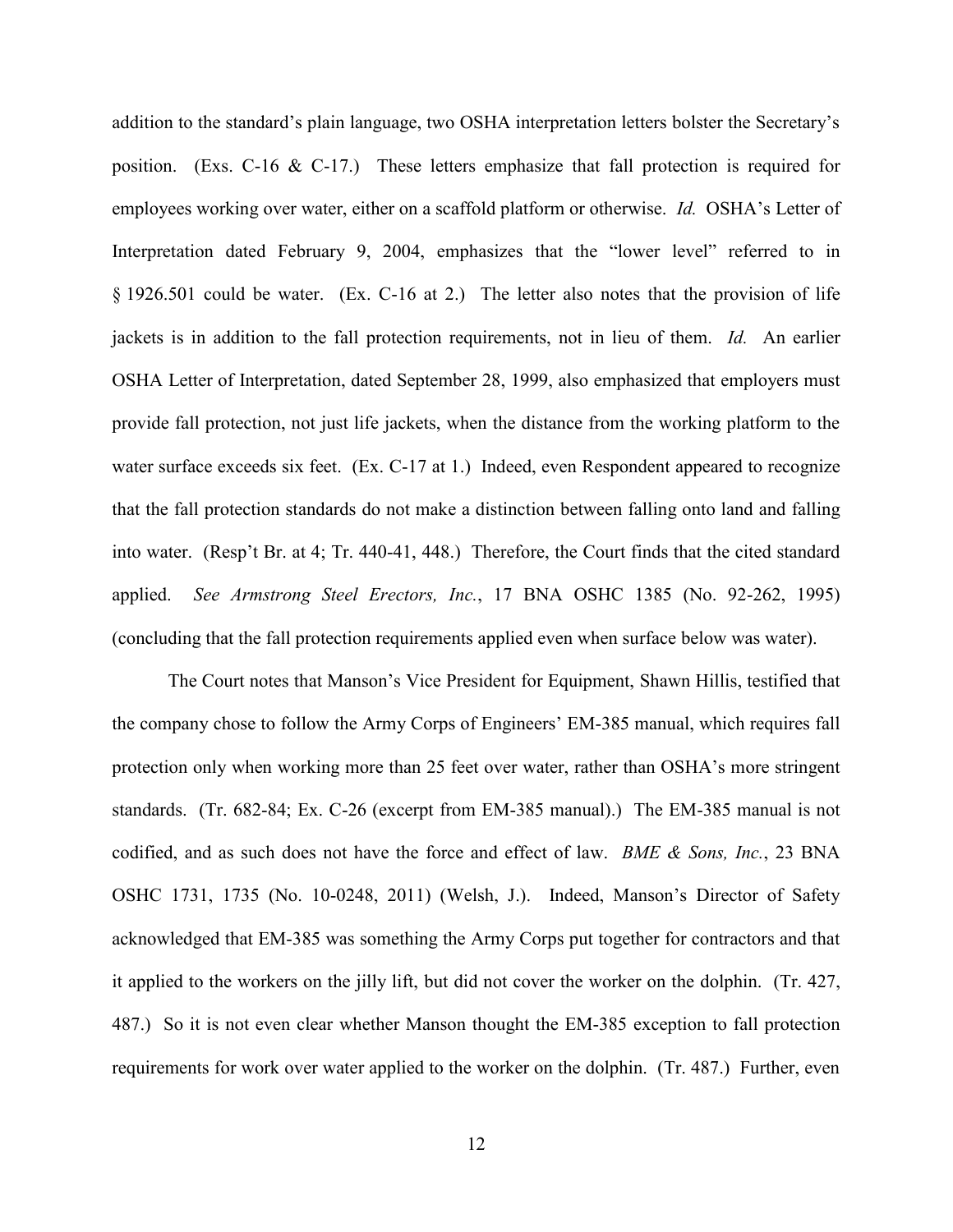if Manson thought the EM-385 manual's fall protection requirements applied to the worker on the dolphin, the manual itself indicates that when more stringent requirements are set out in 29 C.F.R. § 1926, those requirements take precedence over what is set forth in EM-385. (Ex. C-26 at 2.) Thus, in order to follow EM-385, Manson still needed to comply with the cited standard and provide fall protection to the worker on the dolphin.

# b) *Violation of 29 C.F.R. § 1926.501(b)(1)*

There is no dispute that the worker on the dolphin was not using fall protection on February 13, 2014. (Stip. 10; Ex. C-5; Tr. 855-56.) Respondent argues that if an employee fell, it could have lowered the jilly lift to rescue him. (Resp't Br. at 13; Tr. 672.) It also asserts that there is no evidence of debris in the water that could have injured a falling employee and further notes that employees were wearing personal flotation devices. (Resp't Br. at 18; Tr. 432.)

Even accepting Respondent's assertions as true does nothing to undermine the Secretary's undisputed evidence that the worker on the dolphin did not have fall protection as required.<sup>3</sup> (Stip. 10; Ex. C-5.) Respondent's arguments, at best, go to the violation's gravity. The purpose of the OSH Act is to prevent accidents. *See generally Mineral Indus. & Heavy Constr. Grp. v. OSHRC*, 639 F.2d 1289, 1294 (5th Cir. 1981) ("The goal of the Act is to prevent the first accident, not to serve as a source of consolation for the first victim or his survivors"). Thus, the fact that an employer has taken a required step to reduce injury in the event of an accident does not mean that there has been no violation of a mandatory safety standard. *Id.* 

<sup>&</sup>lt;sup>3</sup> The Court notes that CO Scott and OSHA Area Director Dave Baker testified that an employee falling off the top of the dolphin could have struck the dolphin itself, the jitter boards, or the jilly lift. (Tr. 70, 179-80.)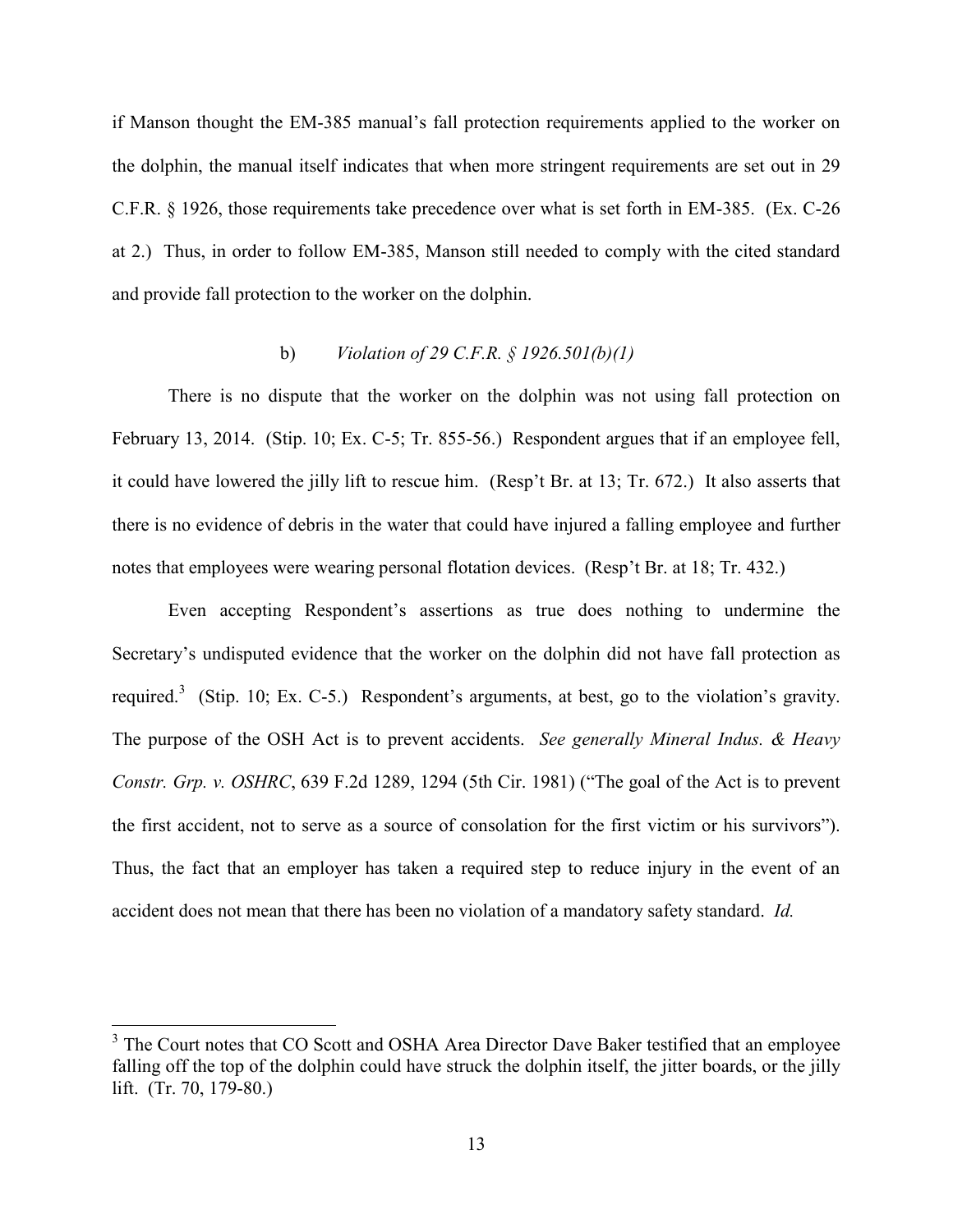#### c) *Exposure to the Violative Condition*

"Exposure to a violative condition may be established either by showing actual exposure or showing access to the hazard was reasonably predictable." *Phoenix Roofing Inc.*, 17 BNA OSHC 1076, 1079 (No. 90-2148, 1995). Exhibit C-6 depicts the employee working atop dolphin without fall protection. (Tr. 541.) That employee, Anthony Barr, admitted that he could have hit either the water or the bottom part of the dolphin if he had fallen off the structure. (Tr. 541, 615.) This is sufficient to show actual exposure to the violative condition.

# d) *Respondent Knew, or Should Have Known of the Violative Conditions*

The worker on top of the dolphin was a supervisor and another supervisor was within a few feet of him on the jilly lift. (Ex. C-6 at 2-3; Tr. 46, 55. 497-98.) *See Hamilton Fixture,* 16 BNA OSHC 1073, 1089 (No. 88–1720, 1993) (an employer is chargeable with knowledge of conditions which are plainly visible to its supervisory personnel), *aff'd without published opinion*, 28 F.3d 1213 (6th Cir.1994); *Minnotte Contracting & Erection Corp*., 6 BNA OSHC 1369, 1371-72 (No. 15919, 1978) (employees working without tied-off safety belts were in plain view and within sight of a foreman)*.* CO Scott witnessed and videotaped the worker on top of the dolphin from a public road. (Tr. 36, 38.) The lack of fall protection was open, obvious, and in plain view. *Ted Wilkerson, Inc.,* 9 BNA OSHC 2012, 2016 (No. 13390, 1981) (a leadman "would have been in a position to observe" the employee in the hazardous situation); *Am. Airlines, Inc.,* 17 BNA OSHC 1552, 1555 (No. 93-1817, 1996) (consolidated) (finding knowledge when conditions were in plain view and supervisory personnel were present). This is sufficient to establish Respondent's knowledge of the violative condition.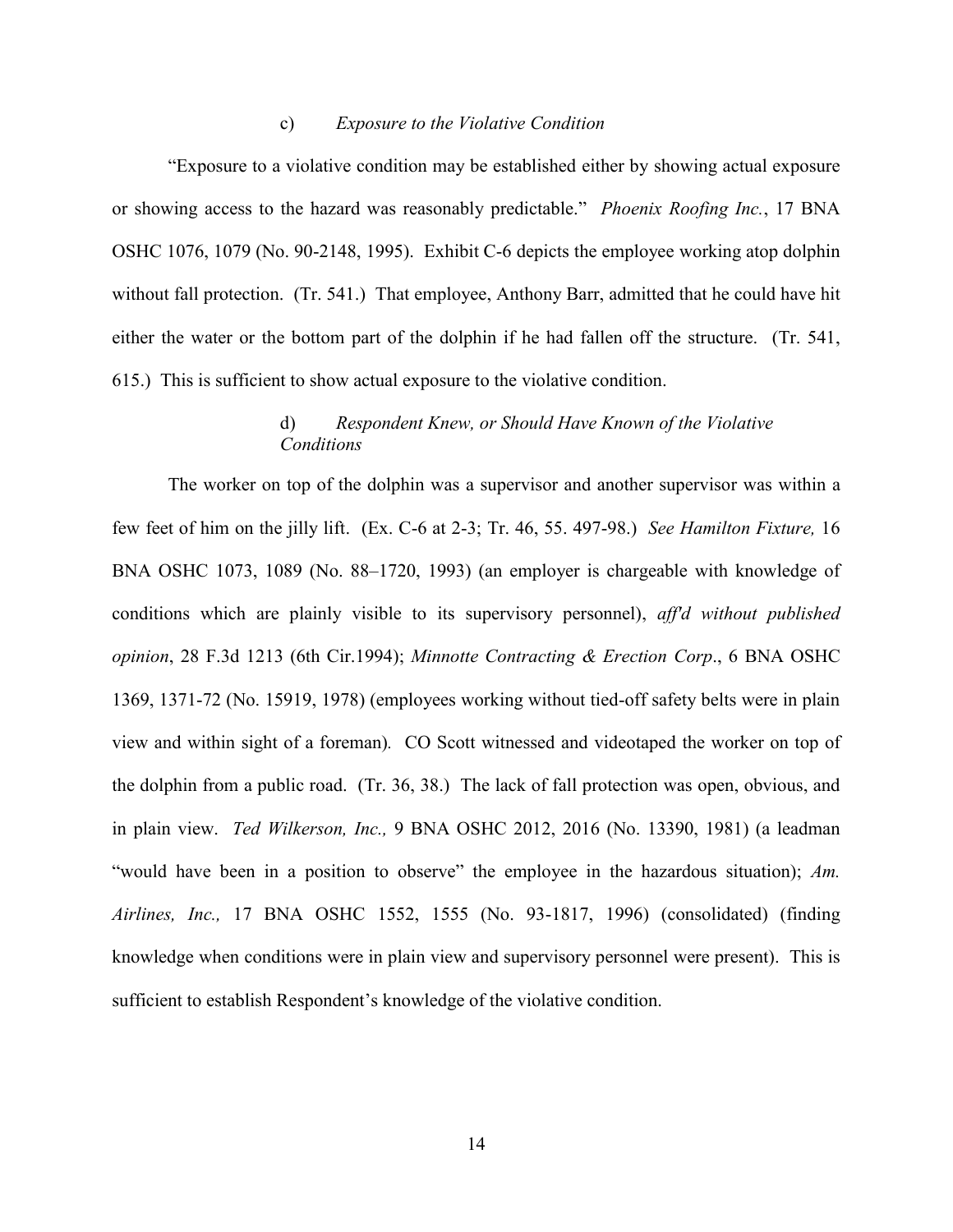### 2. Affirmative Defenses

#### a) *Infeasibility Defense*

An employer arguing that compliance with a standard was infeasible must show that: (1) literal compliance with the terms of the cited standard was infeasible, and (2) an alternative protective measure was used or there was no feasible alternative measure. *Rockwell Int'l Corp*., 17 BNA OSHC 1801, 1807 (No. 93-54, 1996) (consol.); *Avcon Inc., et al.,* 23 BNA OSHC 1440, 1454 (No. 98-0755, 2011) (consol.); *E&R Erectors, Inc. v. Sec'y of Labor*, 107 F.3d 157, 163 (3d Cir. 1997) ("[t]he burden of establishing an affirmative defense is on the employer, and every element must be established"). It is not enough to show that compliance is difficult, expensive, or would require changes to operations. *See Long Beach*, 811 F.2d at 479 (a workable method of abatement defeated defense); *Hughes Bros., Inc*., 6 BNA OSHC 1830, 1835 (No. 12523, 1978) (difficulty of compliance was not sufficient to defeat citation); *Gregory & Cook Inc*., 17 BNA OSHC 1189, 1190-92 (No. 92-1891, 1995) (guarding was technologically and economically feasible).

In terms of the first element of the defense, feasibility of compliance, as discussed above, the cited standard required employees to be protected by "a guardrail system, safety net system, or personal fall arrest system." 29 C.F.R. § 1926.501(b)(1). (Tr. 139.) Manson only discusses why it believes that a personal fall arrest system would have been infeasible.<sup>4</sup> (Tr. 768.) *See Dun-Par Engineered Form Co.,* 13 BNA OSHC 2147, 2149 (No. 79-2553, 1989) (requiring proof as to why each fall protection method permitted by the standard was not feasible). According to Manson, personal fall arrest systems were infeasible because there was no suitable

 $4$  Manson did offer testimony suggesting that the safety nets would create a greater hazard. That claim is discussed in the following section.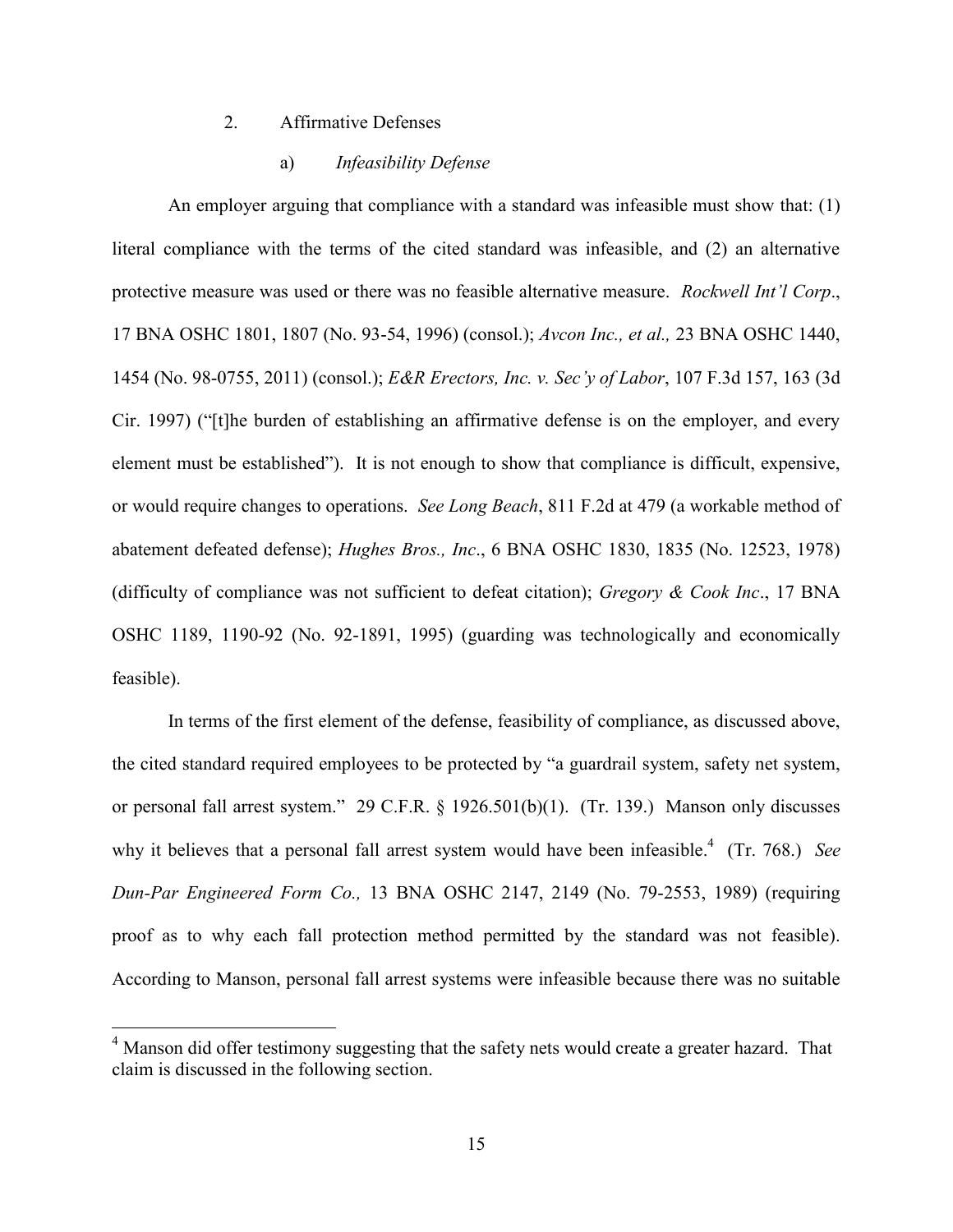anchor point for such a system. (Resp't Br. at 20-21.) In addition, Bradley Dillon, of Guardian Fall Protection, gave expert testimony that it would not be possible for a worker to remain in fall restraint at all times because of the dolphin's shape. (Tr. 782.)

Mr. Barr, the Manson supervisor who was on top of the dolphin, testified that the pilings which make up the dolphin were in such poor condition at the top that he would not have used them for an anchor point on top of the dolphin. (Tr. 552.) Despite this assertion, Mr. Barr acknowledged that he had not examined the steel plate at the top of the dolphin. (Tr. 552, 589- 90, 601.) Nor did Manson's safety director (Moore) or its fall protection expert (Dillon) examine the steel plate or the rest of the dolphin before the decision not to use fall protection was made. (Tr. 449, 787) The steel plate was 3/4 of an inch thick and had a shackle used to hold ferries in place at night.<sup>5</sup> (Tr. 372; Ex. C-11 (schematic of dolphin).) Brian Endres, who was employed by the Washington State Department of Transportation (DOT), testified that he had no reason to believe that the steel plate and shackle were not firmly welded to the dolphin. (Tr. 848.) He indicated that when DOT employees work on the dolphins, they use fall protection. (Tr. 857- 58.) Former OSHA Assistant Regional Administrator Cavanaugh also testified as to his belief that the steel plate and shackle could have been used as an anchor point. (Tr. 375, 880, 901.) Indeed, the shackles on the dolphins were used to moor 400-ton ferries. (Tr. 850.) Further, Manson did not explain why, if the steel plate had not been firmly in place, it could not have been welded sufficiently to make it a suitable anchor point. (Tr. 499.) All of these considerations undermine Manson's contention that there were no means available to anchor a

<sup>&</sup>lt;sup>5</sup> Manson notes that the video showing the shackle was taken a year after the alleged violations. (Ex. C-9; Resp't Br. at 21.) It presented no evidence that the passage of time resulted in changed conditions at the top of the dolphin or that the shackle had been adequately evaluated before the citation was issued. Although Mr. Barr did not recall seeing the shackle, he made no assertion about the steel plate itself.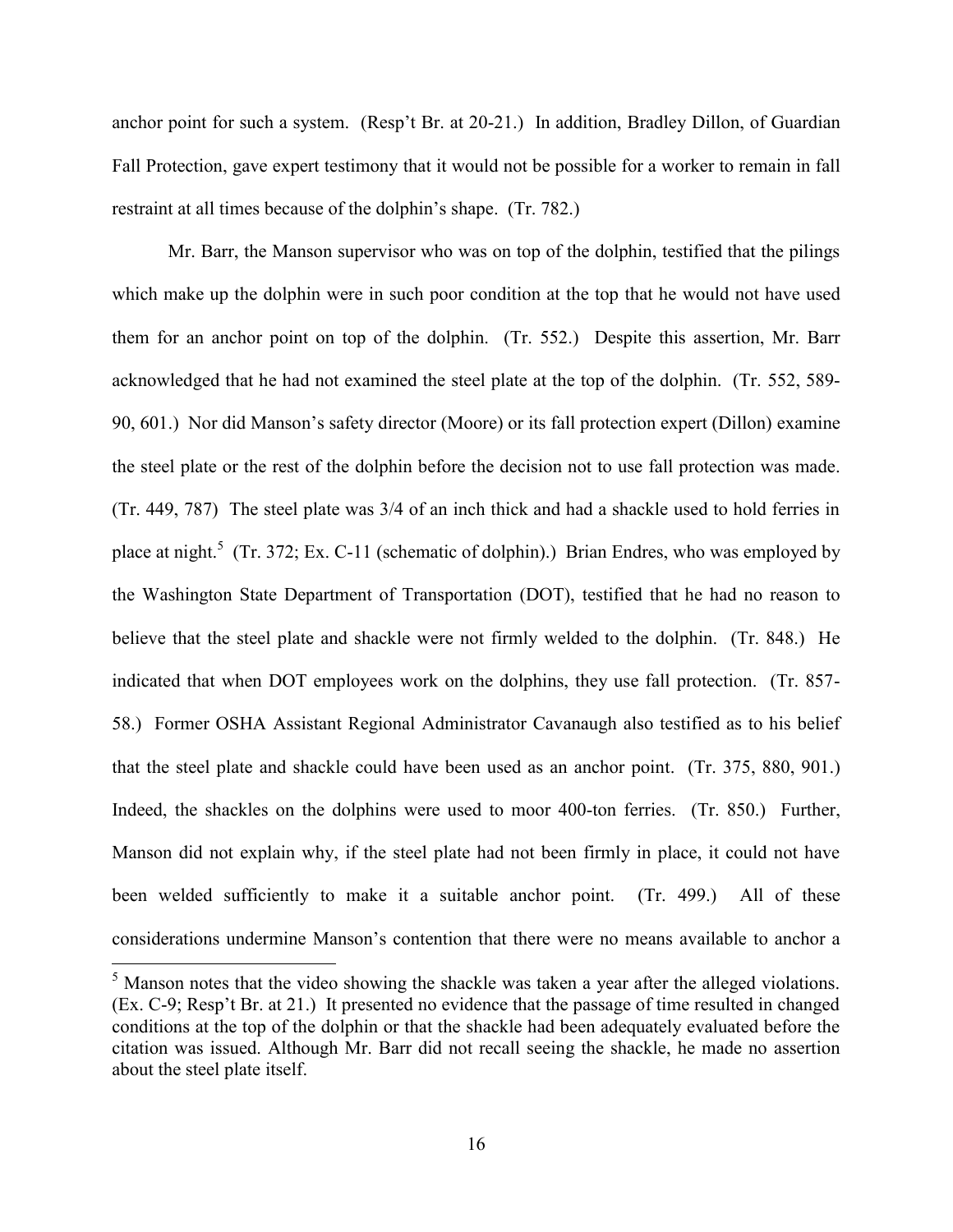fall restraint system. *See So. Pan Servs., Co.,* 21 BNA OSHC 1274, 1278 (No. 99-0933, 2005) (requiring site specific evaluation of the availability of fall protection for leading edge work).

Manson also argues that there was not enough room on the top of the dolphin to use a fall arrest system. (Resp't Br. at 21.) Mr. Dillon testified that a 22 feet minimum fall clearance is required for a worker wearing a full body harness with an anchor point at foot level. (Tr. 856.) He noted that OSHA would calculate a lower minimum (nineteen feet). (Tr. 764.) Still, he opined that 22 feet was required if the calculation was made according to the assumptions set out in the American National Standards Institute (ANSI) voluntary consensus standard. *Id.*

Regardless of whether the fall clearance is calculated consistently with the OSHA methodology or the ANSI standard, the Court finds that Manson failed to show there was insufficient room for a fall arrest system. At the trial, Manson's counsel represented to witnesses that the dolphin was twenty feet above the water, but all of the witnesses described the height as one to five feet greater than that.  $6\,$  (Tr. 57, 669, 757, 856, 810.) CO Scott estimated the height to be "roughly" twenty-one feet. (Tr. 57.) Mr. Endres of the DOT calculated the dolphin's height to be approximately twenty-four feet above the surface of the water. (Tr. 855-56.) His estimate is consistent with that of Mr. Hillis, Manson's Vice President of Equipment, who indicated that the dolphin was about twenty-five feet high, and the schematic of the dolphin, which indicates a total height of twenty-eight feet. (Tr. 668-69; Ex. C-11.) Thus, Manson's counsel's unsupported representation that the person on top of the dolphin was twenty feet above the water is rejected. Since Mr. Dillion's opinion about whether there was sufficient height for a fall arrest system was based on counsel's unsupported representation of height, it is given less weight. It is unclear if

<sup>&</sup>lt;sup>6</sup> In its brief, Manson also states, without citation to the record, that the height of the dolphin was twenty feet above the water level. (Resp't Br. at 21.)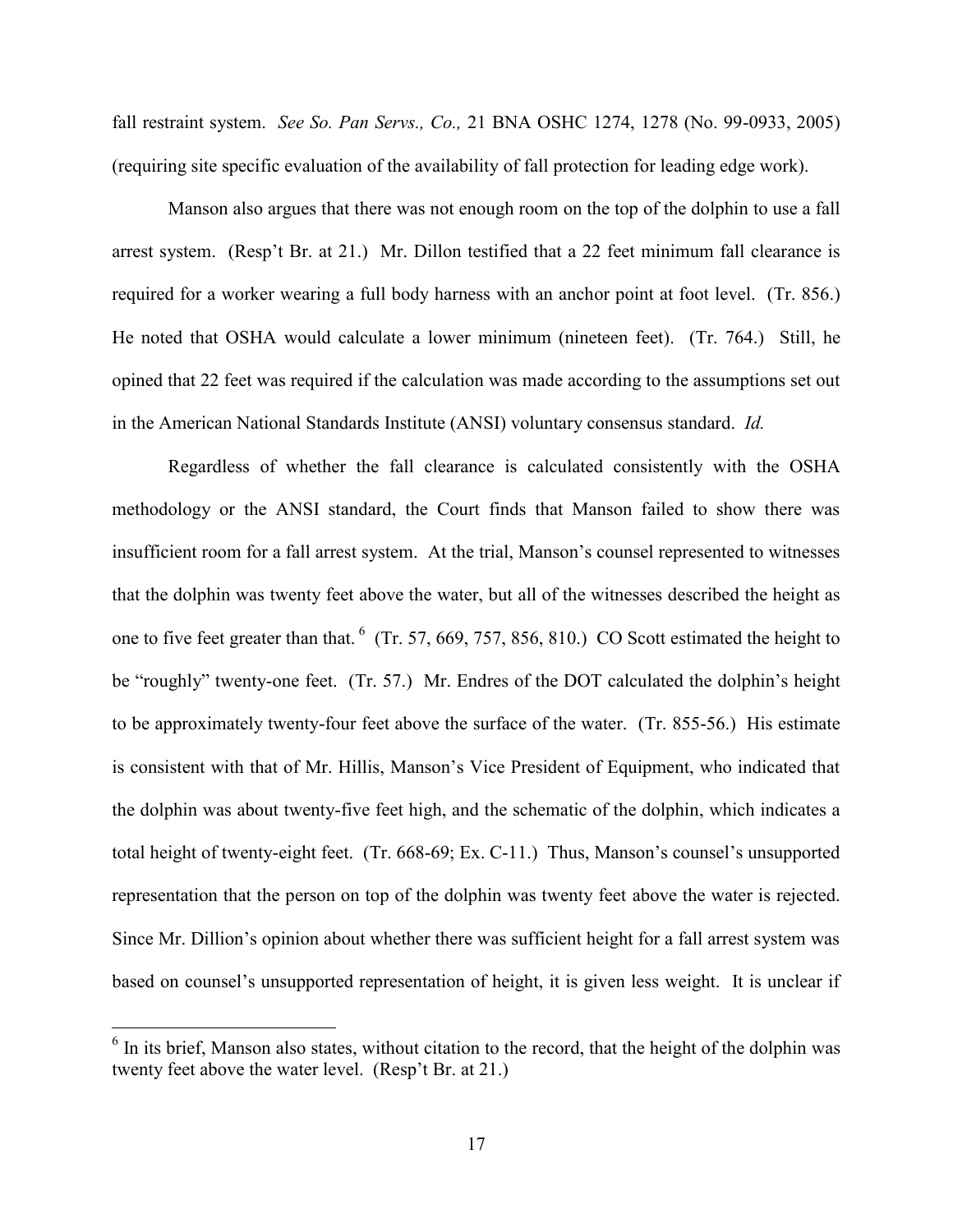he would have had the same opinion had he been told that the height of the dolphin was more than twenty-one feet high. Considering the discrepancies, the Court finds that it does not have sufficient information to conclude that the dolphin was not high enough to permit appropriate fall protection.

Finally, Manson argues that a fall restraint system would not be feasible because of the dolphin's irregular shape. (Resp't Br. at 21.) However, Manson never explained why the irregular shape rendered all fall restraint systems infeasible. Some fall restraint systems prevent a worker from getting close enough to the edge to fall, while others permit workers to move about more, because they have a longer reach, but lock in the event of a fall. (Tr. 370.) 29 C.F.R. § 1926.500 (defining personal fall arrest system and self-retracting lifeline/lanyard). Mr. Barr conceded that a self-retracting lanyard would have prevented him from falling very far and former Assistant Regional Administrator Cavanaugh indicated that such a system could be feasible. (Tr. 601-2, 901-2.) Mr. Dillion asserted that he was not aware of a self-retracting lanyard certified to be appropriate for use with an anchor point at foot level that was available at the time of the inspection. (Tr. 455-56.) He appeared to acknowledge that such systems were available—indeed they have been defined in 29 C.F.R. § 1926.501 since it first became a final rule in 1994. (Tr. 455.) However, he asserted that he was not aware of a system that had been "certified" for use with an anchor point at foot level. *Id.* He was not asked, and did not explain, whether he was referring to an OSHA certification or one to be provided by a manufacturer. (Tr. 454-56.) Nor did he indicate when certified systems became available. *Id.* Finally, he limited his opinion solely to his awareness of self-retracting systems with an anchor point at a worker's feet. (Tr. 455.) He did not address systems with anchor points at a higher point and Respondent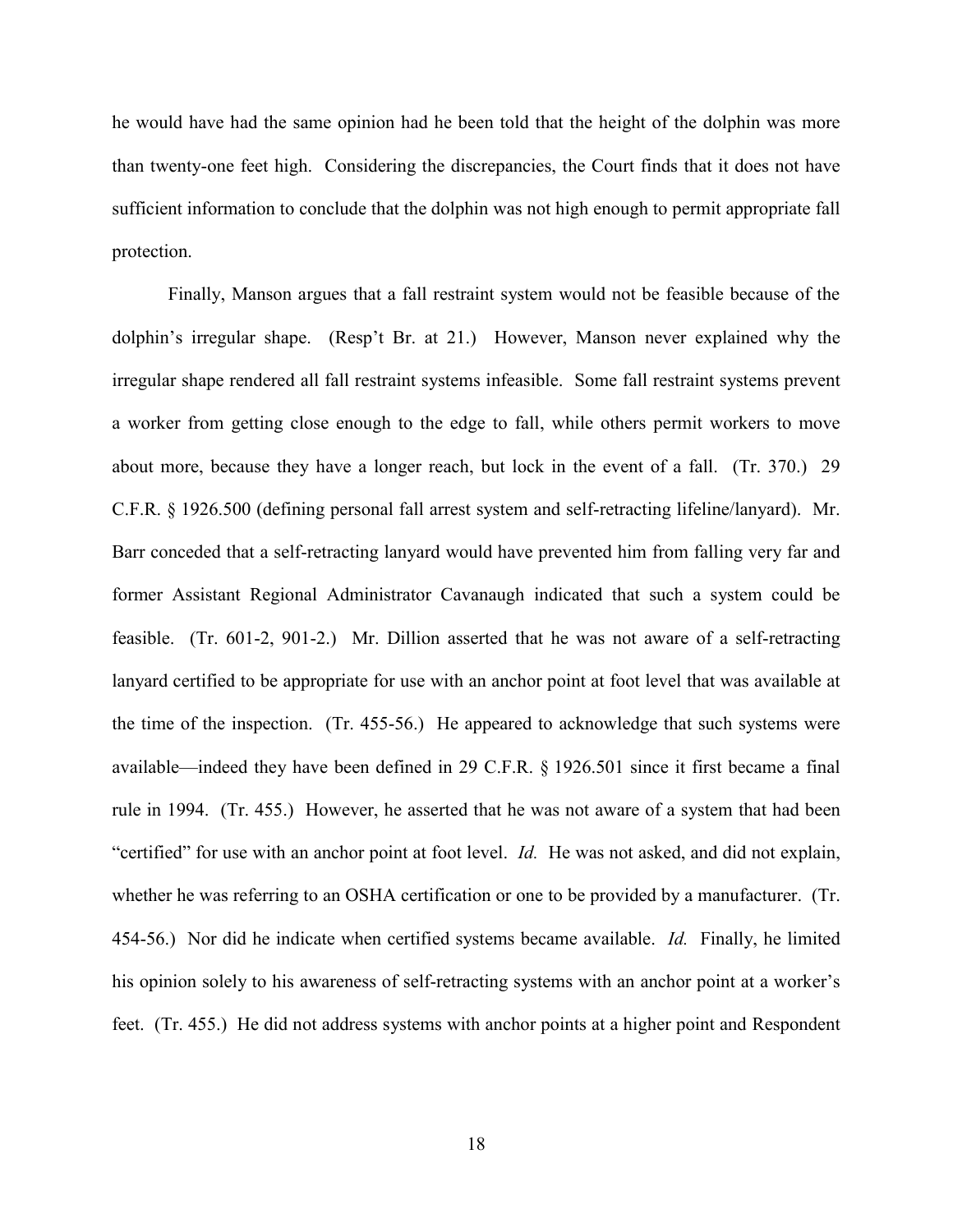offered no clarification in its brief.<sup>7</sup> In contrast, Mr. Cavanaugh indicated that the anchor point did not need to be at the worker's feet because Manson could have welded a pole to the steel plate at the top of the dolphin. (Tr. 901.)

Even accepting that a certified self-retracting lanyard with an anchor point at foot level was not available, Respondent did establish why it could not have implemented a guardrail or safety net system. (Tr. 779, 781-3.) Area Director Baker indicated that a guardrail system could have been used and Respondent does not refute such assertion. (Tr. 244.) Because this is an affirmative defense, Manson had the burden to show compliance was infeasible, and its failure to offer sufficient evidence on why each of the standard's specified systems was infeasible defeats the defense. *See Altor, Inc.*, 23 BNA OSHC 1458, 1470 (No. 99-0958, 2011) (rejecting infeasibility defense in connection with a fall protection violation); *MJP*, 19 BNA OSHC at 1643 (rejecting feasibility defense in connection with violations of 29 C.F.R. § 1926.501(b)).

Finally, even if Manson had shown that literal compliance was infeasible, it failed to satisfy the second element of its burden—that an alternative protective measure was used or there was no feasible alternative measure. *See MJP,* 19 BNA OSHC at 1642. Manson did not employ any method of fall protection for the worker on top of the dolphin. When an employer cannot fully comply with the literal terms of a standard, it must nevertheless comply to the extent feasible. *See Walker Towing Corp.*, 14 BNA OSHC 2072, 2075 (No. 87-1359, 1991) (finding that limited guardrails may have been feasible and that therefore the defense was not established). There is no evidence that Manson considered the feasibility of fall protection at the

<sup>&</sup>lt;sup>7</sup> Mr. Cavanaugh acknowledged that he did not know for certain if there was a self-retracting lanyard available that complied with the OSHA six foot fall limitation and three and half feet of deceleration requirement at the time of the inspection but indicated that he would be surprised if that was the case. (Tr. 903.)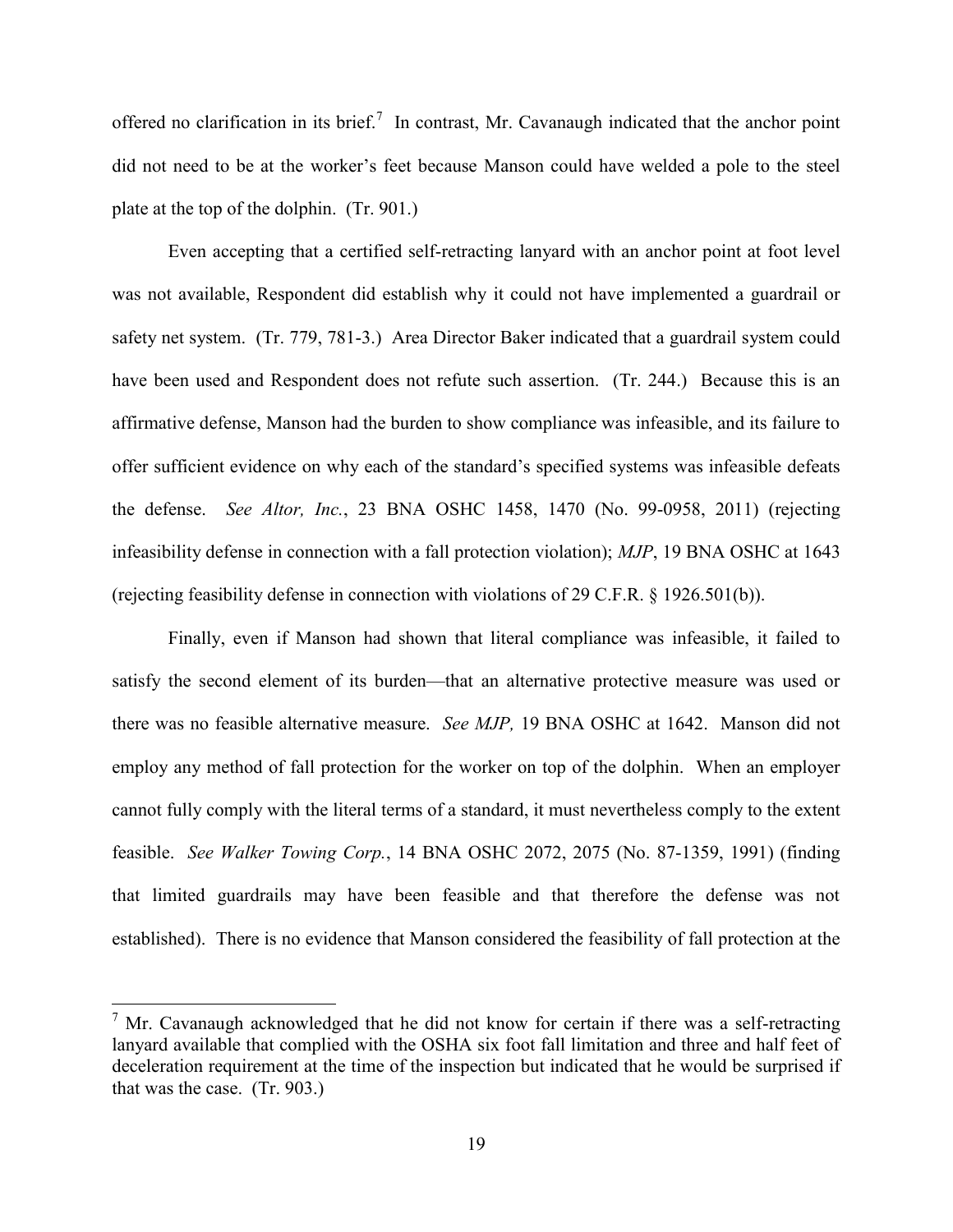worksite, prior to the inspection, let alone implemented any alternative measures. *See So. Pan,* 21 BNA OSHC at 1278 (requiring a site specific analysis of the need for fall protection); *MJP,* 19 BNA OSHC at 1642 (rejecting defense when employer failed to establish that alternative means of protection were being used or were unavailable). Thus, as Manson failed to demonstrate either the infeasibility of implementing any one of the methods of fall protection specified in the standard or the informed absence of other steps which could have been taken, its affirmative defense of infeasibility is rejected.

# b) *Greater Hazard*

To the extent that Respondent intended to raise the greater hazard defense, the Court notes that this defense requires the employer to prove each of the following elements: (1) compliance with the hazard is more hazardous than noncompliance; (2) alternative means of protection are unavailable; and (3) either a variance has been sought and denied or a variance application would be inappropriate. *Dole,* 876 F.2d at 188; *True Drilling*, 703 F.2d at 1090.

As discussed above, the cited standard permits the use of safety nets, fall arrest systems, or guardrails as methods of fall protection. 29 C.F.R. § 1926.501(b)(1). While Manson offered evidence about whether safety nets and personal fall arrest systems would present a greater hazard, it did not present evidence on whether the use of guardrails would have created a greater hazard. (Tr. 555, 729.) *See State Sheet Metal Co.,* 16 BNA OSHC 1155, 1159 (No. 90-1620, 1993) (consol.). Manson also has not applied for a variance or explained why doing so would be inappropriate. *See Spancrete Ne., Inc.,* 15 BNA OSHC 1020, 1022-23 (No. 86-521, 1991) ("We need not inquire whether [the employer] has proved the first two elements of the defense, because it is clear that the company has introduced no evidence on the third"); *Loomis Cabinet Co. v. OSHRC,* 20 F.3d 938, 943 (9th Cir. 1994) (greater hazard defense cannot be raised without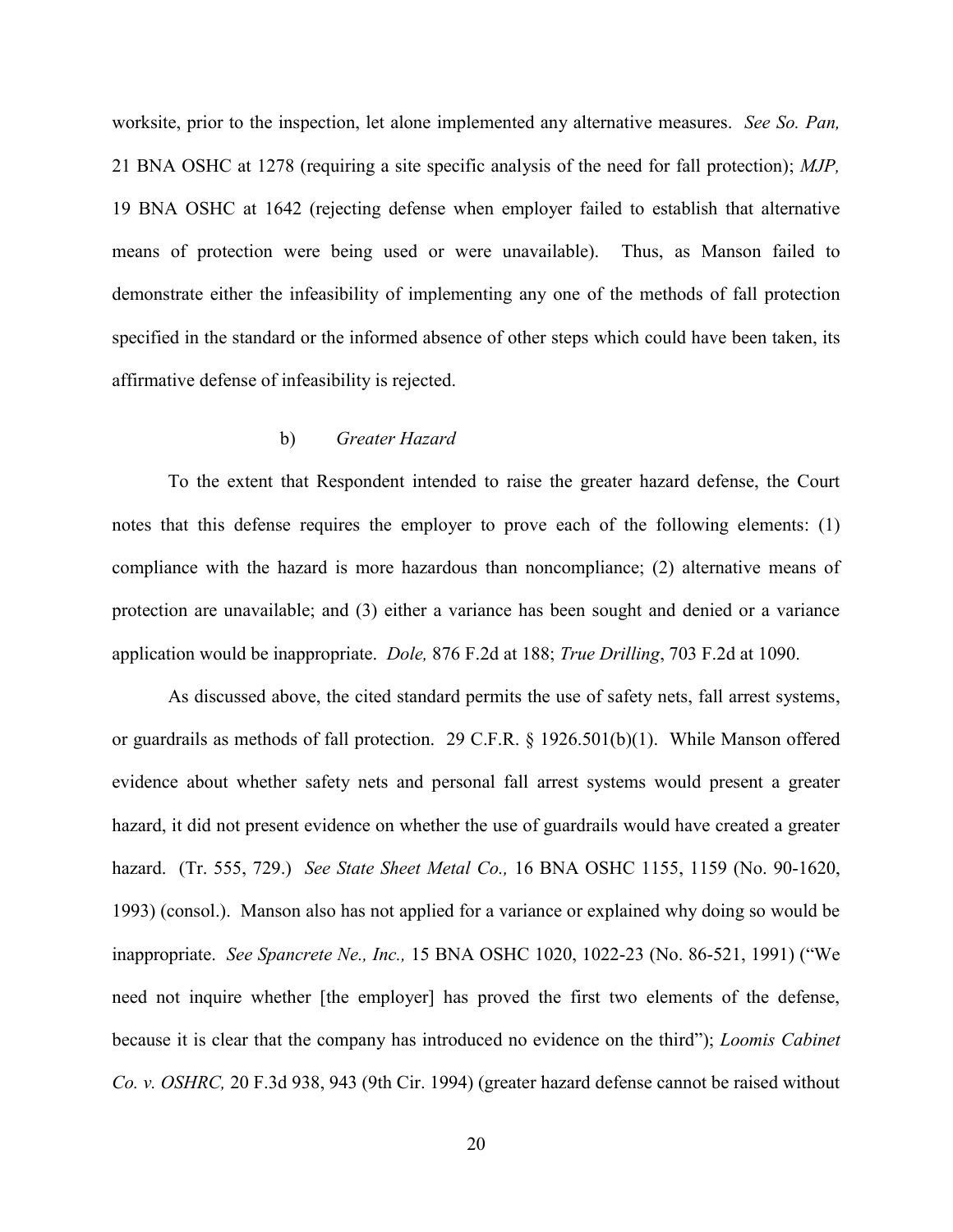the employer "first exhausting the procedures for obtaining a variance"); *Altor*, 23 BNA OSHC at 1470 (rejecting greater hazard defense in connection with a fall protection violation when there was no explanation for not seeking a variance). Instead of rejecting the defense on the basis of this failure, the Court discusses remaining requirements.

Concerning the first element of the defense, Paul Huber, a professional engineer and manager at Manson, gave expert testimony concerning the suitability of safety nets as fall protection. (Tr. 728.) He indicated that it would be safer to fall into open water where there are no obstructions rather than into a safety net. (Tr. 729.) His opinion was limited to situations where a person would encounter no obstructions in the fall. *Id.*

However, Manson did not establish that a person falling from the dolphin would not encounter any obstructions. First, the dolphin tilted at an angle such that an employee falling off the top could strike the base, which was wider than the top. (Tr. 56, 70, 179-80, 641; Ex. C-11.) Second, even though the video does not appear to show debris near the base of the dolphin when the photograph was taken, Area Director Baker and CO DeLach both testified that debris was frequently present in the water of Puget Sound. (Tr. 170, 236-37, 263-64.) Third, a person falling off the dolphin could strike the jilly lift. (Ex. C-6; Tr. 175.) Besides the possibility of obstructions, the Secretary also presented evidence that falling into open water was a serious hazard. (Tr. 174, 265.) Thus, the Court finds that Manson did not establish that using a safety net would have created a greater hazard than providing no fall protection.

Manson also argues that it could not use the personal fall arrest systems permitted by the standard, because doing so would have introduced a tripping hazard. (Tr. 555, 557.) That possibility is insufficient to excuse noncompliance with the cited standard. *See Forest Park Roofing Co*., 8 BNA OSHC 1181, 1185 (No. 76-1844, 1980) (noting that safety lines could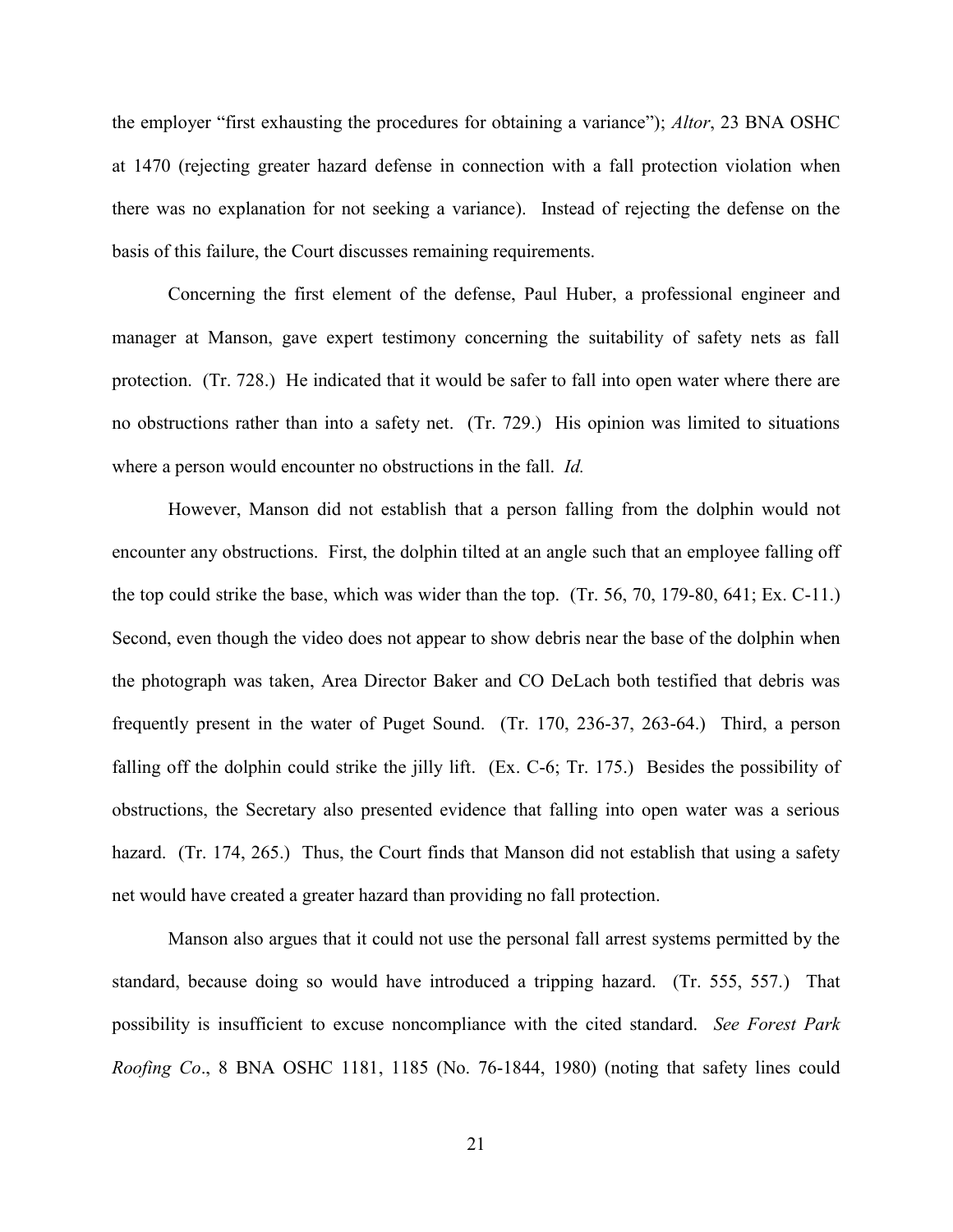create a trip hazard but finding that insufficient to establish greater hazard defense for a violation of the fall protection requirements found in 29 C.F.R. § 1926.28(a)); *J.W. Conway, Inc.,* 7 BNA OSHC 1718, 1719 (No. 15942, 1979) (rejecting the argument that the possibility of a trip hazard rendered fall protection infeasible). As former OSHA Assistant Regional Administrator Cavanaugh testified, crews can be trained to avoid the trip hazard when the anchor is at floor level. (Tr. 880.) Further, as discussed above, although Mr. Barr indicated that an anchor point at the level of his feet would have created a trip hazard, neither he nor any other witness established that this risk was greater than the risk associated from noncompliance.  $(Tr. 720.)$  Mr. Barr acknowledged that a self-retracting lanyard system attached to an anchor would have limited his fall. (Tr. 555, 601-2.) The fact that compliance may create a different hazard is not sufficient to establish the defense. *See Marion,* 8 BNA OSHC at 2248; *Forest*, 8 BNA OSHC at 1185.

In any event, even if Manson had shown that compliance with the standard would be more hazardous than noncompliance, Manson failed to establish the other elements of the defense—that alternative means of protection were unavailable and that it either sought a variance or that a variance application would be inappropriate. As for the availability of alternative means of protection, while Manson offered testimony as to why safety nets could not be used, it did not establish that there was not any type of personal fall arrest system that could have been implemented. (Tr. 729.) It did not explain why a guardrail system could not have been implemented. *See State Sheet,* 16 BNA OSHC at 1159 ("[b]efore an employer elects to ignore the requirements of a standard because it believes that compliance creates a greater

 $8$  For example, Mr. Huber, one of Manson's engineers who gave expert testimony, indicated that an anchor point at the level of someone's feet was "not as desirable" as one higher up. (Tr. 720.) He did not indicate that it presented a greater hazard than no fall protection at all.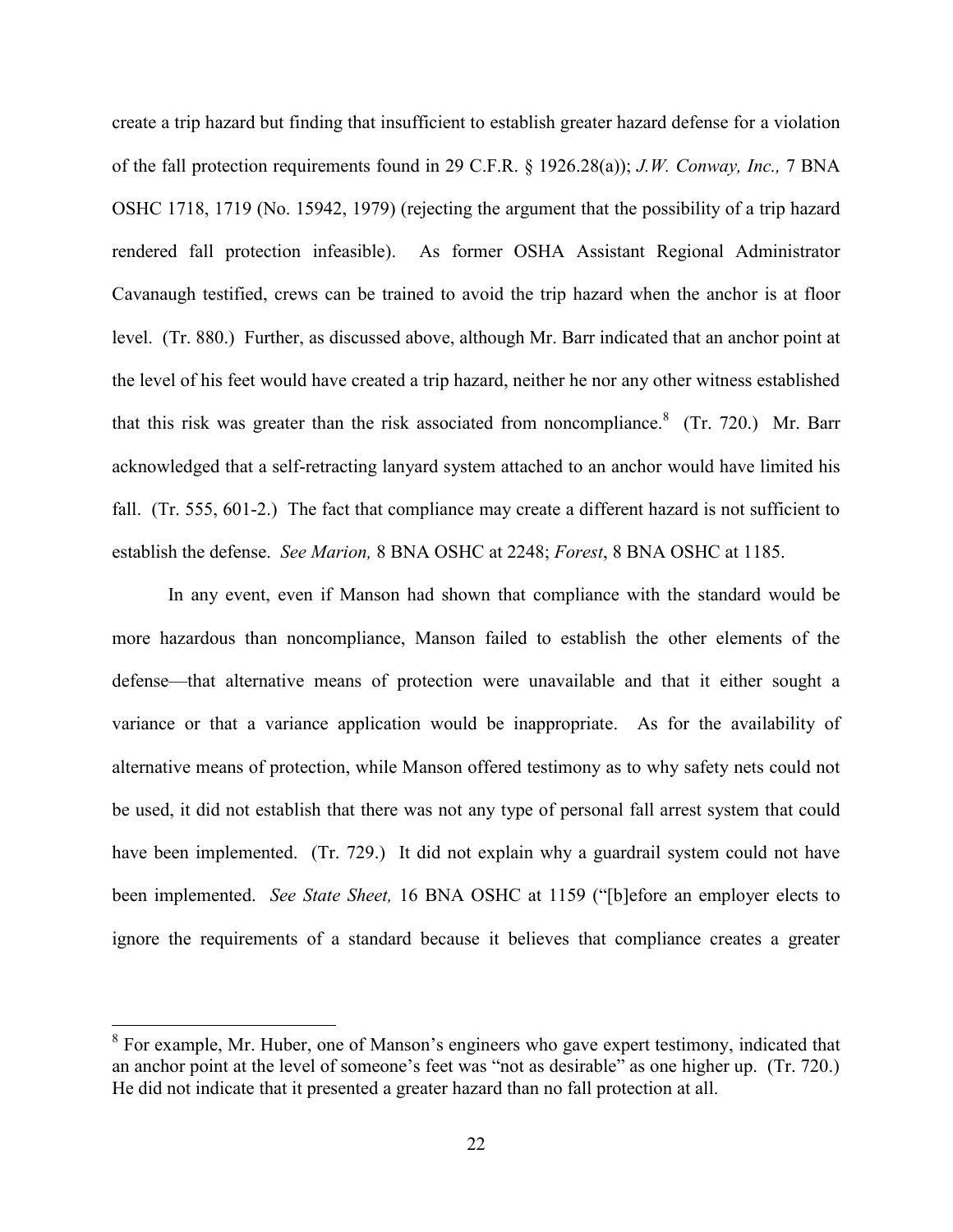hazard, the employer must explore all possible alternatives and is not limited to those methods of protection listed in the standard").

Finally, as to the third element of the defense, Manson never sought a variance for any of its work practices, including those related to fall protection. (Tr. 451.) In its brief, Respondent argues that it was justified in not seeking a variance due to time constraints it was under to make repairs. (Resp't Br. at 22-23.) Even if this Court were to assume that the need to perform the work quickly could excuse a failure to apply for a variance, the Court finds that Manson did not establish that it did not have time to seek a variance from the requirement to have fall protection when employees worked from the top of dolphins. Manson regularly performed work at the ferry terminal and employees had re-lashed dolphins before. (Tr. 428.) While it may have been that on the first occasion of performing such work applying for the variance would have been difficult, Manson could have done so after the fact, knowing that it would be called on again to perform similar tasks. "The variance requirement is very much a part of an employer's burden of the affirmative defense of greater hazard." *Spancrete,* 15 BNA OSHC at 1023. The Court finds that Manson failed to establish any of the elements of the affirmative defense of greater hazard and thus rejects the defense.

## 3. Characterization and Penalty

Manson claims that falling into the water from the dolphin could not result in death or serious physical injury. (Resp't Br. at 18-19.) The Secretary disputes this, arguing that the dolphin tilted at an angle and so a worker might not fall directly into the water and asserts that even a direct fall into the water could result in serious injuries or death. (Sec'y Br. at 12-13, 20; Tr. 70, 174,179-80, 287, 367.)

A violation is classified as serious under section 17(k) of the Act if "there is substantial probability that death or serious physical harm could result" if an accident occurred. 29 U.S.C.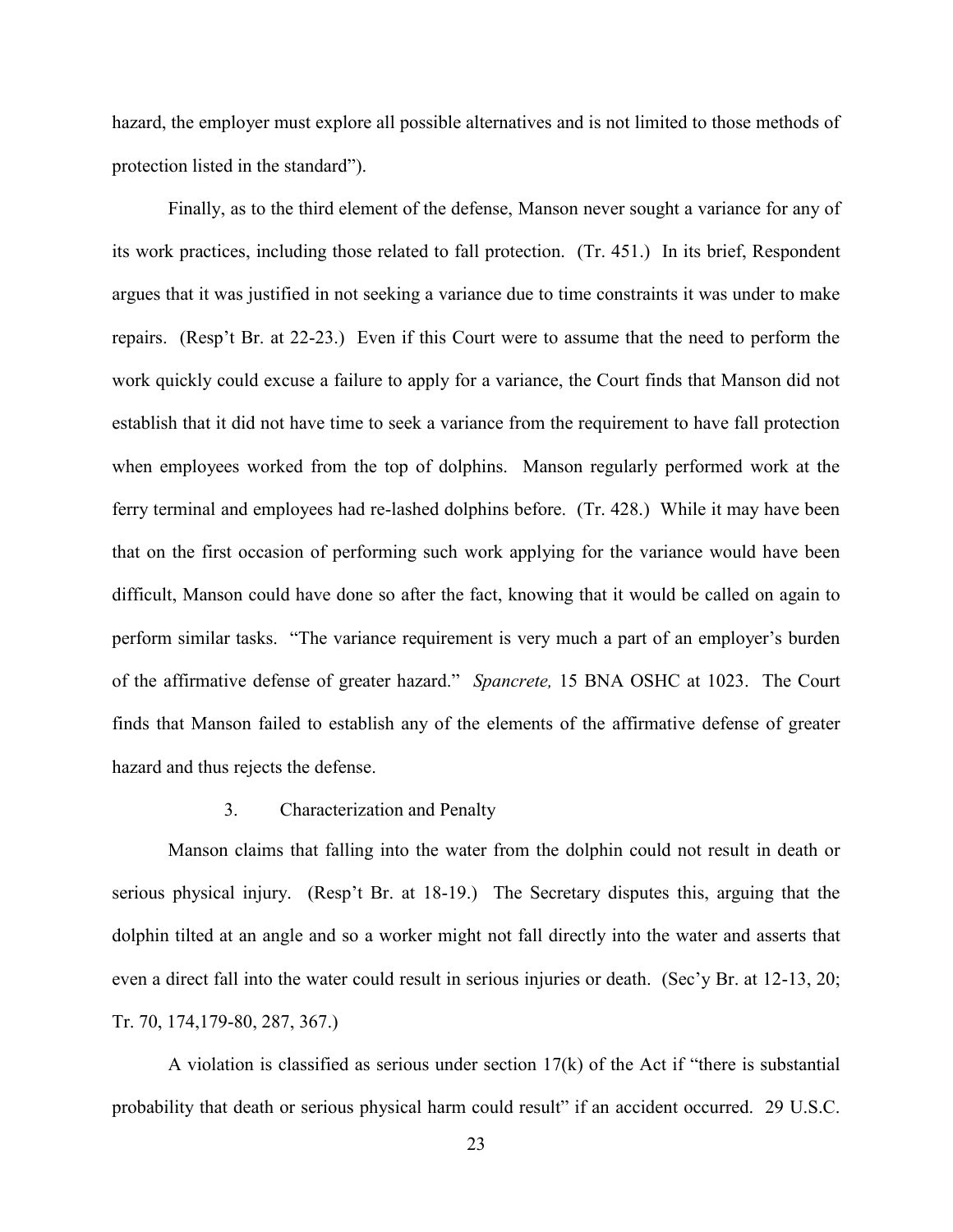§ 666(k); *Compass Envtl., Inc*., 23 BNA OSHC 1132, 1136 (No. 06-1036, 2010), *aff'd*, 663 F.3d 1164 (10th Cir. 2011). Substantial probability "refers not to the probability that an accident will occur but to the probability that, an accident having occurred, death or serious injury could result." *Illinois Power Co. v. OSHRC*, 632 F.2d 25, 28 (7th Cir. 1980). If the harm the standard was intended to prevent is "death or serious injury, a violation of the regulation is serious per se." *Phelps Dodge Corp., v. OSHRC*, 775 F.2d 1237, 1240 (9th Cir. 1984).

The Secretary offered evidence about injuries from a fall and the risk of inhalation if a worker tumbled into water from a trip or fall. (Tr. 262, 287.) CO Scott explained that a worker falling from the dolphin could strike the jilly lift or the dolphin itself on his way down and this could result in serious injury. $9$  (Tr. 70-71.) In addition, a person falling into the water could strike debris.<sup>10</sup> (Tr. 263-64, 298, 366.) CO DeLach agreed with CO Scott's assessment of the seriousness of this item. (Tr. 177, 265.) He elaborated that the injuries could be serious and permanent and even result in death. (Tr. 175, 179.) Further, the average temperature of water near the Vashon Island ferry terminal in February is 46 degrees Fahrenheit. (Ex. 30 (temperature table); Tr. 298.) As CO DeLach explained, a person falling into cold water such as this has a tendency to inhale due to the shock of the cold water. (Tr. 262.) This can lead to drowning. *Id.* Former Assistant Regional Administrator Cavanaugh also testified that because the fall would be into water, drowning was a possibility. (Tr. 174, 407.) The Court finds the violation is properly classified as a serious citation. *See Boh Bros. Constr., Co.,* 24 BNA OSHC 1067, 1075 (No. 09-

 $9$  Raleigh Mederios, a service representative for United Brotherhood of Carpenters who worked for Manson on various occasions, also acknowledged falling from the dolphin could be hazardous. (Tr. 825).

 $10$  The Court notes that there is no testimony about debris being present on the date alleged in the citation. (Tr. 236-37, 631.)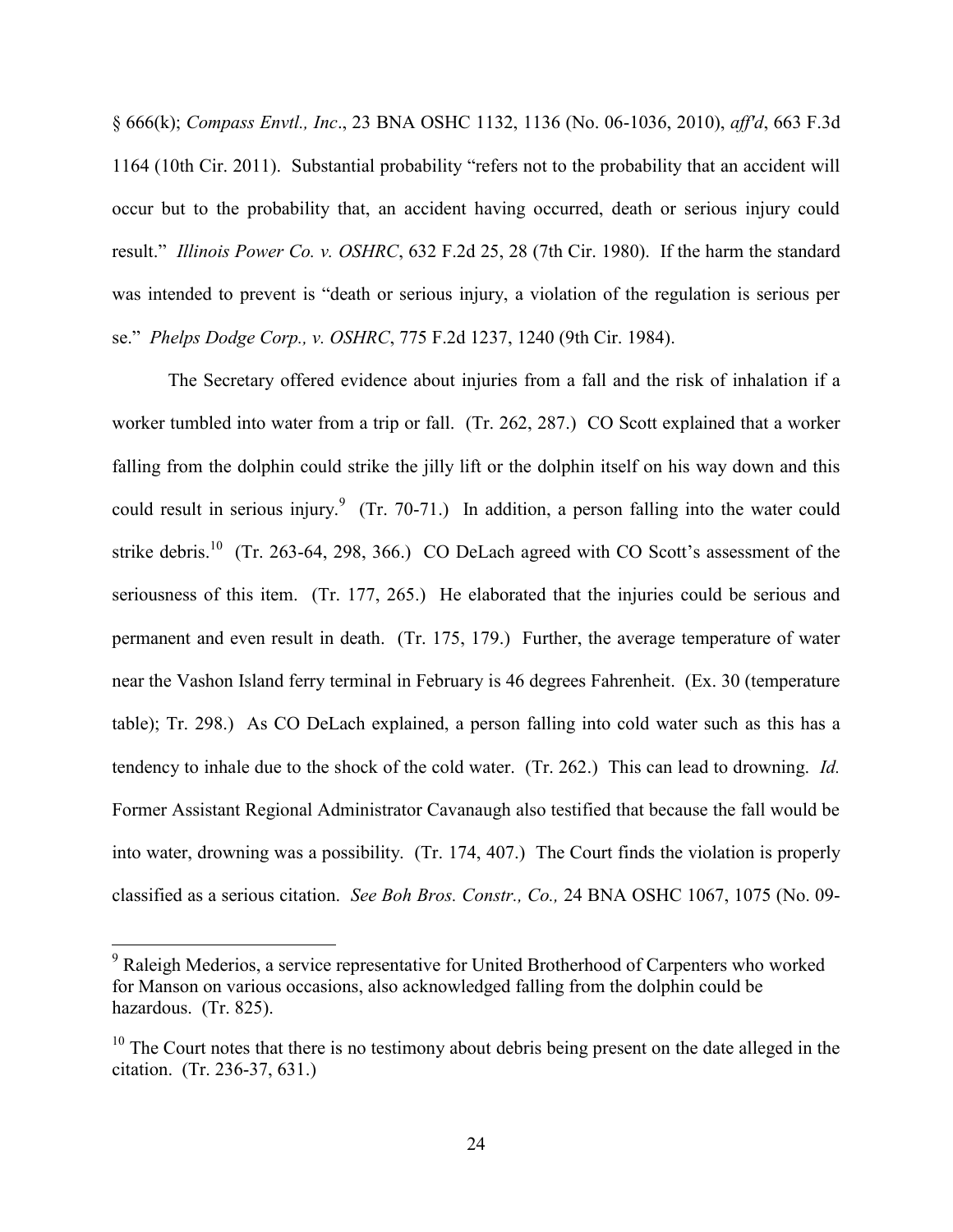1072, 2013) (affirming judge's determination that exposure to water related hazards such as drowning was serious); *Peavey Co.*, 16 BNA OSHC 2022 (No. 89-2836, 1994) (affirming a violation for a lack of fall protection on rail cars as serious). In the event of an accident from the violation, there was a substantial probability of serious injuries.

The OSH Act imposes a penalty of up to \$7,000 for a serious violation.<sup>11</sup> 29 C.F.R. § 666(b). As the final arbiter of penalties, the Commission must give due consideration to the gravity of the violation and to the employer's size, history, and good faith. *J.A. Jones Constr. Co.*, 15 BNA OSHC 2201, 2213-14 (No. 87-2059, 1993). These factors are not necessarily accorded equal weight, and gravity is generally the most important factor. *Trinity Indus., Inc*., 15 BNA OSHC 1481, 1483 (No. 88-2691, 1992). Gravity depends upon such matters as the number of employees exposed, duration of exposure, precautions taken against injury, and the likelihood that an injury would result. *J.A. Jones*, 15 BNA OSHC at 2213-14.

Evaluating the gravity of the violation, the Court finds that although the injury from a fall could have been minor, it also could have been catastrophic. (Tr. 71, 177, 179, 262.) CO Scott indicated that he saw one employee working without fall protection from the top of the dolphin. (Tr. 70.) The employee was working on the edge of the dolphin, increasing the risk that a fall would bring him over the edge. (Tr. 179.) Manson did take some precautions, by providing personal flotation devices and a lifesaving skiff, which could potentially reduce the harm caused by a fall. (Tr. 177.) However, these precautions did not lessen the likelihood of a fall. (Tr. 177-

<sup>&</sup>lt;sup>11</sup> The Inflation Adjustment Act of 2015, Pub. Law 114-74  $\S$  701, 129 Stat. 559-602 (2015) granted OSHA the ability to increase the statutory minimum and maximum penalties for violations of the OSH Act. OSHA has exercised this authority but the revised penalties apply only to violations occurring after November 2, 2015. 81 Fed. Reg. 43430 (July 1, 2016); 29 C.F.R. § 1903.15(d). All of the violations in the instant matter occurred prior to November 2, 2015, so the statutory maximum applicable here is \$7,000. 29 U.S.C. § 666.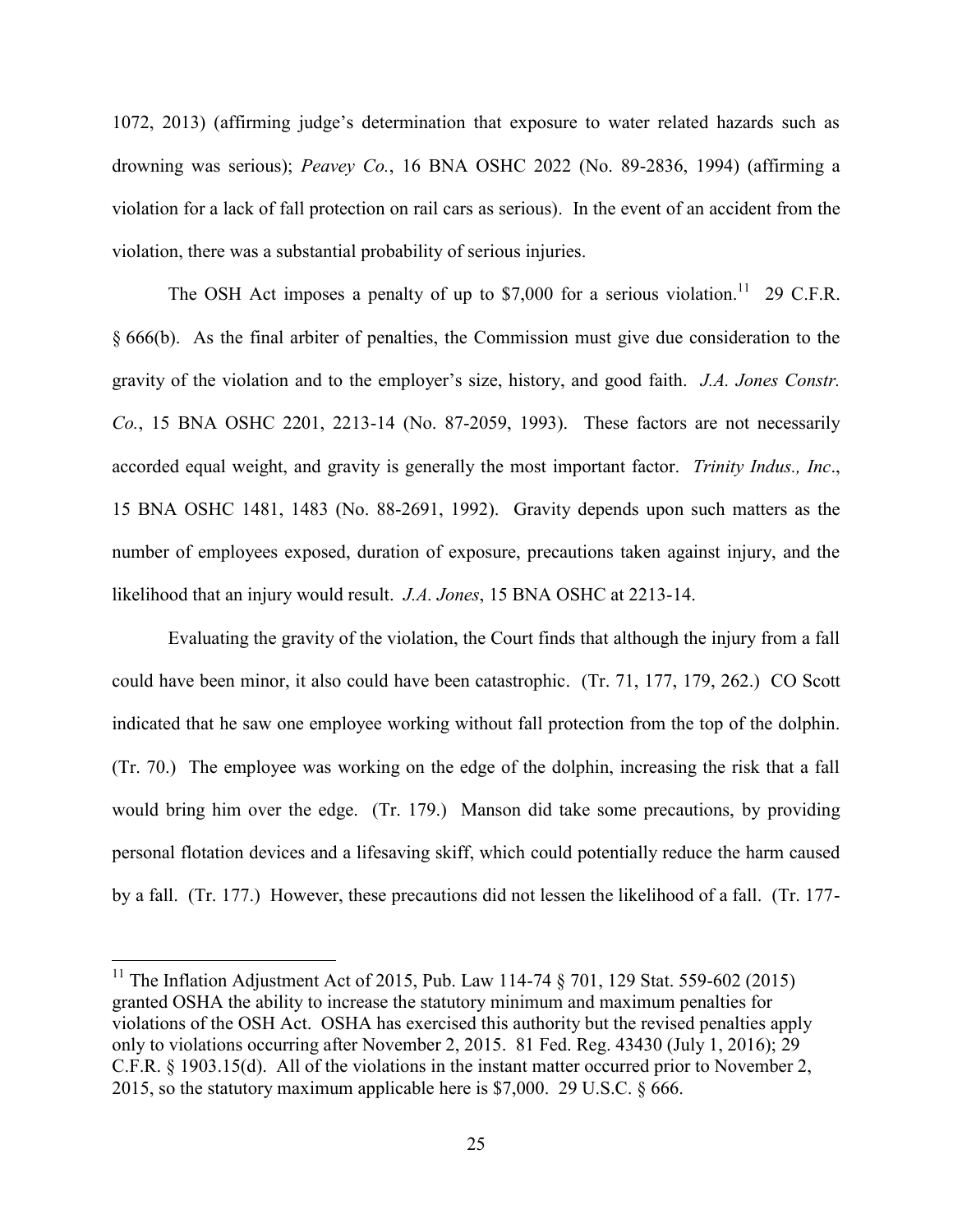79.) Manson is a large employer with over 250 employees. (Tr. 176.) It has been cited for a serious violation within the past five years. (Tr. 176, 179, 237.) As for good faith, although Manson had some safety policies, it did not fully comply with them for this project. The Secretary initially proposed a \$6,000 combined penalty for Citation 1, Items 4a, b and c. (Tr. 12.) As noted above the Secretary withdrew Citation 1, Item 4c and the Court vacated Citation 1, Item 4a. The Court reduces the penalty commensurately with the reduction of citation items. Having considered all of the penalty factors, the Court finds that a penalty of \$3,500 is an appropriate penalty amount for Citation 1, Item 4b.

# D. **Item 5a – Violation of 29 C.F.R. § 1926.1431(b)(1) – Guarding of personnel platform**

The cited standard, found in Subpart CC, Cranes and Derricks in Construction, requires that platforms used to hoist employees must comply with specified guarding requirements.<sup>12</sup> 29 C.F.R. § 1926.1431(b)(1). The Secretary alleges that the jilly lift used by Manson employees is a personnel platform within the meaning of the cited standard and that it was not equipped with a guardrail system as required. (Sec'y Br. at 18-19; Stip. 8.) Respondent does not appear to dispute the merits of this citation item, but does assert the affirmative defenses of infeasibility and greater hazard. (Resp't Br. at 23.) It also argues that if its defenses are rejected, the violation should not be characterized as serious. *Id*. at 18-19, 23.

> 1. Secretary's prima facie case- applicability, violation, exposure and knowledge

The jilly lift was suspended from a derrick-mounted crane and used to hoist employees from the derrick's deck to the dolphin. (Tr. 71; Stip. 7.) According to CO Scott, this means it

 $12$  Specifically, the standard states: "[w]hen using equipment to hoist employees, the employee must be in a personnel platform that meets the requirements of paragraph (e) of this section." 29 C.F.R. § 1926.1431(b)(1).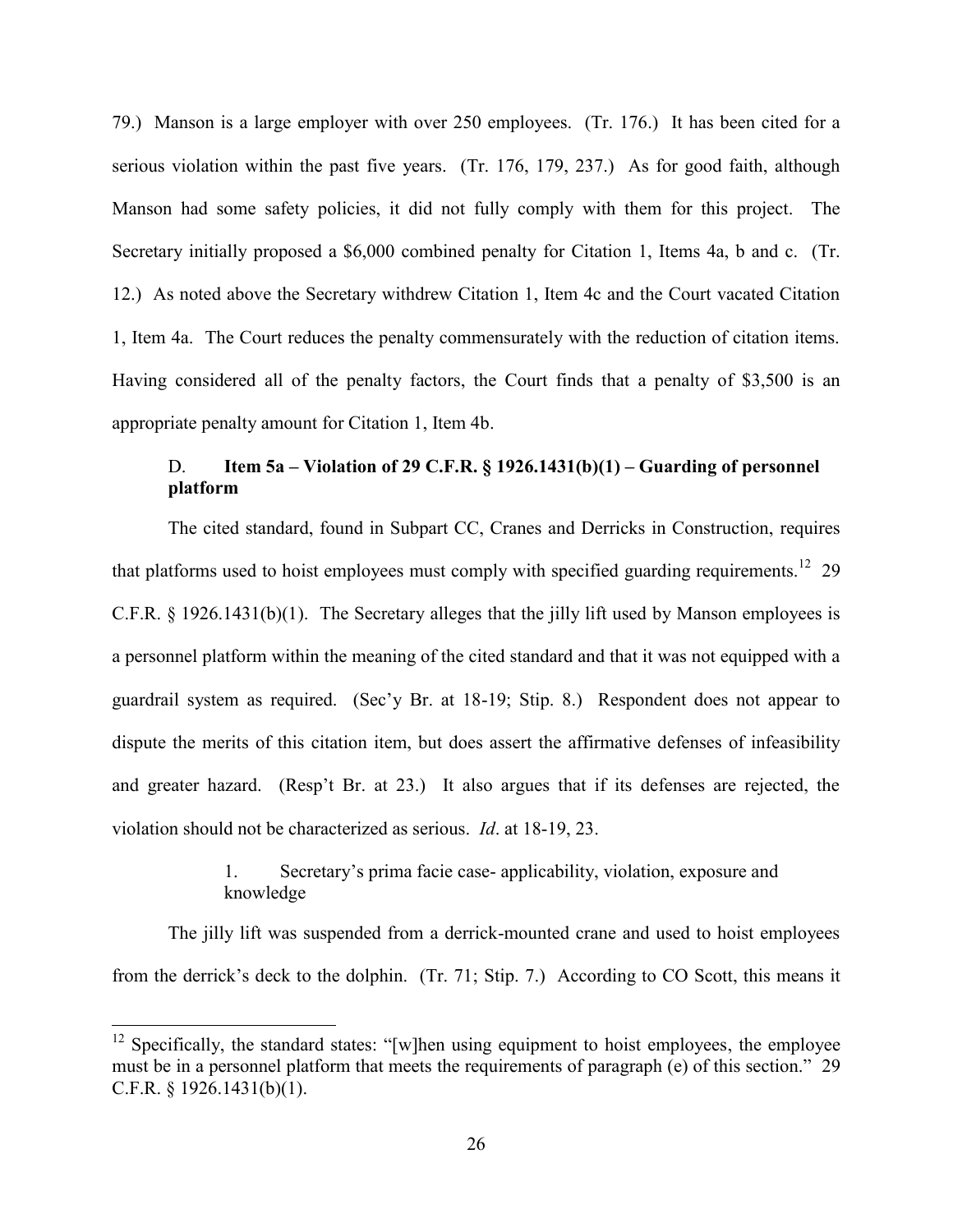was a "personnel platform," within the meaning of the standard. (Tr. 46, 71.) Manson's engineer appeared to agree with this assessment when he indicated that he had consulted the requirements for personal lifting systems found in ASME B-30.23 and the OSHA standards for personnel platforms when designing the jilly lift. (Tr. 706-7.) The Court concurs and concludes that the jilly lift was a personnel platform being used to hoist personnel and therefore it needed to comply with the cited standard's guarding requirements.

Specifically, the cited standard requires personnel platforms to be equipped with a guardrail system that meets the requirements of Subpart M (Fall Protection). 29 C.F.R. §§ 1926.1431(b)(1), 1926.1431(e). Under Subpart M, the personnel platform needs a guardrail system, safety net, or personal fall arrest system when employees are six feet or more above a lower level.<sup>13</sup> 29 C.F.R. § 1926.501(b)(1). It is undisputed that no safety net was being used and that employees were not wearing a personal fall arrest system. (Stip. 10, 11; Ex. C-5.) Without such protections, the jilly lift needed to have guardrails around all four sides. (Tr. 148.) However, the guardrail system only went around three sides. (Ex. C-5; Stip. 11; Tr. 72.) The fourth side was open, with neither a grab rail nor a toe board. *Id.* Therefore, the Court agrees that the jilly lift did not comply with the requirements of 29 C.F.R. § 1926.1431(b)(1).

Relevant to employee exposure to the cited condition, CO Scott observed three employees on the jilly lift with the unguarded side. (Exs. C-5, C-6; Tr. 36, 186.) Although a chain could have been attached to the open side, Manson's foreman indicated that no one engaged the chain when the workers were being hoisted to the dolphin on February 13, 2014. (Tr. 605.) This evidence is not contested, and the Court concludes that the Secretary established

<sup>&</sup>lt;sup>13</sup> The jilly lift was more than six feet above the surface of the water. 29 C.F.R. § 1926.500(b) (definition of lower level). (Ex. C-5; Tr. 58, 667.)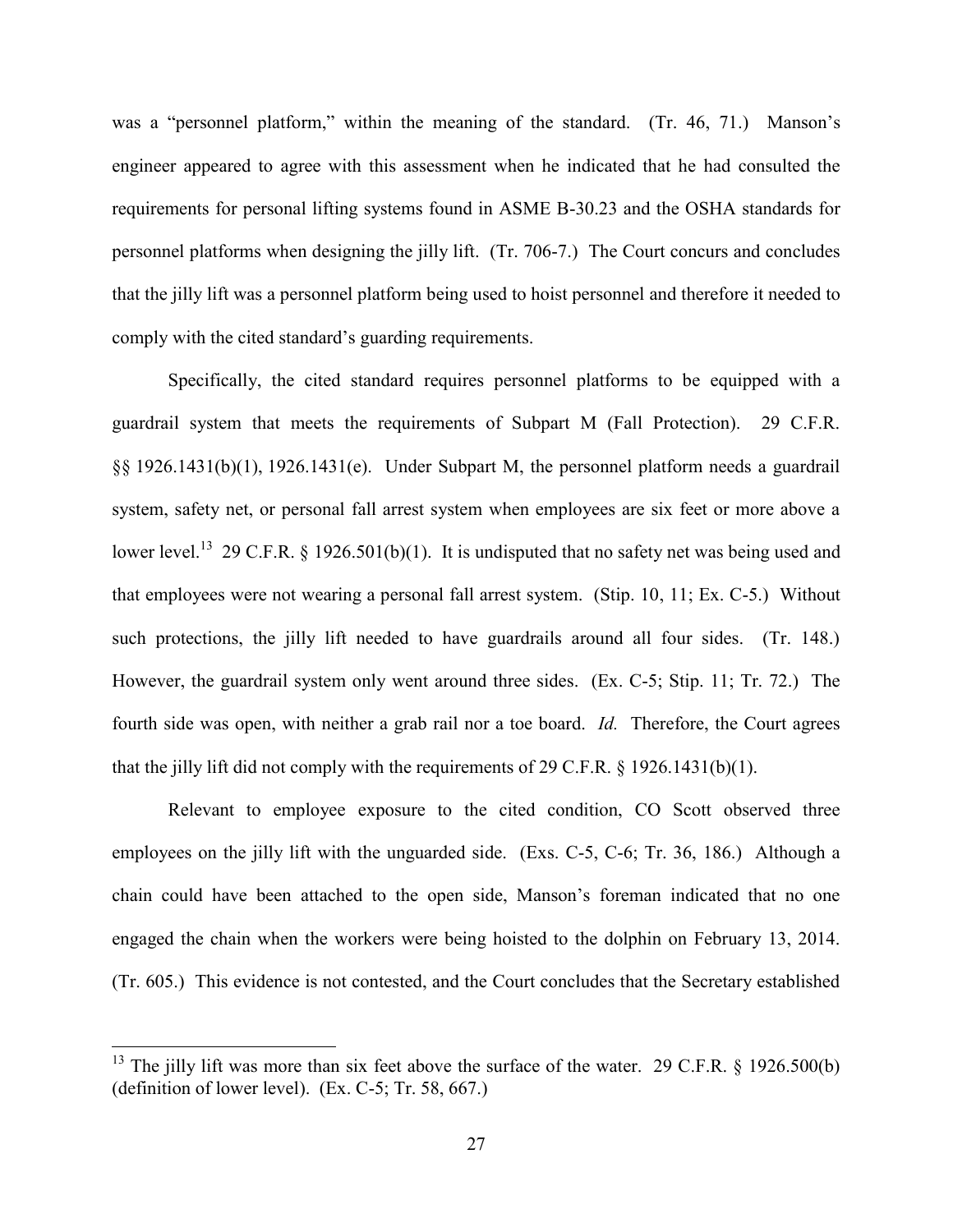exposure to the violative condition. *See Phoenix Roofing*, 17 BNA OSHC at 1079 (actual exposure to unguarded skylight established exposure).

Finally, in terms of knowledge, the three sided jilly lift was being used in the open by at least two supervisors. (Ex. C-6.) As noted above, the foreman was aware that one side of the jilly lift was completely open. (Tr. 604-5.) Manson's Vice President for Equipment (Hillis) was also aware that the jilly had an open side. (Tr. 666.) He acknowledged that he was aware that the jilly lift was being used even though its guardrail system only protected three sides. (Tr. 667- 8.) In addition, there is no dispute that CO Scott witnessed and videotaped the violative condition from a public road. (Tr. 37-38.) Accordingly, the Court finds that Respondent knew of the violative condition. *See Hamilton Fixture,* 16 BNA OSHC at 1089; *Ted Wilkerson*, 9 BNA OSHC at 2016; *Am. Airlines,* 17 BNA OSHC at 1555.

2. Affirmative Defenses

#### a) *Infeasibility*

As discussed above, to establish the affirmative defense of infeasibility, an employer must show: (1) literal compliance with the terms of the cited standard was infeasible, and (2) an alternative protective measure was used or there was no feasible alternative measure. *Otis*, 24 BNA OSHC at 1087. Respondent argues that in order to perform the lashing work it was necessary for the jilly lift to have an open side because of the amount of force it takes to drive the staples into the dolphin. (Resp't Br. at 23.) As for the second element of the burden, Respondent alleges that alternative protective measures could not have been implemented because they would create pinching and/or ergonomic hazards. *Id.* The Secretary responds by arguing that Respondent failed to show either infeasibility or that there were no feasible alternative measures of fall protection that could have been implemented. *Id.* at 28.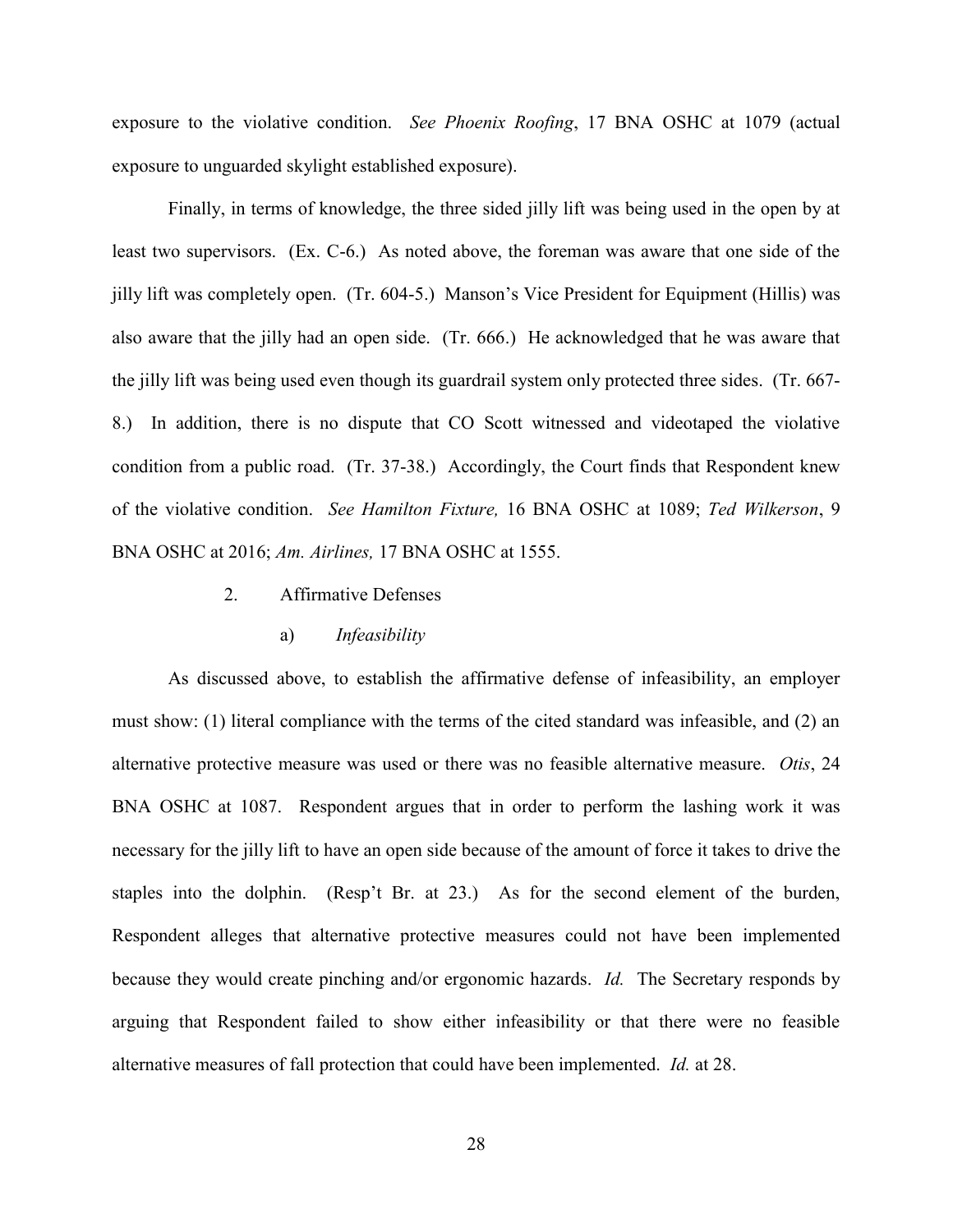With respect to whether literal compliance with the standard was possible, Mr. Huber, the professional engineer who designed the jilly lift, acknowledged that it was possible to install a fourth guardrail. (Tr. 739-40.) Likewise, Mr. Barr acknowledged that they could weld almost anything onto the jilly lift. (Tr. 612.) Mr. Huber also admitted that Manson had enough money to build a jilly lift that would protect workers in a manner consistent with OSHA standards. (Tr. 741-42.)

Respondent does not dispute this evidence showing it was technically possible for the jilly lift to comply with the standard's requirements. Instead, it argues that a complete guardrail system would have precluded the necessary work from being done. However, Mr. Barr admitted that he hammered staples into the dolphin at chest height, which would be sufficiently above the level of a guardrail. (Tr. 606.) Although he noted that some workers prefer to hammer at different levels, he indicated that this was a matter of personal preference, not work necessity. *Id.* And it appears that at least one other worker also hammered the staples in at chest level, as the video shows Greg Stewart hammering staples into the dolphin above the level of where a compliant guardrail would have been. (Ex. C-5.)

Further, even if it was not possible to conduct all of the lashing work with a fourth guardrail in place, this only goes to one instance in the use of the jilly lift—when the lashing work was being performed. This argument does not shield application of this standard when the personnel platform was being used to hoist or move employees rather than for actual lashing work. 29 C.F.R. § 1926.1431; Cranes and Derricks in Construction, 75 FR 47906, 47911 (Aug. 9, 2010) (§ 1926.1431 "addresses fall protection when employees are being hoisted"). Manson offers no explanation as to why it would be infeasible for the jilly lift to have been enclosed when it was being used to lift employees to the height of the top of the dolphin or when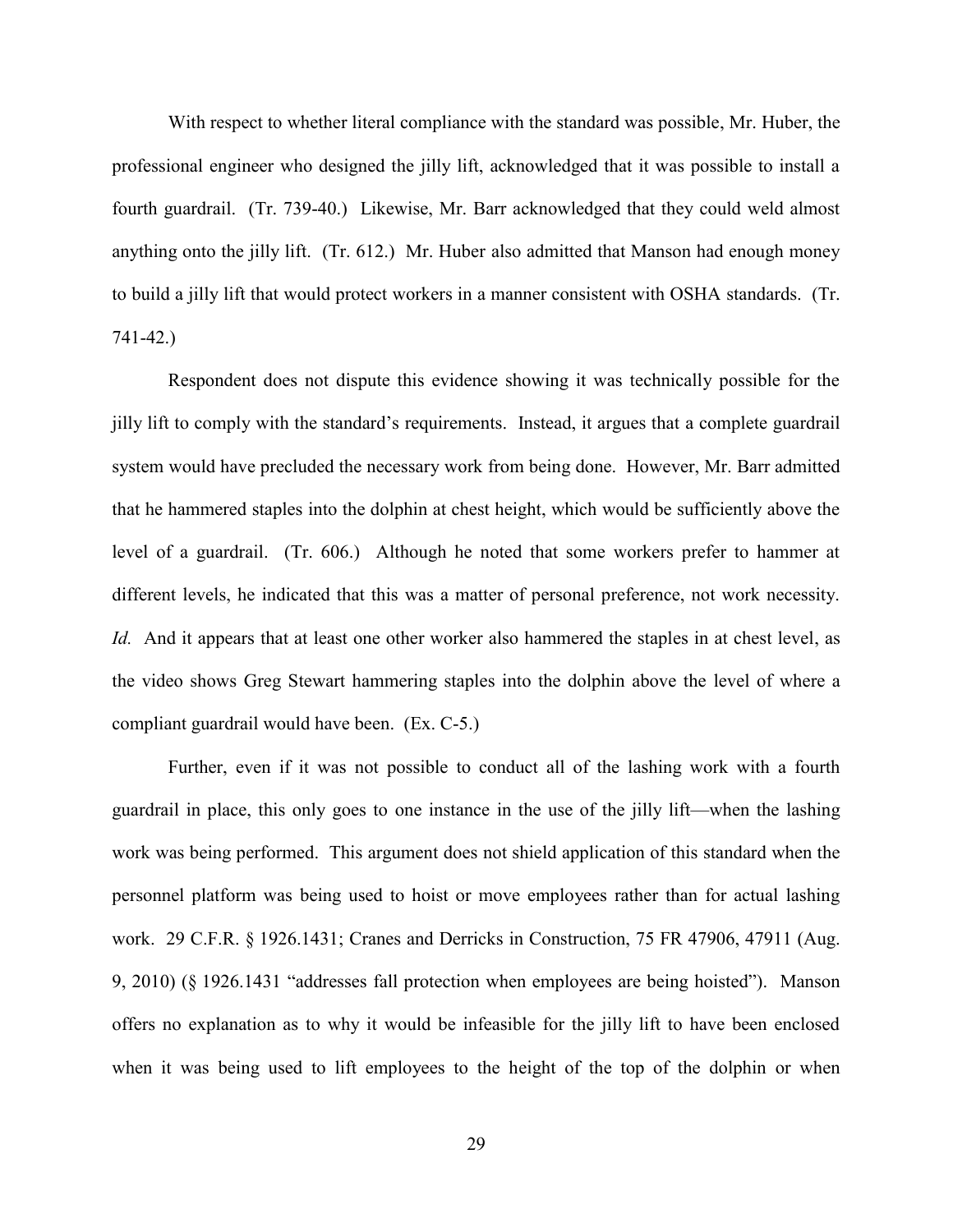employees were being transported to the work site. (Resp't Br. at 23.) Manson's engineer acknowledged that it would be possible to install a compliant removable guardrail, so the workers could at least have been protected during lifting operations even if the rail had to be removed occasionally for certain work. (Tr. 739-40.)

Finally, Manson does not offer evidence of any alternative protection used, or why such alternative protection was infeasible during the lifting operation. For example, the jilly lift had a stanchion for a chain to go across the side that did not have guardrails. (Tr. 604.) Manson fails to explain why this could not have been used while the jilly lift was hoisting employees or during other operations. (Tr. 605.) Thus, the Court finds that Respondent failed to establish the defense of infeasibility.

# b) *Greater Hazard*

As noted above, the greater hazard defense requires the employer to prove that: (1) compliance with the hazard is more hazardous than noncompliance; (2) alternative means of protection are unavailable; and (3) either a variance has been sought and denied or a variance application would be inappropriate. *Dole,* 876 F.2d at 188; *True Drilling*, 703 F.2d at 1090.

 Manson argues that putting up the guardrail during lashing operations would have exposed workers to a pinch point and ergonomic hazards. (Resp't Br. at 23; Tr. 691.) With respect to the pinch point, a Manson pile driver testified that the work could still be accomplished and the pinch point avoided if the jilly lift was lowered so that the guardrail would not be in the line of work. (Tr. 607.) As for the ergonomic hazard, Manson's Vice President for Equipment, Mr. Hillis, testified that lowering the jilly lift to avoid the pinch hazard would create an ergonomic hazard. (Tr. 681.) However, Manson never did an ergonomic evaluation of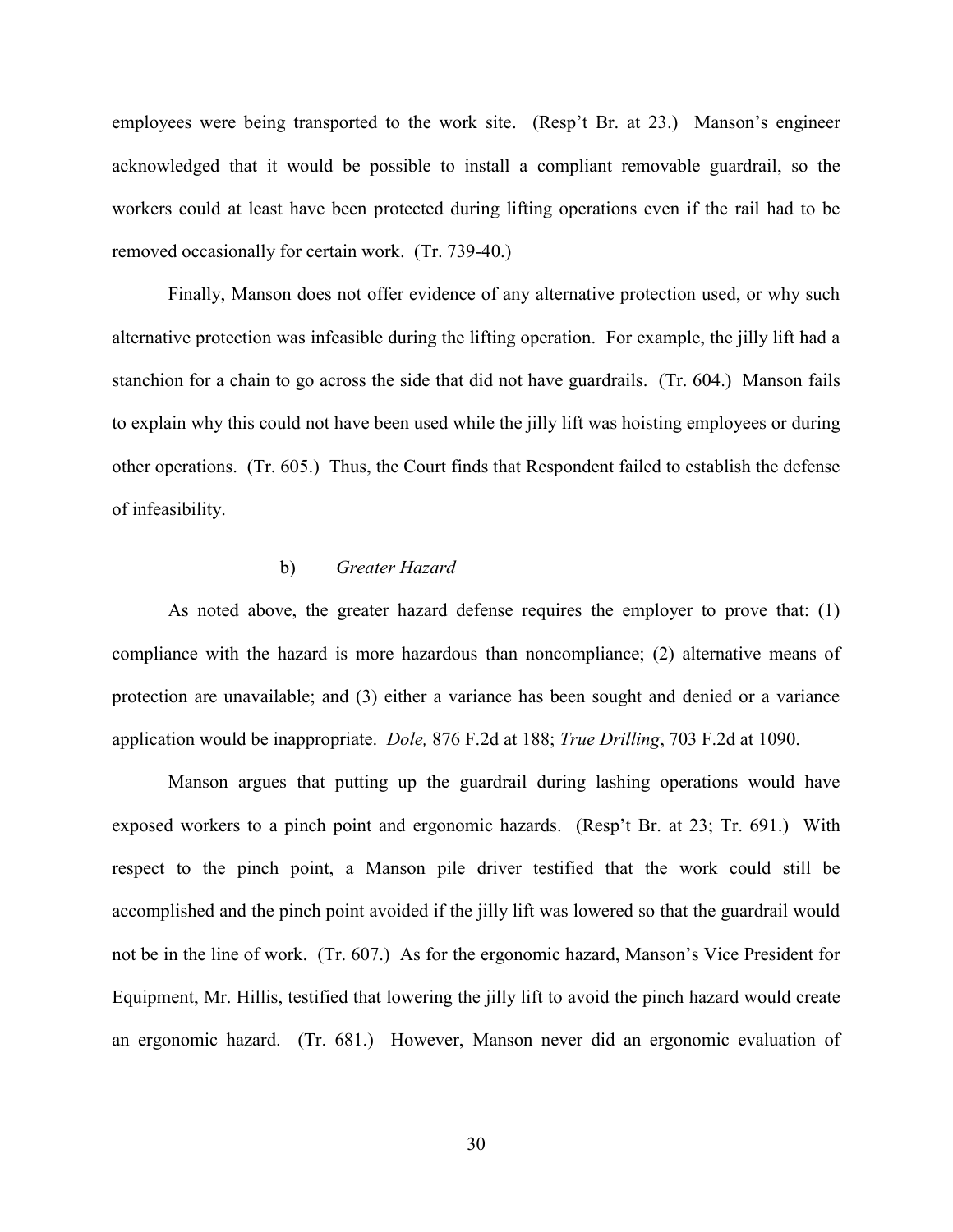lashing work conducted from the jilly lift and did not offer other evidence to support this view point. *Id.*

Further, Manson offers no explanation as to what greater hazard would have been present if there had been a guardrail in place during operations other than lashing. The Secretary did not target this citation to Respondent's failure to have a guardrail during lashing, and both of the potential alternative hazards suggested by Respondent would occur (if at all) only during such work, not lifting or transport operations. (Tr. 681.) Nor does Manson explain why other types of fall protection, such as a fall arrest system could not have been used during operations when a guardrail presented a hazard.<sup>14</sup>

Finally, Manson acknowledges that it never sought a variance and does not even acknowledge that such an application would have been appropriate. (Tr. 451.) *Altor*, 23 BNA OSHC at 1470; *Loomis Cabinet*, 20 F.3d at 43. Accordingly, Respondent did not meet its burden of proof with regard to showing a greater hazard.

# 3. Characterization and Penalty

 $\overline{a}$ 

As discussed above, a violation is classified as serious if "there is substantial probability that death or serious physical harm could result" if an accident occurred. 29 U.S.C.  $\S 666(k)$ ; *Compass*, 23 BNA OSHC at 1136; *Illinois Power*, 632 F.2d at 28; *Phelps Dodge*, 775 F.2d at 1240. When assessing penalties, the Commission must give due consideration to the gravity of the violation and to the employer's size, history, and good faith. *J.A. Jones*, 15 BNA OSHC at 2213-14; *Trinity*, 15 BNA OSHC at 1483.

<sup>&</sup>lt;sup>14</sup> As noted above, Mr. Dillion questioned the availability of a self-retracting lanyard certified for a tie off point at the feet. (Tr. 455.) However, he did not address the use of a self-retracting lanyard with a tie off point above the level of a worker's feet.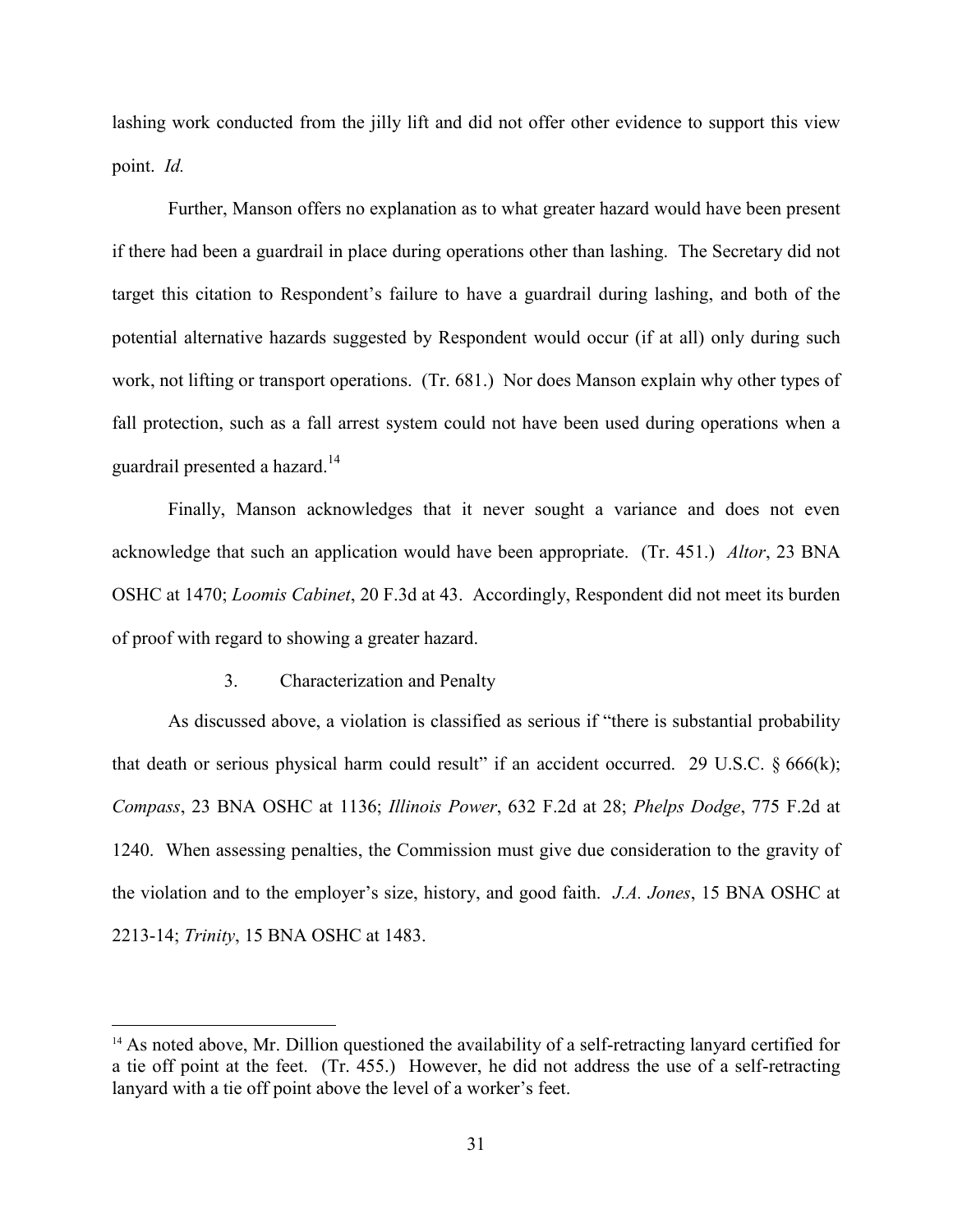Manson's Vice President for Equipment, Mr. Hillis, acknowledged that employees could fall off the open side of the jilly lift. (Tr. 667.) However, Manson claims that such a fall could not result in death or serious physical injury. (Resp't Br. at 18-19.) The Secretary disputes this, arguing that the violation was appropriately characterized as serious and warrants the proposed penalty of \$7,000. (Tr. 12, 71.)

Four of the Secretary's witnesses challenged Manson's assertion that a fall from the jilly lift could not result in serious physical harm. CO Scott, CO DeLach, Area Director Baker and former Assistant Regional Administrator Cavanaugh all testified that a fall from the jilly lift could have resulted in serious physical harm. (Tr. 69, 181, 298, 365.) CO Scott testified that a worker falling from the jilly lift could strike the dolphin or hit the water in a way that could cause serious injury. (Tr. 65, 69, 72, 75.) CO DeLach noted that the temperature of the water created a drowning hazard as a person has a tendency to inhale when exposed to cold water. (Tr. 262, 298.) The Court finds the violation is properly classified as a serious citation. In the event of an accident from the violation, there is a substantial probability of serious injury.

Three employees were exposed to a fall hazard due to the lack of compliant guarding on the jilly lift. (Tr. 186, 298.) Employees could lose their balance and either strike the inside of the lift or be ejected from it. (Tr. 186.) While they might fall directly into the water, it was also possible that they could hit the dolphin itself, a nearby boat, or debris. (Tr. 298, 367.) An employee also could get caught between the jilly lift and the dolphin itself. (Tr. 186.) For the same reasons set forth above in connection with the Court's findings for Item 4(b), the Court concludes that Manson is not entitled to penalty reductions for history or size. The Court notes the efforts of Manson to address the hazards with the use of PPE, rescue skiffs and the like.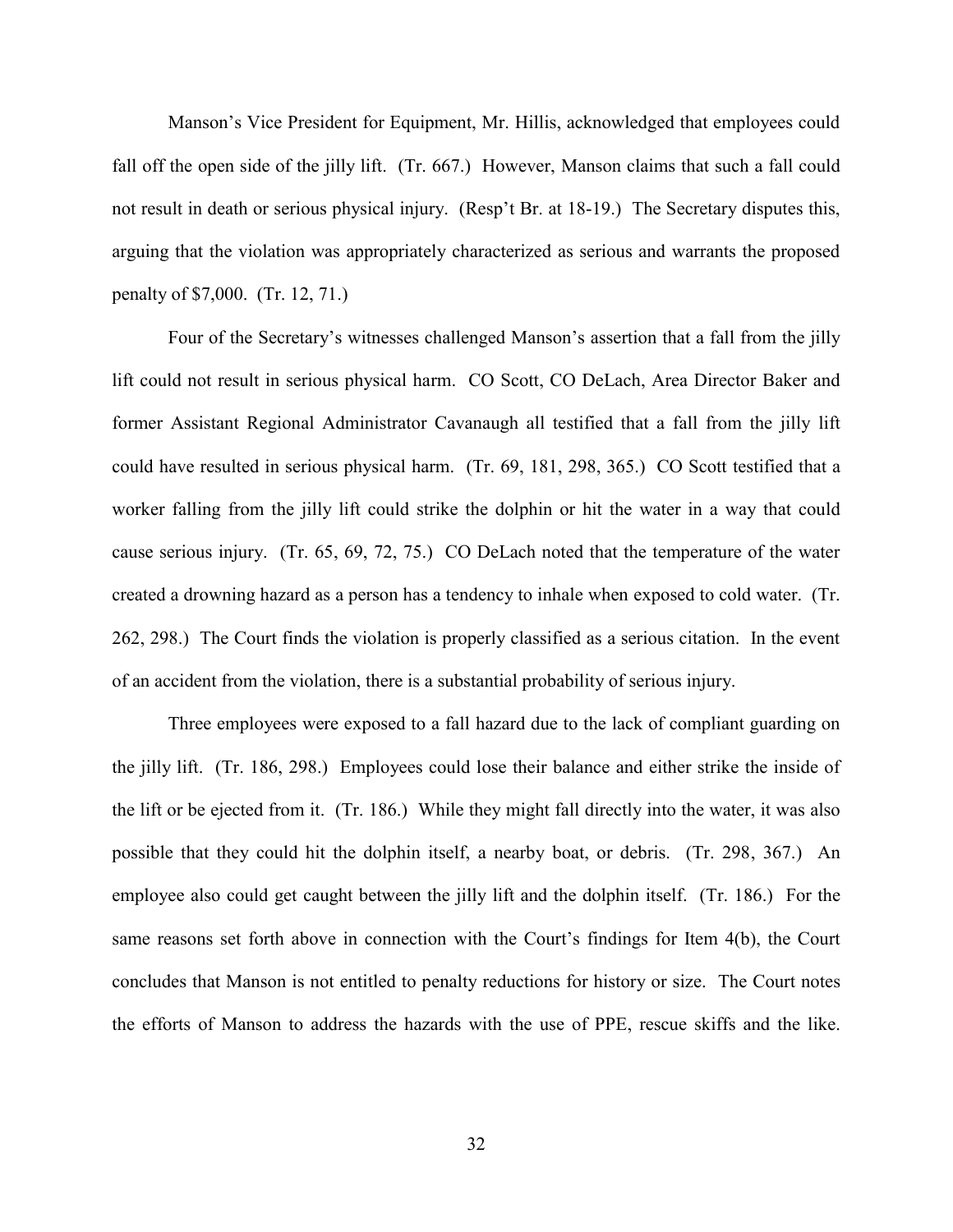Thus, having considered all of the penalty factors, the Court finds that a penalty of \$6,000 is appropriate.

# E. **Item 6 – Violation of 29 C.F.R. § 1926.1431(k)(3) – Securing Personnel Platforms**

The cited standard requires personnel platforms to be secured to the structure where the work is to be performed when employees are entering or exiting the platforms, unless the employer can demonstrate that securing to the structure would create a greater hazard.<sup>15</sup> 29 C.F.R. § 1926.1431(k)(3). The Secretary alleges that the jilly lift used by Manson employees is a personnel platform within the meaning of this standard and that it was not secured to the dolphin when the worker left the top of the dolphin to return to the jilly lift. (Sec'y Br. at 20.) Manson disputes the Secretary's allegation that it did not comply with the standard. (Resp't Br. at 9, 24.) It alleges a process called "over booming", wherein the crane operator brought the jilly lift up against the dolphin and then pushed the suspension point further toward the middle of the dolphin, was tantamount to securing the lift to the dolphin and therefore compliant to the cited requirement. *Id*. at 24. It also alleges that the Secretary had the burden of proving specific and technologically feasible methods of compliance and failed to do so. *Id.* Finally, Respondent raises the affirmative defense of greater hazard. *Id.* 

 $\overline{a}$ 

29 C.F.R. § 1926.1431(k)(3).

<sup>&</sup>lt;sup>15</sup> Specifically, the standard states:

Before employees exit or enter a hoisted personnel platform that is not landed, the platform must be secured to the structure where the work is to be performed, unless the employer can demonstrate that securing to the structure would create a greater hazard.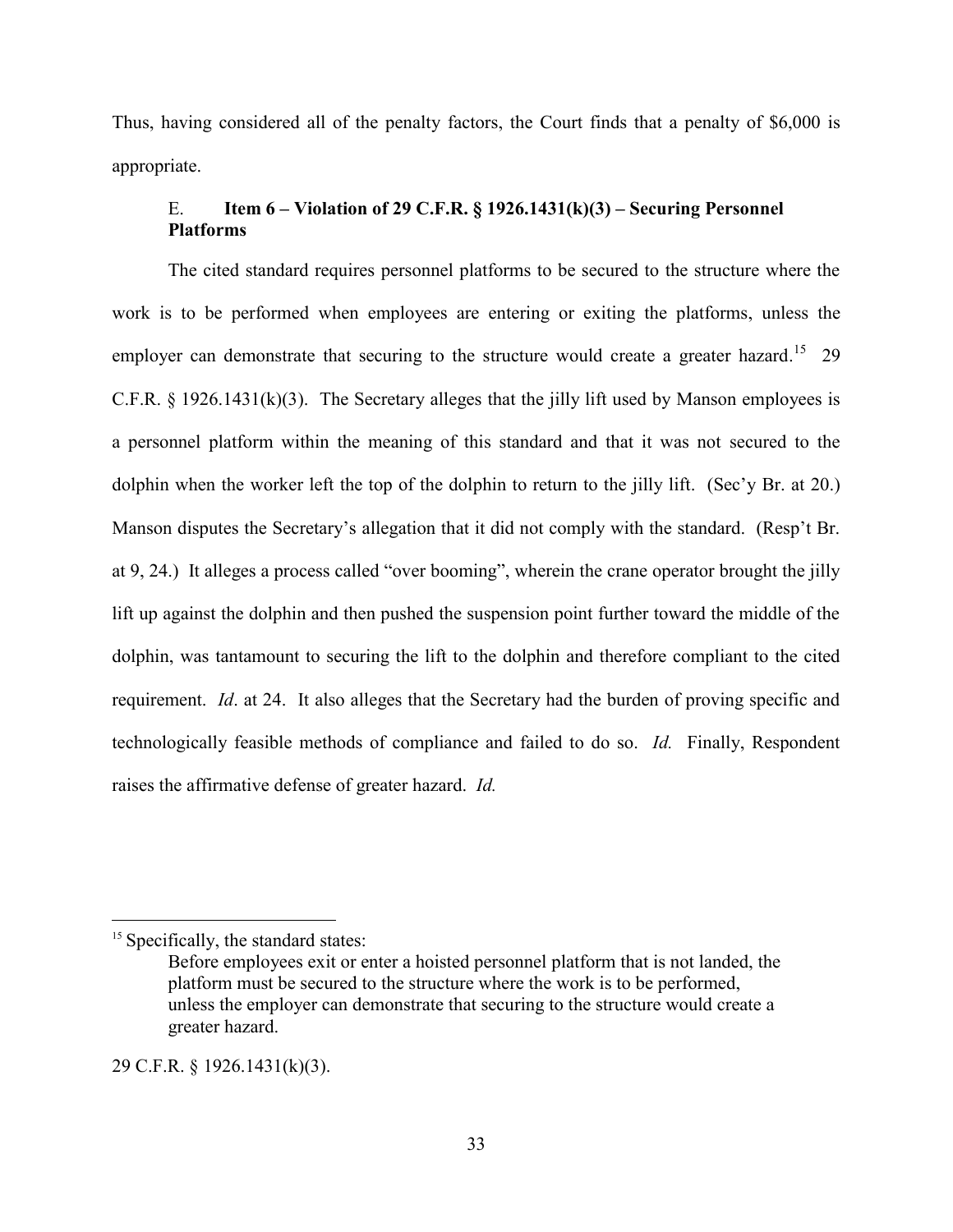## 1. Secretary's prima facie case

As noted above, Respondent alleges the Secretary had the burden to prove specific and technologically feasible methods of compliance. (Resp't Br. at 24.) However, The Commission has long held the burden of proving feasibility does not pertain to violations of section 5(a)(2) of the OSH Act such as those alleged in this item. *See e.g., Research*, 9 BNA OSHC at 1497. Other than in connection with personal protective equipment standards, neither the D.C. Circuit nor the Ninth Circuit departs from Commission precedent which does not require the Secretary to prove feasibility to establish violation of a standard promulgated under section 5(a)(2) of the OSH Act.<sup>16</sup> *See e.g., Long Beach*, 811 F.2d at 479; *Nat'l Steel & Shipbuilding Co. v. OSHRC*, 607 F.2d 311, 313 (9th Cir. 1979) (not requiring a showing of feasibility in connection with an alleged violation of a scaffold standard); *A.J. McNulty & Co*., 283 F.3d 328, 335 (D.C. Cir. 2002) (allegation that compliance was impossible or infeasible was an affirmative defense). Nor has any other circuit court held that the Secretary must prove feasibility in connection with a violation of 29 C.F.R. § 1926.1431(k)(3).

Similarly, the Secretary's prima facie burden is not altered by the fact that 29 C.F.R. § 1926.1431(k)(3) includes an express reference to the greater hazard defense. The cited provision specifically states that platforms "must be secured to the structure where the work is to be performed, unless the *employer* can demonstrate that securing to the structure would create a

 $16$  The D.C. and Ninth Circuits are the two Circuits to which this case could be appealed. Where it is highly probable that a Commission decision would be appealed to a particular circuit, the Commission has generally applied the precedent of that circuit in deciding the case -- even though it may differ from the Commission's precedent. *See, e.g., Farrens Tree Surgeons, Inc*., 15 BNA OSHC 1793, 1794-95 (No. 90-998, 1992). The Court notes certain other appellate courts diverge from this general rule in narrow circumstances not applicable here. *See e.g., Gen. Elec. Co. v. OSHRC*, 540 F.2d 67, 69-70 (2d Cir. 1976) (concerning certain personal protective equipment standards), *Diebold, Inc. v. Marshall,* 585 F.2d 1327, 1333 (6th Cir. 1978) (vaguely worded machine guarding standard).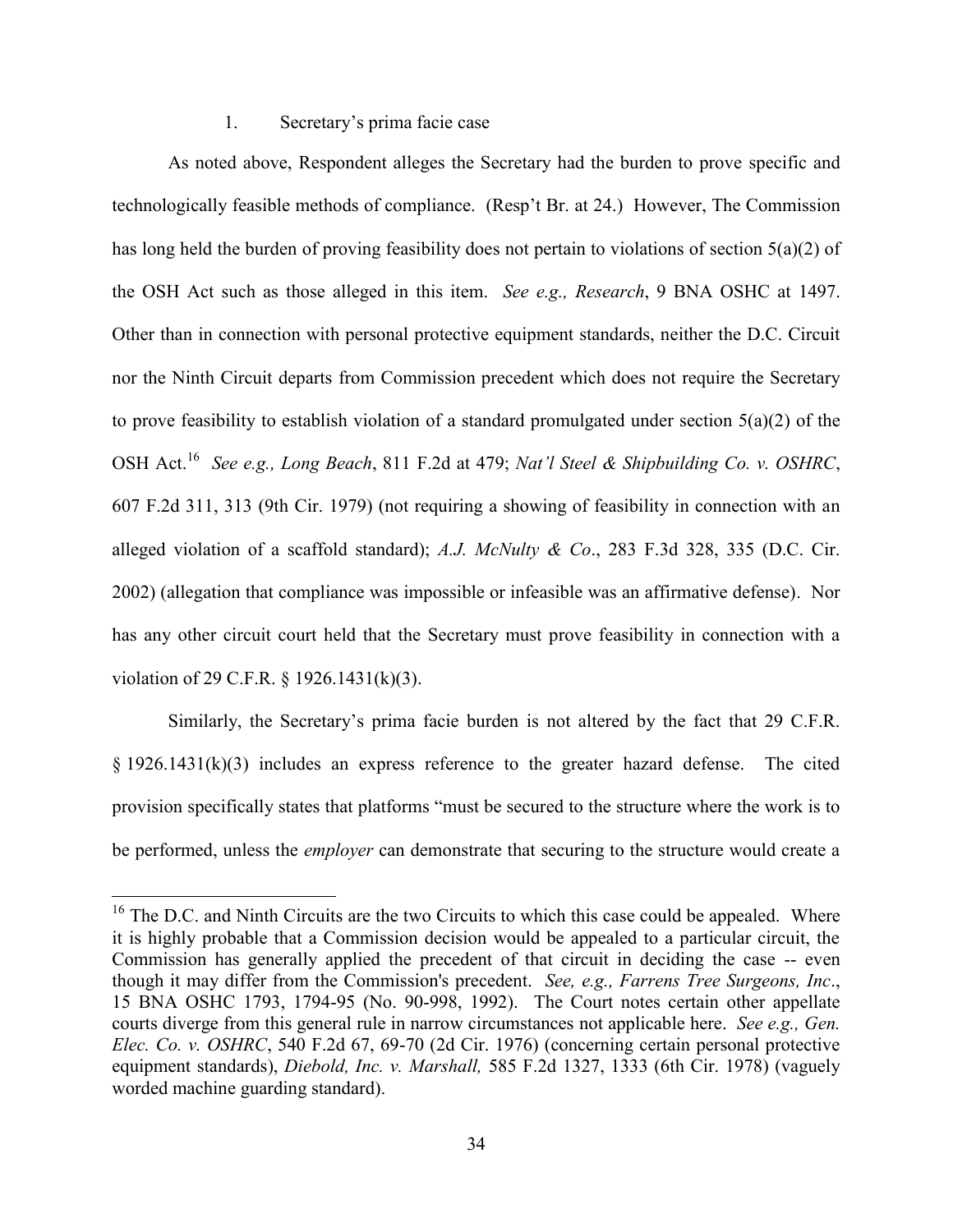greater hazard." 29 C.F.R. § 1926.1431(k)(3) (emphasis added). This language is explicitly consistent with the usual rule that employers have the burden of establishing that compliance with a standard creates a greater hazard than non-compliance. *See C.J. Hughes Constr. Inc.,* 17 BNA OSHC 1753, 1756 (No. 93-3177, 1996) (noting that a party seeking "the benefit of an exception to a legal requirement has the burden of proof to show that it qualifies for the exception"); *Avcon*, 23 BNA OSHC at 1454 (concluding that the employer had the burden to show that the exception to fall protection requirements contained in 29 C.F.R. § 1926.501(b)(2) applied); *L&L Painting Co., Inc.,* 23 BNA OSHC 1986, 1991 (No. 05-0055, 2012) (employer had the burden of proving that historical monitoring exception applied); *A.J. McNulty*, 283 F.3d at 225 (concluding that the employer had the burden to show that the feasibility exception contained in 29 C.F.R. § 1926.501(b)(2)(i) applied). In *Falcon Steel Co*., 16 BNA OSHC 1179 (No. 89-2883, 1993) (consol.), the employer argued that because greater hazard and impossibility were integral parts of the fall hazard standard at issue (29 C.F.R. § 1926.550(g)) the Secretary should have the burden to prove them. 16 BNA OSHC at 1181. The Commission rejected this claim. *Id.* The Crane and Derrick fall hazard standard at issue in *Falcon* generally prohibited certain conduct unless certain alternatives "would be more hazardous" or "not possible because of structural design or worksite conditions." *Id.* at 1181 n.3 (discussing 29 C.F.R. § 1926.550, which at the time addressed the use of crane or derrick suspended personnel platforms). Even though the standard at issue in *Falcon* did not indicate which party had the burden to prove that the exception applied, the Commission concluded that the employer had the burden. *Id.* at 1181 *citing Dover Elevator Co.,* 15 BNA OSHC 1378, 1381 (No. 88–2642, 1991). In the present matter, the cited standard explicitly places the burden on the employer to show that securing the crane suspended platform to the dolphin while the employee was transferring to the platform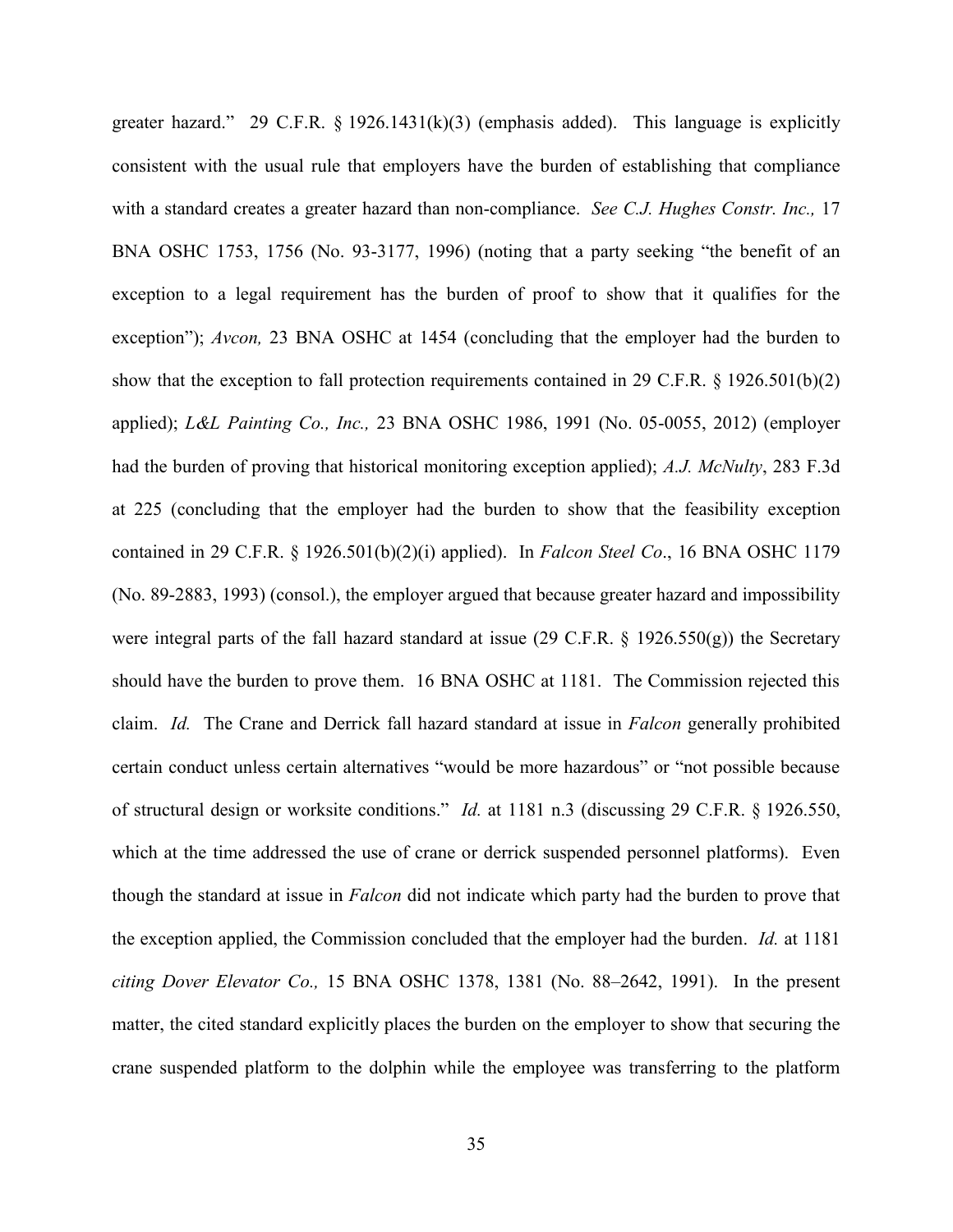would have resulted in a greater hazard than not doing so. 29 C.F.R. § 1926.1431 (k)(3). Therefore Manson, not the Secretary, had the burden of proving that securing the personnel platform to the dolphin would have created a greater hazard.

Accordingly, the Court finds that the Secretary's burden was to establish: (1) applicability of the cited standard, (2) that the employer failed to comply with the terms of the cited standard, (3) that employees had access to the violative condition; and (4) that Manson either knew or could have known with the exercise of reasonable diligence of the violative condition. *Astra,* 9 BNA OSHC at 2129. For the reasons set forth below, the Court finds that he has met this burden.

# a) *Applicability*

There is no dispute that the jilly lift was offshore and being used to hoist personnel when the employee who had been working on the dolphin entered it from the dolphin on February 13, 2014. (Ex. C-5; Tr. 544, 548.) Respondent does not contest the applicability of the cited standard, and, consistently with the discussion above, the Court finds that the jilly lift was a crane suspended personnel platform and therefore the requirements set out in Subpart CC, Cranes and Derricks in Construction, including the cited provision, applied. 29 C.F.R. § 1926.1431(k); Cranes and Derricks in Construction, 75 FR 47906, 47911 (Aug. 9, 2010) (§ 1926.1431 "addresses fall protection when employees are being hoisted").

## b) *Violation*

As for whether there was a violation, the parties agree that nothing connected the jilly lift to the dolphin. (Tr. 72, 184; Ex. C-5.) Respondent alleges that the jilly lift was secured to the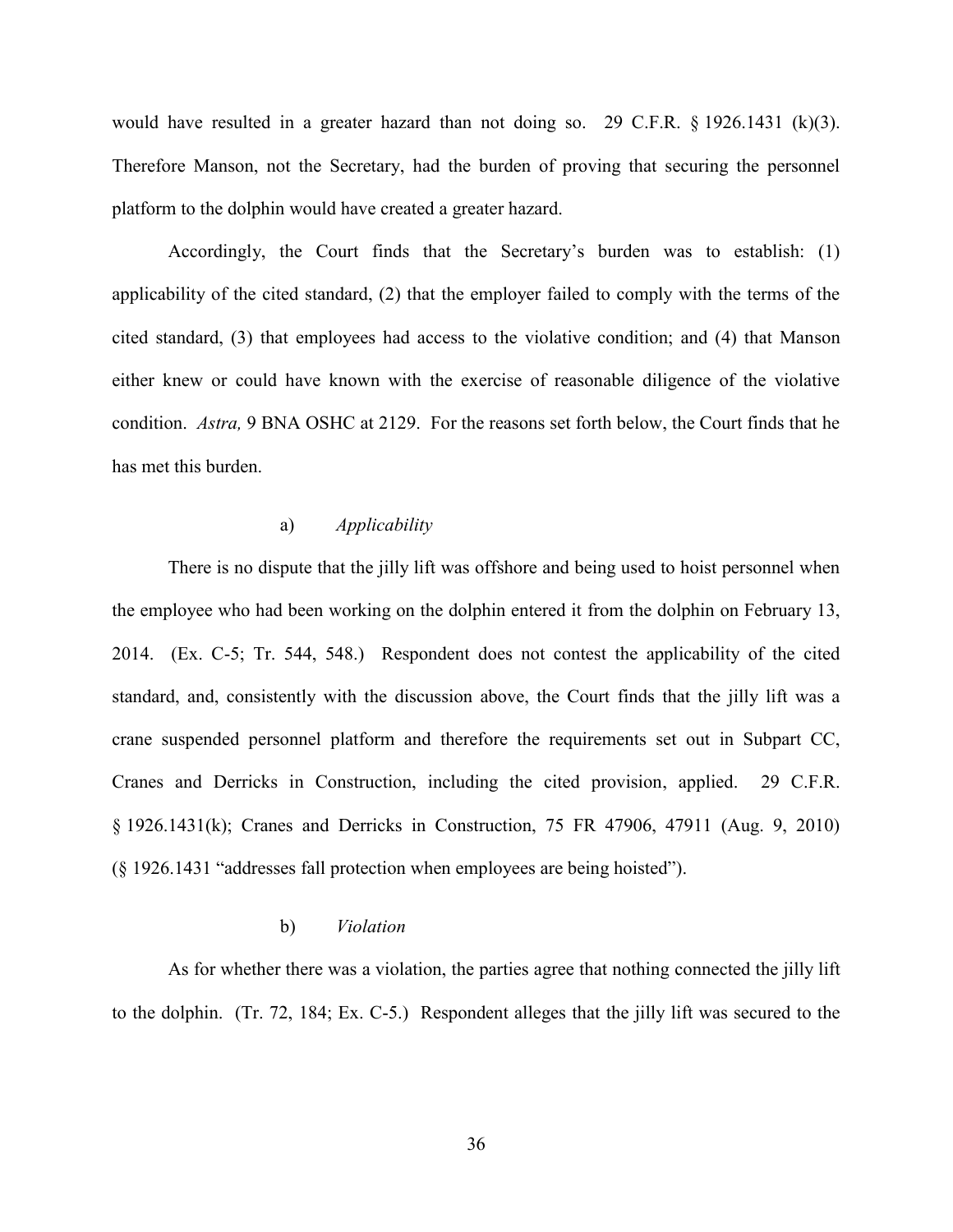dolphin because it was either over boomed or over swung.<sup>17</sup> (Resp't Br. at 9, 24). The Secretary disputes that the crane operator over boomed or over swung the jilly lift and further contends that even if he had, doing so was not a compliant method of securing the jilly lift to the dolphin. (Sec'y Br. at 21.)

Raleigh Madeiros, a member of the Carpenter's Union who had worked for Manson in the past, testified as a non-expert witness for Respondent. He acknowledged that the jilly lift should be secured when people are entering or exiting it. (Tr. 829, 833.) He explained that one method of accomplishing this is for the crane operator to over swing or over boom such that the jilly lift is pushed against the dolphin. (Tr. 833.) He acknowledged that there probably are other ways to secure the jilly lift during worker transfers as well. (Tr. 829.) He was not shown the video of Manson's worksite and did not offer an opinion as to whether the crane operator had in fact secured the jilly lift on the date referenced in the citation (February 13, 2014).

Mr. Barr, the employee of Manson depicted in the video, testified that on February 13, 2014 the crane operator over swung the jilly lift into the dolphin.<sup>18</sup> (Tr. 544-45.) When asked whether the jilly lift moved when he stepped on it, Mr. Barr indicated that to his memory it did not move. (Tr. 545.)

The video contradicts Mr. Barr's recollection. (Ex. C-5.) In the video, a worker is seen stepping down off the dolphin onto the jilly lift, which begins to rock and move as the worker's weight shifts. *Id.* The jilly lift appears to move away from the dolphin and Mr. Barr is seen reaching for a grab bar as the other workers take hold of the wires connecting the jilly lift to the

 $17$  Mr. Barr indicated that over booming and over swinging were two separate crane maneuvers, either of which was intended to bring the jilly lift "tight" to the dolphin. (Tr. 522-24.)

 $18$  Neither the crane operator nor any of the other employees on the jilly lift testified.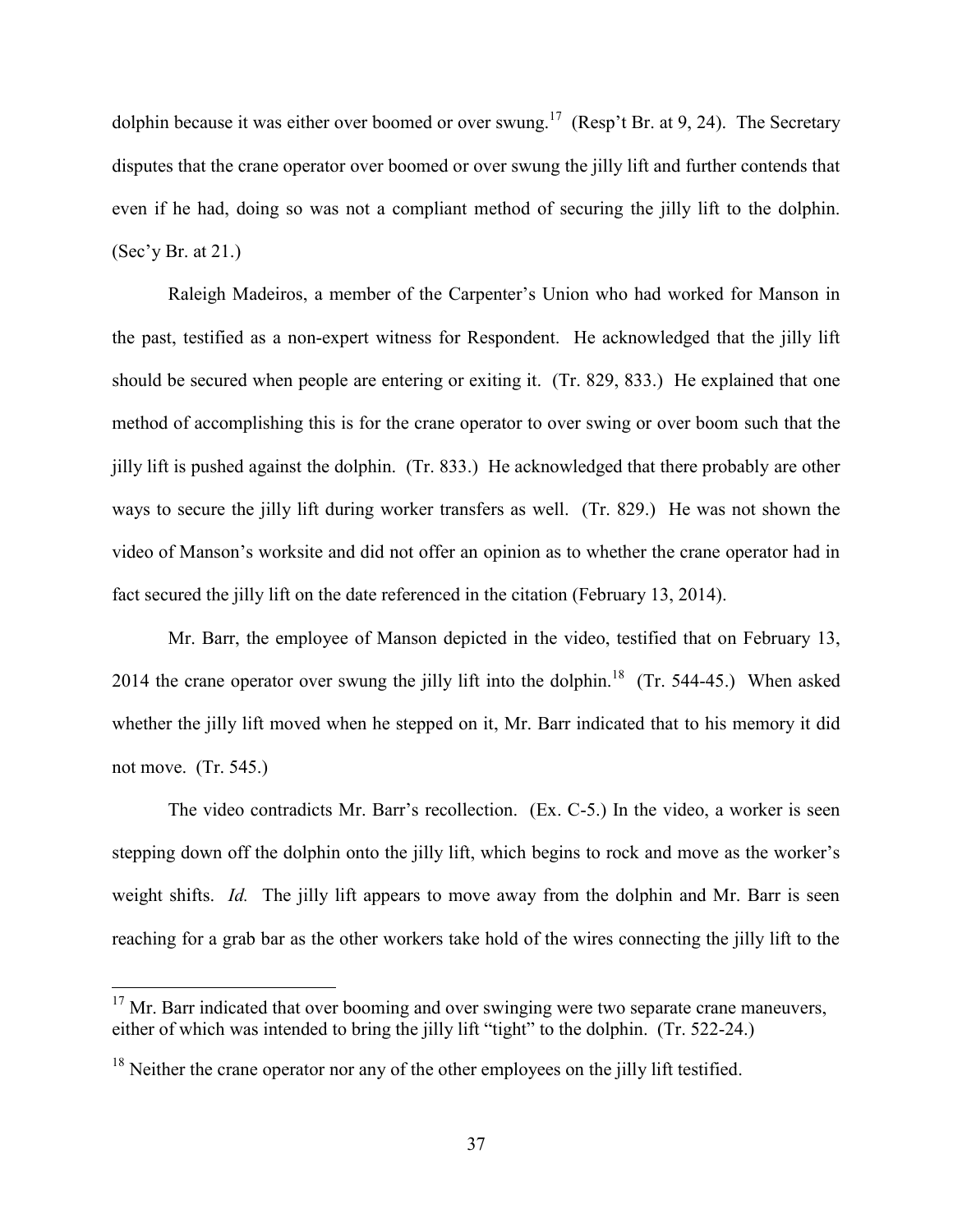crane. *Id.* Although the jilly lift was close to the dolphin, it was not pushed up against it in a stable manner, and movement of the jilly lift was visible. (Ex. C-5; Tr. 73, 184, 386, 421.) Thus the evidence supports the Secretary's position that the jilly lift was not secured to the dolphin or any other structure. (Ex. C-5; Tr. 66, 72, 386.)

Further, even if the Court were to accept Mr. Barr's testimony that there was no movement when his weight transferred to the jilly lift instead of what is seen on the video, Respondent could still be in violation. The standard does not include any exception for a personnel platform which is momentarily stable during transfer but not connected. 29 C.F.R.  $§ 1926.1431(k)(3).$ 

Mr. Huber, the Manson engineer who designed the jilly lift, noted that when a rig is on the water, there is motion all the time and people cannot rely on water to be smooth and calm. (Tr. 705.) Even Mr. Barr recognized the risk of swells, listing it as a risk on his job safety analysis form. (Ex. C-22; Tr. 591.) Not only was the platform suspended, but the crane suspending the platform was floating on deep water. While bringing the jilly lift close to the dolphin may have made it easier for the worker to transfer, this is not the equivalent of securing the equipment. *See The Duncanson-Harrelson Co.,* 9 BNA OSHC 1539 (No. 76-1567, 1981) (when evaluating a standard addressing cranes on barges, the Commission held that in order to be "secured" the crane had to be fastened to the barge).

The CO also testified that "over-booming" is not an appropriate method of securing personnel platforms. (Tr. at 399.) The Court need not resolve whether over-booming, if appropriately executed, satisfies the standard since the videographic evidence shows that the platform was not secured in a stable manner. (Tr. 399; Ex. C-5.) Accordingly, the Court finds that the cited standard was violated.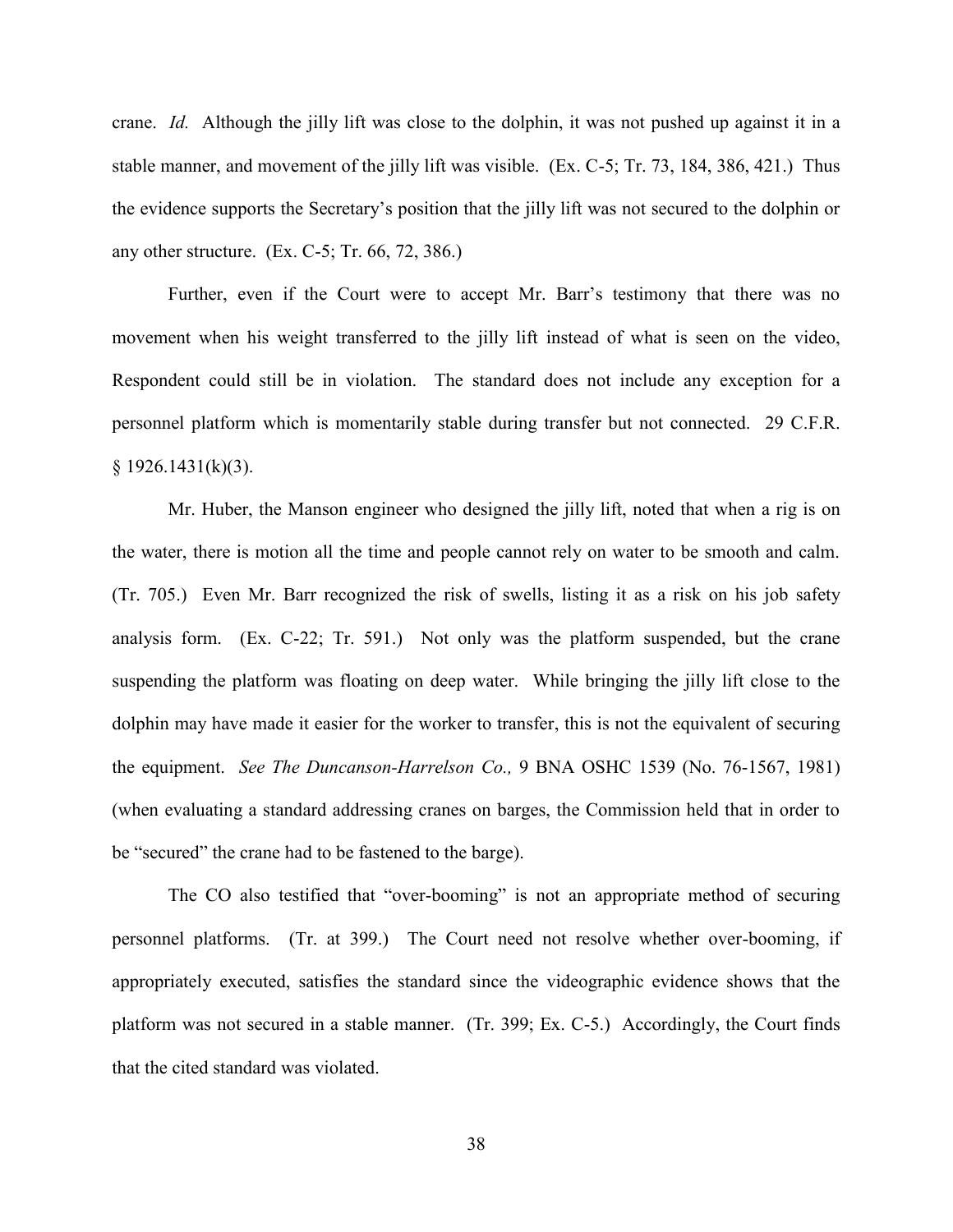#### c) *Exposure*

In terms of exposure, CO Scott observed one employee enter the jilly lift when it was not secured. (Tr. 73.) The video is consistent with this testimony as it shows one worker transferring from the dolphin and two additional workers on the jilly lift itself. (Ex. C-5; Tr. 74.) This evidence is not contested and the Court concludes that the Secretary established exposure to the violative condition. *Phoenix Roofing*, 17 BNA OSHC at 1079.

## d) *Knowledge*

As for knowledge of the violative condition, the worker involved in the transfer was a supervisor. (Tr. 514, 544.) He was aware that while a portion of the jilly lift abutted the dolphin, it was not otherwise secured to it. (Tr. 544-45.) As a supervisor, his knowledge is imputable to Manson. *See e.g., Kansas Power & Light Co.*, 5 BNA OSHC 1202, 1204 (No. 11015, 1977) (foreman's knowledge and approval of conduct is imputed to employer); *Hamilton Fixture,* 16 BNA OSHC at 1089. Further, CO Scott witnessed the violative conditions from a public road. The unsecured jilly lift was open, obvious, and in plain view. *Ted Wilkerson,* 9 BNA OSHC at 2016 (a leadman "would have been in a position to observe" the employee in the hazardous situation); *Am. Airlines,* 17 BNA OSHC at 1555. Therefore, the Secretary established Respondent's knowledge of the violative condition.

#### 2. Affirmative Defense – Greater Hazard

As noted above, the greater hazard defense requires the employer to prove that: (1) compliance with the hazard is more hazardous than noncompliance; (2) alternative means of protection are unavailable; and (3) either a variance has been sought and denied or a variance application would be inappropriate. *Dole,* 876 F.2d at 188; *True Drilling*, 703 F.2d at 1090. Manson argues that securing the jilly lift to the dolphin with rope would create a greater hazard.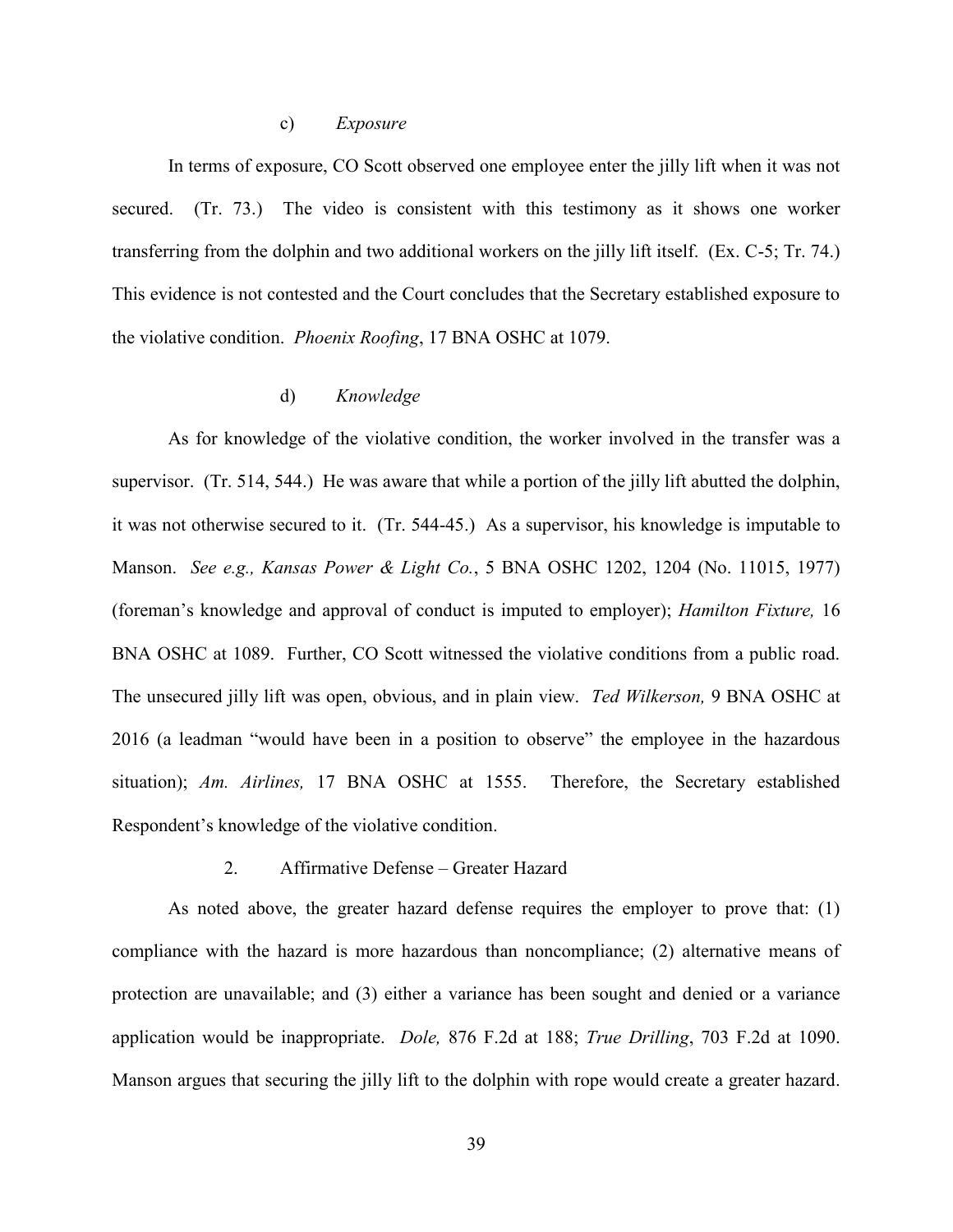(Resp't Br. at 24.) The Secretary appears to accept Manson's contention that rigidly connecting the jilly lift to the dolphin might be problematic, but suggests several other ways to secure the jilly lift and make the transfer safer which the Respondent has not been shown to have considered. (Sec'y Br. at 22.) Further, according to the Secretary, even if that were not the case, Manson failed to apply for a variance, as required to sustain the defense. *Id.* at 29.

Manson's Vice President for Equipment, Mr. Hillis, testified regarding some of the safety concerns encountered when securing an object suspended by a floating crane to a fixed structure. (Tr. 686-87.) Another Manson employee, Mr. Huber, indicated that a worker must be careful when attaching a floating crane to something that is fixed to the land because tidal forces can cause suspension cables to break. (Tr. 703-4.)

However, Manson's own policies and procedures required crane suspended personnel platforms to be secured to the dolphin and witnesses described ways this could have been done. (Tr. 188.) Former Assistant Regional Administrator Cavanaugh explained that the standard does not require the jilly lift to be rigidly attached. (Tr. 386, 882.) CO Scott stated that there were several possible ways of securing the jilly lift without rigidly attaching it to the dolphin. (Tr. 75.) For example, Manson could have landed the lift on the dolphin itself or used cables. *Id.* Area Director Baker also agreed that the jilly lift could have been secured these ways. (Tr. 187-88.)

Manson does not refute the testimony of these witnesses. Even fully crediting the testimony of Mr. Hillis and Mr. Huber that securing the jilly lift with a cable could have created a greater hazard, Manson does not explain why landing the jilly lift on top of the dolphin was not an available method of compliance. (Tr. 75, 386.) Before an employer elects to ignore the requirements of a standard because it believes that compliance creates a greater hazard, the employer must explore all possible alternatives and is not limited to those methods of protection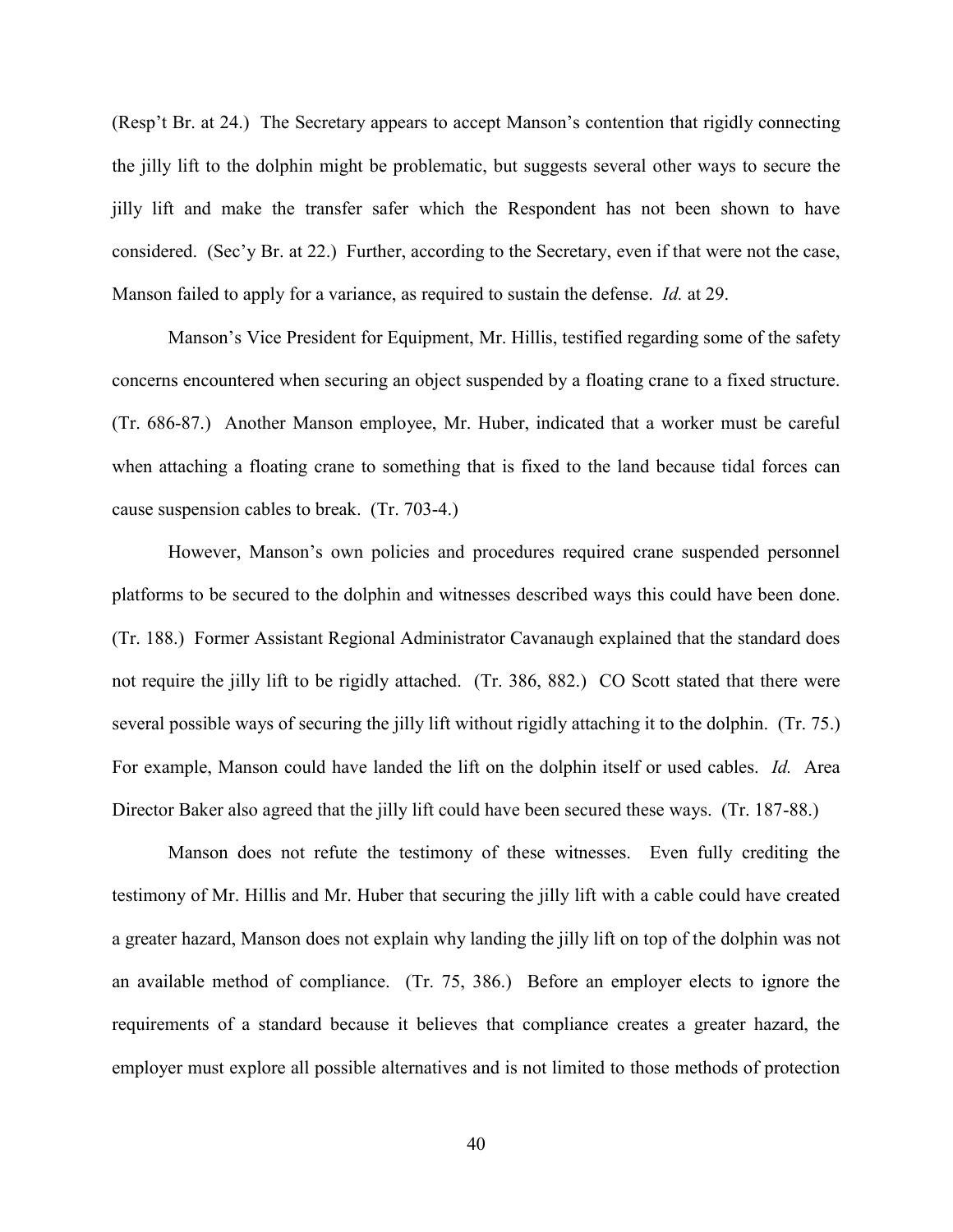listed in the standard. *M. J. Lee Constr. Co*., 7 BNA OSHC 1140 (No. 15090, 1979) (recognizing that literal compliance would have created a greater hazard but concluding that the employer did not make out the defense because it failed to use alternative means of protecting employees); *Hackensack Steel Corp*., 20 BNA OSHC 1387, 1391 (No. 97-0755, 2003) (defense fails because employer did not use alternative methods of protection). Manson did not even bring the jilly lift level with the top of the dolphin. (Ex. C-6; Tr. 72.) Instead, it required the worker to step down onto the jilly lift. *Id.* The record does not establish Manson fully explored alternatives to rigid, albeit temporary, attachment of the dolphin to the jilly lift to facilitate worker transfer. Therefore, the court finds that Manson failed to establish the second element of the defense.

Finally, as noted above, Manson never sought a variance for any of its work practices. (Tr. 451.) It does explain why seeking one for not securing the jilly lift would have been inappropriate. *See Altor*, 23 BNA OSHC at 1470; *Loomis Cabinet*, 20 F.3d at 43. The Court finds that Respondent did not meet its burden of proof with regard to showing a greater hazard and so the affirmative is rejected.

#### 3. Characterization & Penalty

Manson does not challenge the characterization as serious or the proposed penalty amount. In terms of characterization, CO Scott indicated that the employee accessing the jilly lift had exposure to potentially serious injuries, including falling into the water, striking the dolphin or hitting the jilly lift. (Tr. 74-75.) Area Director Baker agreed with CO Scott's assessment of the seriousness of the hazard, as did the former Assistant Regional Administrator. (Tr. 187, 385-6.) The Court agrees with the characterization of Item 6a as serious. *See KS Energy Servs., Inc*., 22 BNA OSHC 1261, 1268 n.11 (No. 06-1416, 2008) (affirming characterization and penalty where neither was in dispute).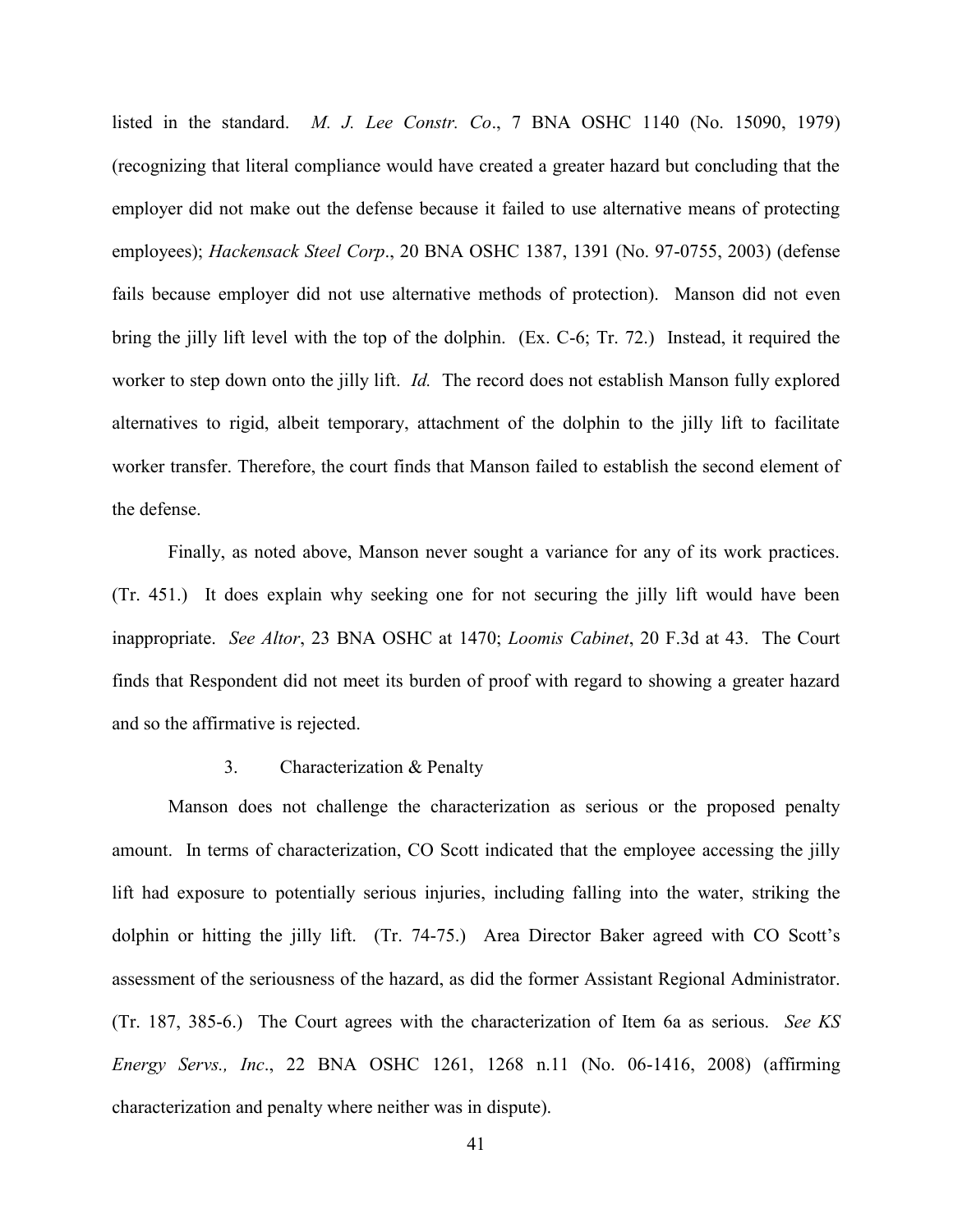Turning to the penalty factors, Area Director Baker testified that severity and probability of harm warranted a penalty of \$7,000.<sup>19</sup> He concluded that injuries from an incident could include death. (Tr. 188.) In terms of good faith, Manson had policies and procedures in place that required crane suspended personal platforms to be secured to the dolphin, but those policies were not followed. *Id.* The Court notes good faith is more indeterminate as to this citation in comparison with the other citations because of the complexity of assessing risks inherent in available options. Accordingly, having considered all of the penalty factors, the Court finds that a penalty of \$4,000 is appropriate.

#### **ORDER**

 The foregoing Decision constitutes the Court's Findings of Fact and Conclusions of Law in accordance with Rule 52(a) of the Federal Rules of Civil Procedure. Citation Items 1, 2b, 3, 4c, 5b, and 5c were withdrawn prior to trial. Based upon the foregoing Findings of Fact and Conclusions of Law, it is ORDERED that:

- 1. Citation 1, Items 2a and 2c are VACATED and no penalty is assessed.
- 2. Citation 1, Item 4a is VACATED and no penalty is assessed.
- 3. Citation 1, Item 4b is AFFIRMED as a Serious violation and a penalty of \$3,500 is ASSESSED.
- 4. Citation 1, Item 5a is AFFIRMED as a Serious violation and a penalty of \$6,000 is ASSESSED.
- 5. Citation 1, Item 6 is AFFIRMED and a penalty of \$4,000 is ASSESSED.

#### SO ORDERED.

<sup>&</sup>lt;sup>19</sup> As noted above, \$7,000 is the maximum possible penalty for this violation. 29 U.S.C.  $\S$  666.